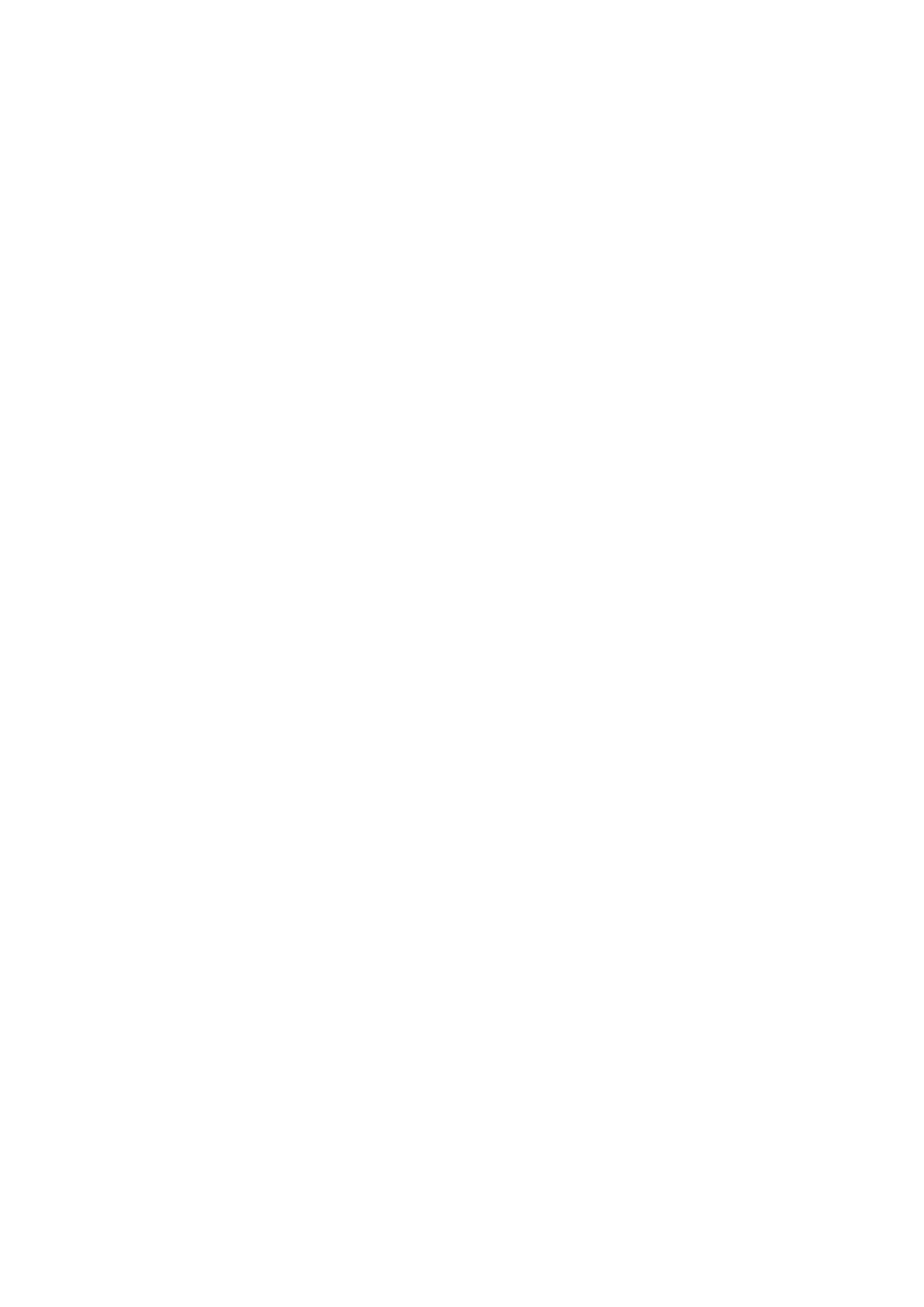# **Contents**

| <b>Section</b> |                                            | Page |
|----------------|--------------------------------------------|------|
| 1              | Summary                                    |      |
| $\overline{2}$ | Background                                 | 4    |
| 3              | The viewer experience                      | 6    |
| 4              | How subtitles are produced                 | 15   |
| 5              | How subtitles are distributed and received | 20   |
| 6              | Incentivising better quality subtitles     | 26   |
| Annex          |                                            | Page |
|                | Responding to this consultation            | 35   |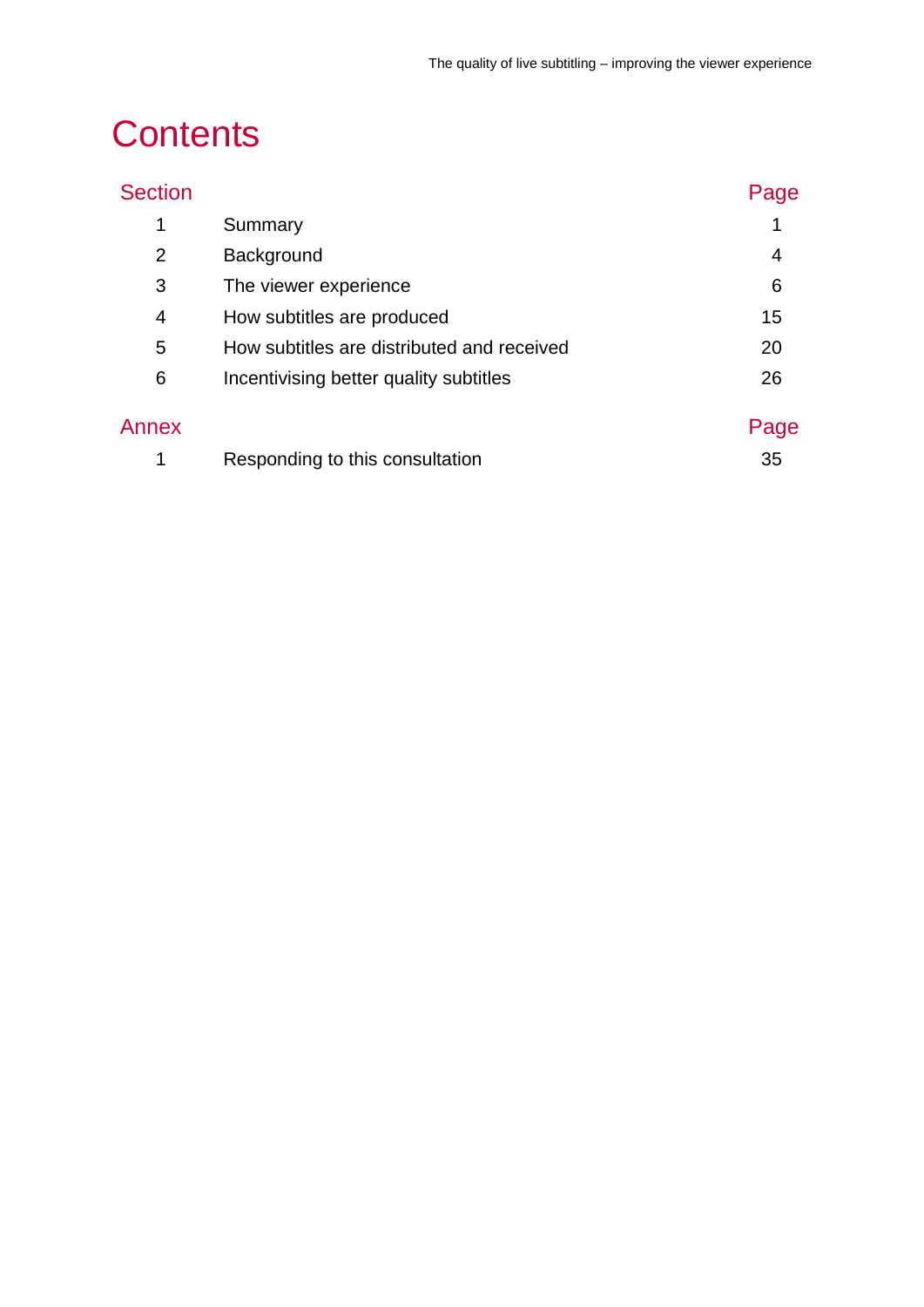# **Section 1**

# <span id="page-3-0"></span>**Summary**

- [1](#page-3-1).1 Since  $2005<sup>1</sup>$ , there has been a welcome increase in the range and amount of subtitled television programming provided by broadcasters. As a result, viewers with hearing impairments now have (and expect) access to a far wider choice of programming.
- 1.2 Subtitling for pre-recorded programmes is usually prepared in advance, which allows it to be synchronised to images, edited to a reasonable reading speed, and checked for errors. In general, therefore, pre-prepared subtitling is of good quality, though transmission problems sometimes occur.
- 1.3 However, there is now a growing quantity of live subtitling, usually for live programmes, but sometimes for topical or late-delivered content. Live subtitling entails unavoidable delays which mean that speech and subtitling cannot be completely synchronised. Errors and omissions are also not uncommon. It is clear from viewers' feedback that, while subtitle users value the opportunity to watch live TV, they sometimes find live subtitling frustrating, and, on occasion, unwatchable.
- 1.4 As explained in section 2, Ofcom has a specific duty to provide guidance on both the means and the extent to which television service providers should promote the understanding and enjoyment of their services for people who are deaf or hard of hearing, amongst other things. Ofcom's guidance is set out in its Code on Television Access Services and the associated Guidelines on the Provision of Television Access Services, as amended from time to time.<sup>[2](#page-3-2)</sup> Broadcasters are required by their licences to observe this guidance.

# **Ofcom's review of the quality of live subtitling**

- 1.5 Given that problems with live subtitling persist, Ofcom decided last year that it should review the issues affecting the quality of live subtitling, primarily from the viewer's perspective, with a view to tackling these in conjunction with those broadcasters that account for the overwhelming majority of live or near-live programmes - the BBC, ITV, Channel 4, Channel 5 and Sky – as well as their subtitling contractors.
- 1.6 Our starting point was to gauge the experience of viewers in order to understand what they consider to be the main causes of sub-optimal quality. We have also drawn on available research to understand how the speed and presentation of subtitling can affect the quality of their viewing experience and what might be done to improve this. Section 3 summarises our findings.

<span id="page-3-1"></span> $1$  The Communications Act 2003 required Ofcom to produce a code giving guidance to all broadcasters on the extent to which services should promote the understanding and enjoyment by persons with hearing and visual impairments of television services and the means by which such understanding and enjoyment should be promoted. The Code on Television Access Services, which took effect at the end of 2004, requires some 70 channels to provide an increasing amount of subtitling.

<span id="page-3-2"></span><sup>2</sup> *Code on Television Access Services* and *Guidelines on the provision of television access services*, Ofcom, December 2012 [\(http://stakeholders.ofcom.org.uk/binaries/broadcast/other-codes/tv-access](http://stakeholders.ofcom.org.uk/binaries/broadcast/other-codes/tv-access-services-2013.pdf)[services-2013.pdf\)](http://stakeholders.ofcom.org.uk/binaries/broadcast/other-codes/tv-access-services-2013.pdf).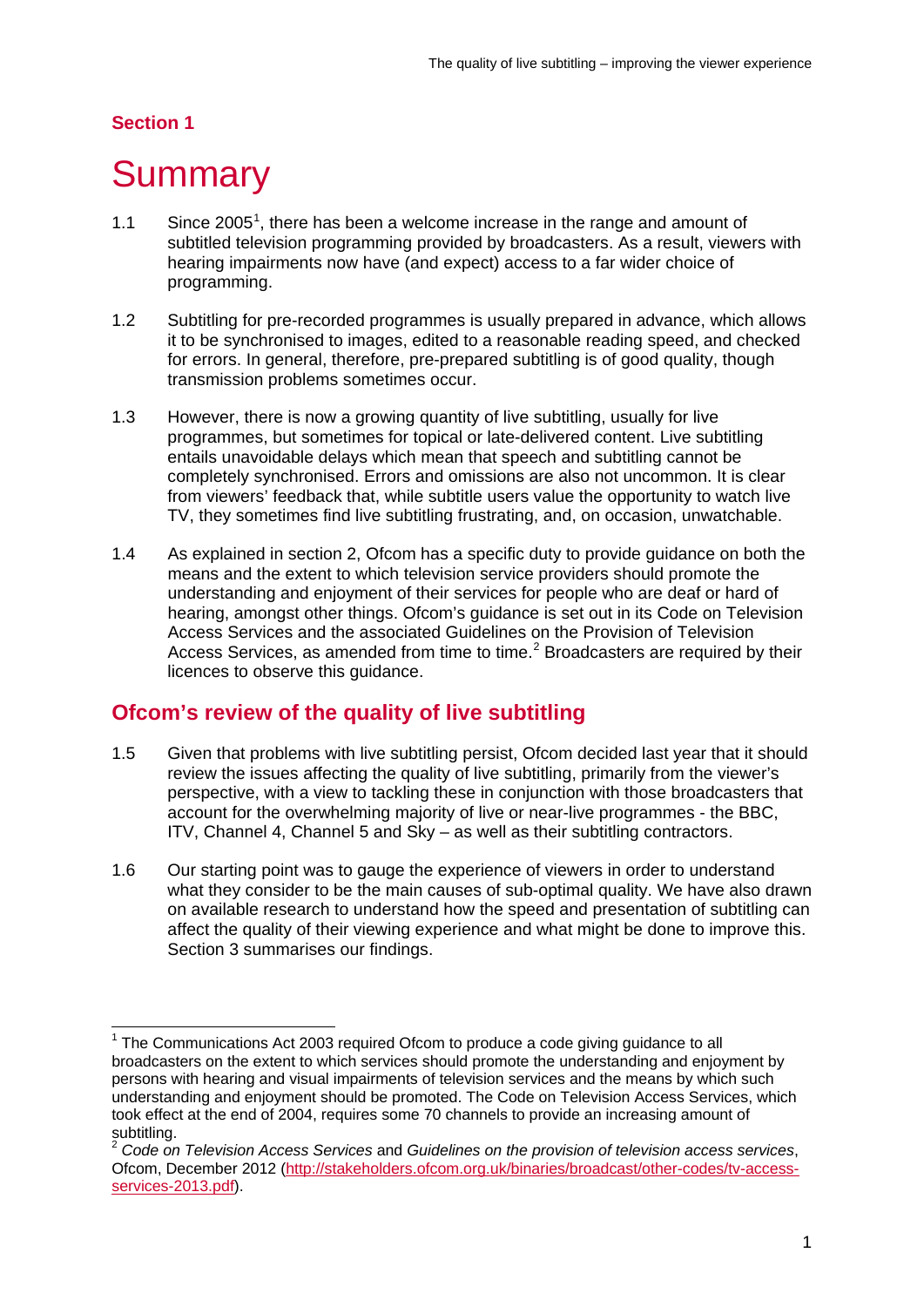- 1.7 Drawing on viewer feedback and research, we consider that the key dimensions of subtitling quality are:
	- a) latency the delay between speech and live subtitling
	- b) accuracy mistakes which vary from minor spelling errors to major omissions or misleading subtitles;
	- c) intermittent subtitles, which freeze or disappear apparently randomly;
	- d) presentation whether subtitles are shown scrolling across the screen, or in blocks containing one or more sentences.
- 1.8 We have also looked in more detail at how live subtitles are produced (section 4) and transmitted (section 5), in order to understand both the complexity of these processes, and how problems can occur at different stages. In general, we have found that broadcasters and subtitling providers go to considerable lengths to ensure that subtitling is of reasonable quality and is successfully transmitted to viewers.
- 1.9 In early discussions with representative groups, broadcasters, and subtitling providers, it soon became apparent that there is no one solution – to achieve an appreciable improvement in the quality of live subtitling, small improvements would be needed in several areas.
- 1.10 Ofcom is encouraged that subtitling providers are continuing to improve the systems and software used in generating live subtitling, and considers that these improvements have the potential to improve the viewer experience. In some areas, however, it appears that there might be scope for broadcasters to give greater weight to the needs of hearing impaired viewers. In particular, Ofcom believes that there may be scope for broadcasters to reduce the amount of pre-recorded programming which is delivered late, and hence has to be subtitled live.

# **Next steps**

- 1.11 We believe that measuring broadcasters' performance against the key dimensions of quality described above and publishing the outcome would help in a number of ways. Firstly, it would help broadcasters by highlighting those areas where individual broadcasters are doing better or worse than others. Secondly, it could incentivise broadcasters to seek improvements where they can. Thirdly, it would provide viewers and regulators with some indicators of the extent to which progress is being made, even where it may not be apparent from individual viewing experiences.
- 1.12 With this in mind, we are consulting on proposed measures of quality related to the speed and accuracy of subtitling, as well as the length of delays between speech and subtitling. For the time being, we do not think it would be helpful to combine these into a single score for each broadcaster, as this might conceal more than it would reveal. Neither are we proposing to set quality targets, as not enough is known about what would be reasonably achievable. However, we do propose to publish the results, so that broadcasters can see how they compare with one another, and consumers and Ofcom can see whether progress is being made.
- 1.13 We are also proposing to require broadcasters to report on the number of prerecorded programmes that are accepted later than the intended 'delivery date'. We hope that broadcasters will strive to reduce the quantity of pre-recorded programming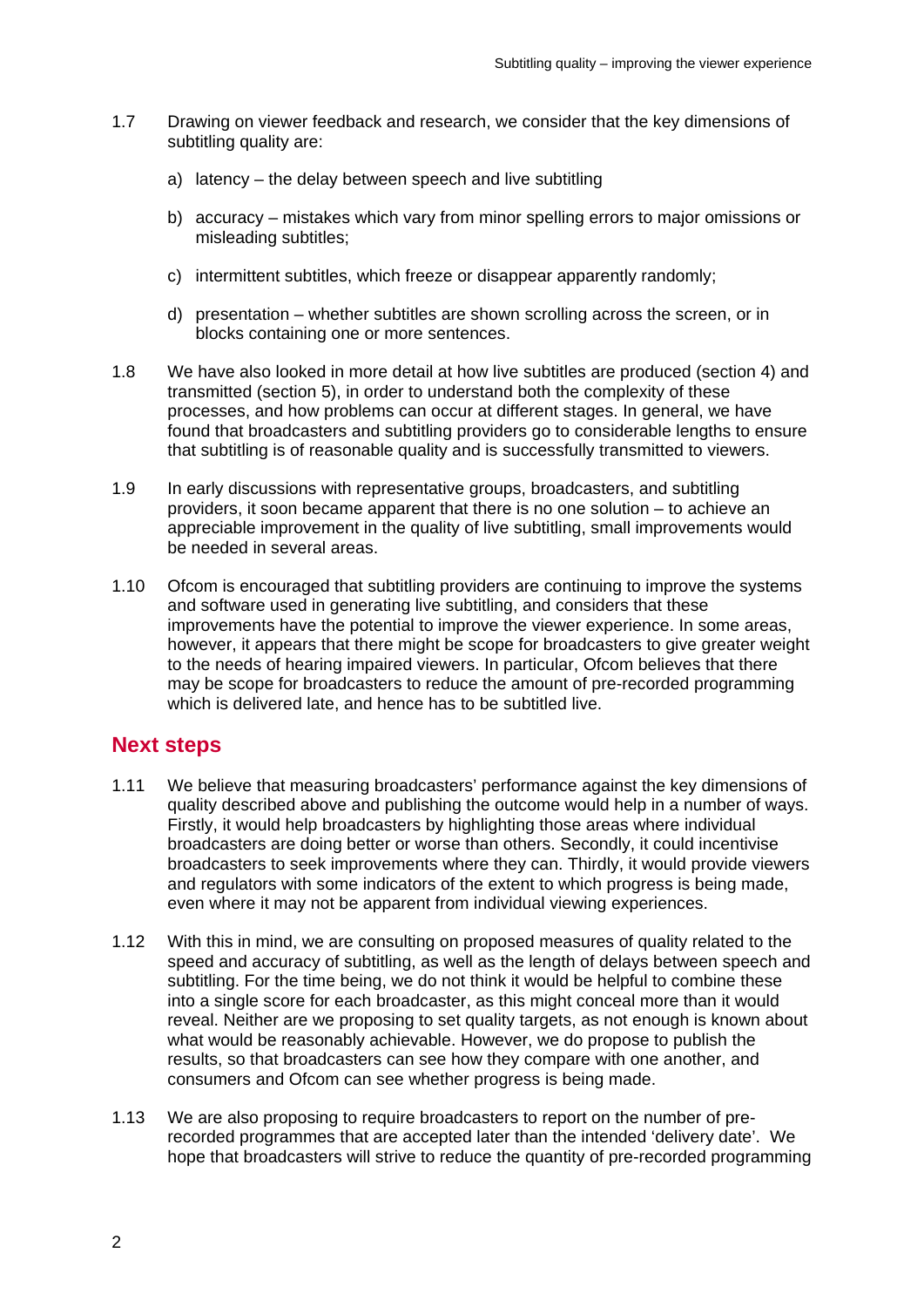which has to be transmitted with live subtitling, which is necessarily of lower quality than pre-prepared subtitles.

- 1.14 In addition, we will be asking broadcasters to provide information on the number and causes of technical failures in the provision of subtitling as advertised, in order that we can understand whether there are particular aspects of the production or transmission processes that require attention.
- 1.15 We believe that it would be in the public interest to encourage broadcasters to be as frank as possible in providing information, and we recognise that as the processes often involve multiple parties, there may be issues of commercial confidentiality. For this reason, we propose to publish the information collected in a form that will preserve that confidentiality.
- 1.16 Finally, we are asking broadcasters for their views on the scope for delaying the transmission of some 'live' programmes slightly, which subtitling providers say would allow sufficient time to make an appreciable difference to the quality of subtitling provided.
- 1.17 We would welcome comments on the questions posed in this consultation by 26 July 2013. We expect to publish a statement on the outcome by late 2013 or early 2014.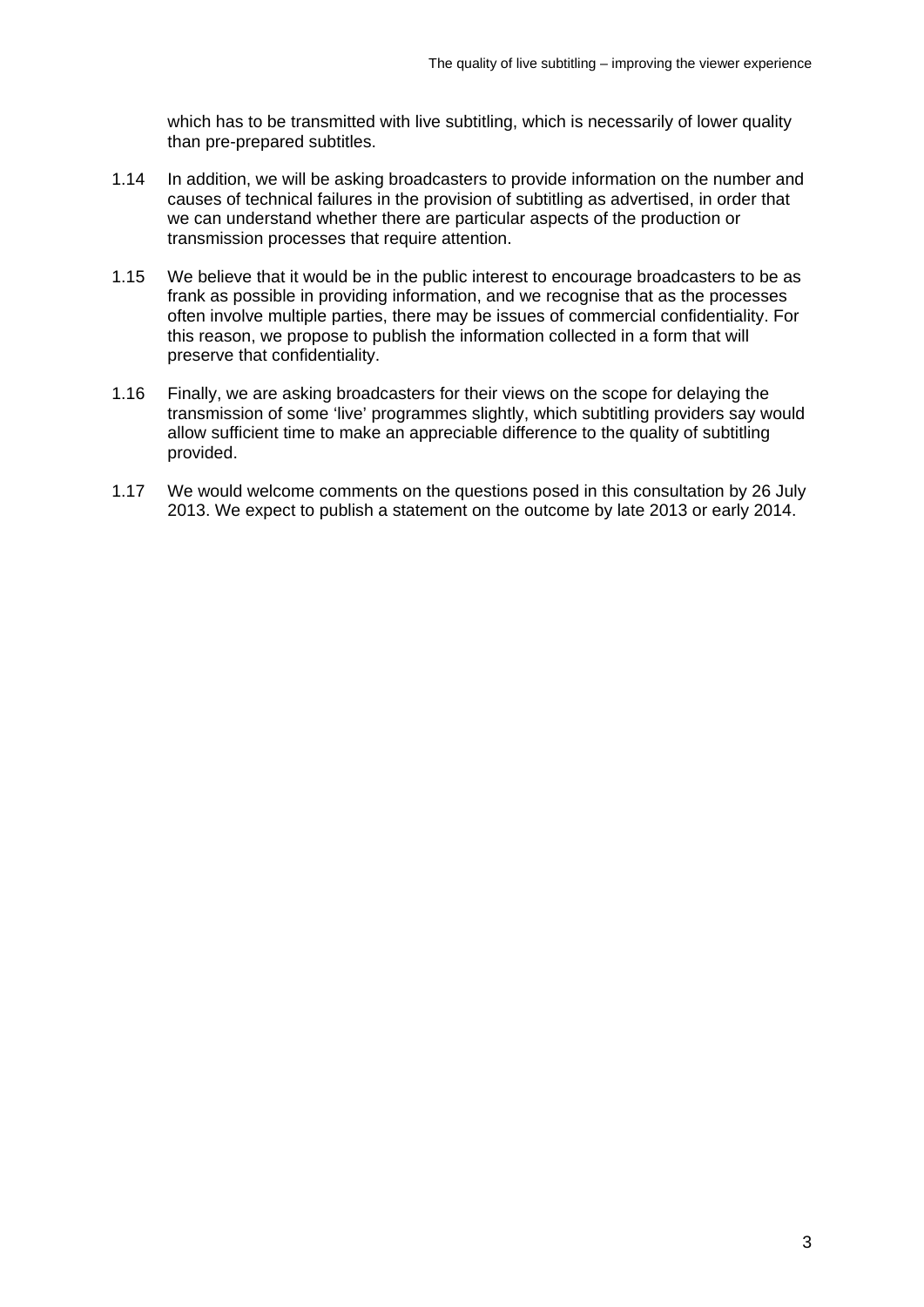#### **Section 2**

# <span id="page-6-0"></span>**Background**

## **Introduction**

2.1 In this section, we explain Ofcom's duties relating to subtitling of television programmes for people who are deaf or hard of hearing, and why we have decided to look at what can be done to improve the quality of live subtitling in particular.

# **Ofcom's statutory duties and powers**

- 2.2 Section 3 of the Communications Act 2003 ("the Act") requires, amongst other things, that in carrying out its duty to further the interests of citizens and consumers, Ofcom should have regard to the needs of persons with disabilities.
- 2.3 Section 303 of the Act requires that Ofcom prepare (and review from time to time) a code giving guidance to broadcasters on how they should promote the understanding and enjoyment of their services by people with sensory impairments, including people with hearing impairments. The code must include:
	- a) guidance on the means by which the understanding and enjoyment of television services should be promoted. This is largely comprised within the guidelines in Annex 4 of Ofcom's code;
	- b) provision for securing that every provider of a service ensures that adequate information about assistance for people with disabilities is made available. This is required by paragraphs 35 and 36 of the code;
	- c) obligations for the amount of subtitling, signing and audio description to be provided, which may include interim targets. These are set out in paragraphs 8 to 10 of the code; and
	- d) the descriptions of programmes to which those obligations shall not apply. This may include, in special cases, all the programmes included in a service. These provisions are set out in paragraph 11 of the code.<sup>[3](#page-6-1)</sup>
- 2.4 Ofcom is required by section 307 of the Act to ensure that all Broadcasting Act licences require licensees to observe the code, and appropriate conditions have been included in all such licences. The BBC Agreement also requires the BBC to observe the code in respect of its public television services subject to any exclusions agreed between Ofcom and the BBC.<sup>[4](#page-6-2)</sup>

# **Why Ofcom decided to look at live subtitling**

2.5 Until 2004, subtitling was largely confined to a small proportion of programming on a handful of public service and digital channels. Following the coming into force of the Act, and the publication of Ofcom's Code on Television Access Services, there was a

 <sup>3</sup> *Code on Television Access Services,* Ofcom, December 2012

<span id="page-6-1"></span><sup>(</sup>http://stakeholders.ofcom.org.uk/binaries/broadcast/other-codes/tv-access-services-2013.pdf ) 4 Clause 59, *Broadcasting: An Agreement Between Her Majesty's Secretary of State for Culture,* 

<span id="page-6-2"></span>*Media and Sport and the British Broadcasting Corporation*, July 2006 [\(http://www.bbc.co.uk/bbctrust/assets/files/pdf/about/how\\_we\\_govern/agreement.pdf\)](http://www.bbc.co.uk/bbctrust/assets/files/pdf/about/how_we_govern/agreement.pdf)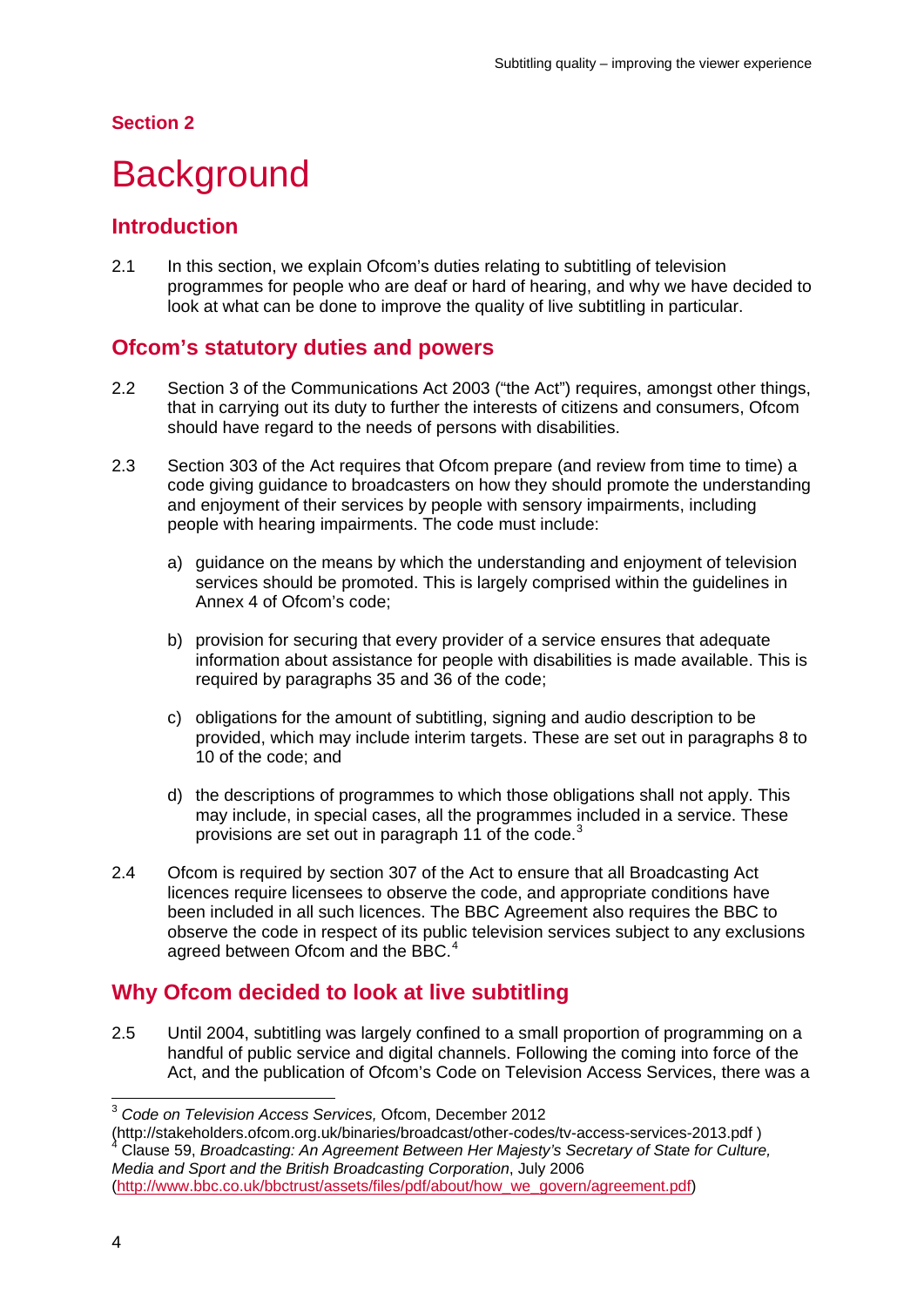step change in the number of channels providing subtitling. Some 70 channels now provide subtitling, and the amount has risen from 10% on most such channels in 2005, to 80% or more in 2013.

- 2.6 Alongside the enormous increase in the quantity of subtitling, complaints about its quality persist. When Ofcom last looked at this issue in the context of a wide-ranging review in 2006, we identified concerns with speed, delays and accuracy, particularly in relation to live subtitling, as well as technical problems with the transmission and reception of subtitles. Feedback suggested that more people thought that the quality of live subtitling was improving than considered it was getting worse. Ofcom expressed the hope that many of the technical problems that gave rise to quality problems would be resolved as the technology matured.<sup>[5](#page-7-0)</sup>
- 2.7 However, complaints from viewers and Ofcom's own observations suggest that there are continuing problems with the quality of live subtitling in particular. It has been argued that human error and technical complexity render the problems affecting the quality of live subtitling intractable. With this in mind, as explained in section 2, Ofcom considered that:
	- a) there would be value in examining what contributes to or detracts from the quality of subtitling from the viewer's perspective;
	- b) the main focus should be on live subtitling, which is more prone to errors and delays than pre-prepared subtitling;
	- c) there might be scope for small but significant improvements in respect of different aspects of quality;
	- d) taken together, these improvements could make an appreciable difference over time to the quality of the viewing experience for those relying upon subtitles to understand and enjoy television.
- 2.8 In the iterative process that followed, Ofcom:
	- a) noted the feedback indicating that live subtitling in particular remained problematic, and identifying individual problems;
	- b) undertook a trawl for research relating to those problems, which was helpful in establishing the facts behind the understandably non-scientific observations of subtitle users;
	- c) tested emerging views about the range and significant of problems affecting the quality of the viewing experience with subtitle users, advocacy groups, broadcasters and access service providers.

<span id="page-7-0"></span> <sup>5</sup> *Television Access Services – Review of the Code and Guidance*, Ofcom, March 2006 [\(http://stakeholders.ofcom.org.uk/binaries/consultations/accessservs/summary/access.pdf\)](http://stakeholders.ofcom.org.uk/binaries/consultations/accessservs/summary/access.pdf)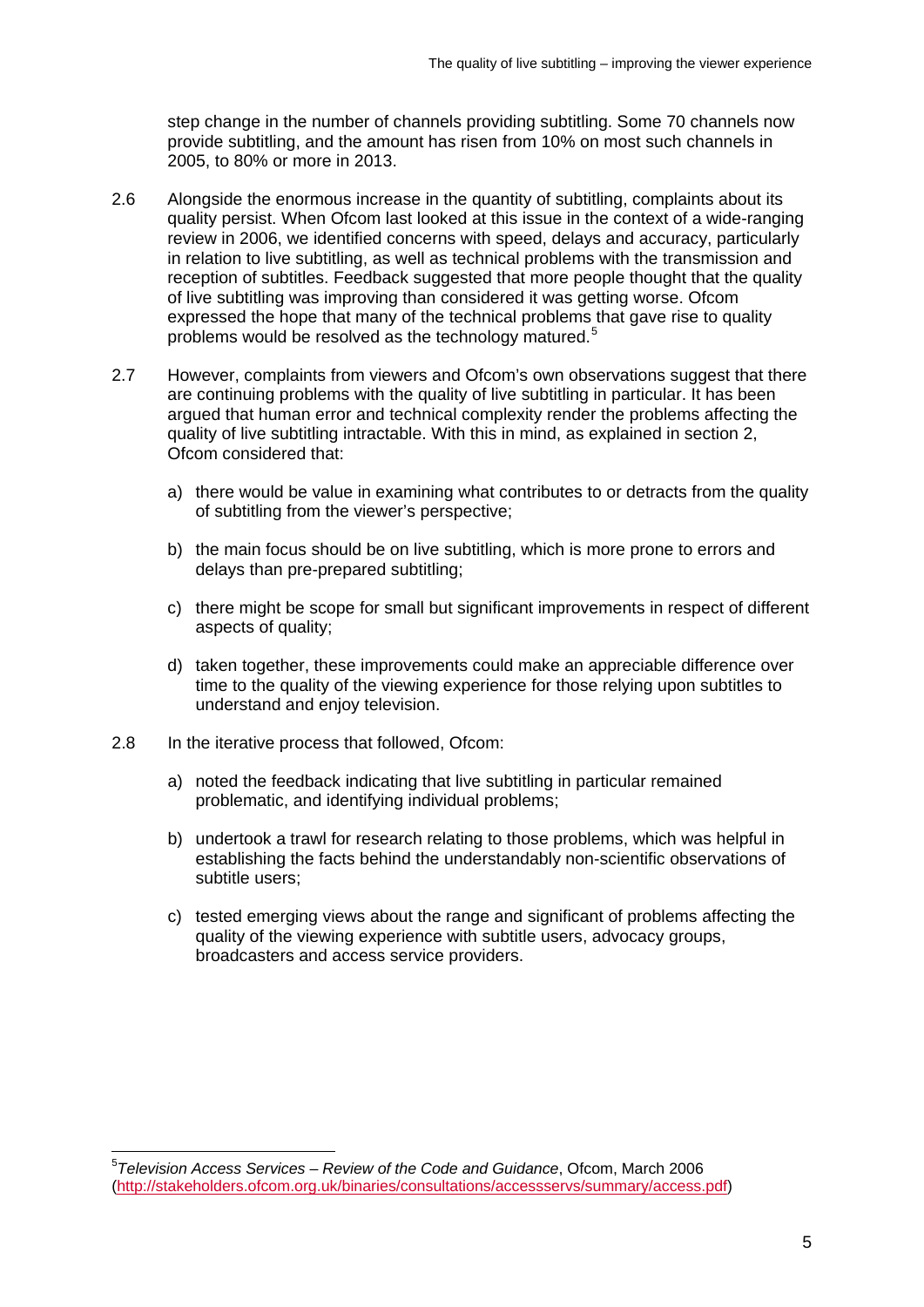#### **Section 3**

# <span id="page-8-0"></span>The viewer experience

## **The audience**

- 3.1 For most people, television is an integral part of their lives. There is scarcely a household in the land without a television, and on average, we each watch some four hours of television a day<sup>[6](#page-8-1)</sup>. Television is one of the most popular forms of entertainment, as well as being an important source of information. Consumers with hearing impairments like to watch television just as much as those without – in fact research conducted for Ofcom in 2006 found that viewers with hearing impairments watched significantly more than those without.<sup>[7](#page-8-2)</sup>
- 3.2 As hearing loss is a natural part of ageing for most people, many subtitle users are older people. $8$  But they are drawn from all age groups, including the very youngest, who are just learning to read. <sup>[9](#page-8-4)</sup> Many people without hearing impairments also use subtitles from time to time<sup>10</sup>, but Ofcom's focus is on subtitling for those viewers who rely upon them to understand and enjoy television.
- 3.3 In this section, we discuss viewers' experience of using live subtitles, and how it affects the quality of their viewing. While Ofcom accepts that there are occasional problems with the quality of pre-prepared subtitling, we consider that the issues with live subtitling are an order of magnitude greater, and that the priority should be to tackle the issues affecting its quality.

### **The context**

- 3.4 Before 2005, subtitling (and other access services) were largely confined to public service channels, such as the BBC and ITV. Even for these channels, television access services were not generally available on cable and satellite.
- 3.5 The Communications Act 2003 enabled Ofcom to extend requirements to many more channels, including the growing number available by cable and satellite. The approach taken by Ofcom – to require channels with an audience share of 0.05% or more to provide television access services - means that over 90% of viewing in the UK is to channels that are required to provide some subtitling. Ofcom also sought to ensure that television access services were provided when channels were broadcast by cable and satellite.

<span id="page-8-4"></span>

<span id="page-8-1"></span> <sup>6</sup> Ofcom (2012), *The Communication Market Report: UK*, Figure 2.42 'Average hours of television viewing per day, by age, all homes', UK.<br>(http://stakeholders.ofcom.org.uk/binaries/research/cmr/cmr12/UK\_2.pdf)

<span id="page-8-2"></span><sup>&#</sup>x27;Ofcom (2006) *Provision of Access Services - Research Study Conducted for Ofcom*,, pp 21-22. <http://stakeholders.ofcom.org.uk/binaries/consultations/accessservs/annexes/provision.pdf><br>8.A.C. Davis (4000). Entry the minimum superior of the minimum state of the minimum state of the minimum state

<span id="page-8-3"></span><sup>8</sup> A.C. Davis (1990) *Epidemiological profile of hearing impairments: the scale and nature of the problem with special reference to the elderly*, MRC Institute of Hearing Research, Nottingham University, UK. [\(http://www.ncbi.nlm.nih.gov/pubmed/2087969\)](http://www.ncbi.nlm.nih.gov/pubmed/2087969) 9 Deafness Research UK (2012), *About childhood deafness*,

<span id="page-8-5"></span>[<sup>\(</sup>http://www.deafnessresearch.org.uk/content/your-hearing/children-deafness/childhood-deafness/\)](http://www.deafnessresearch.org.uk/content/your-hearing/children-deafness/childhood-deafness/) <sup>10</sup> Ofcom, March (2006), *Provision of Access Services - Research Study Conducted for Ofcom,* pp 4.4 [\(http://stakeholders.ofcom.org.uk/binaries/consultations/accessservs/annexes/provision.pdf\)](http://stakeholders.ofcom.org.uk/binaries/consultations/accessservs/annexes/provision.pdf)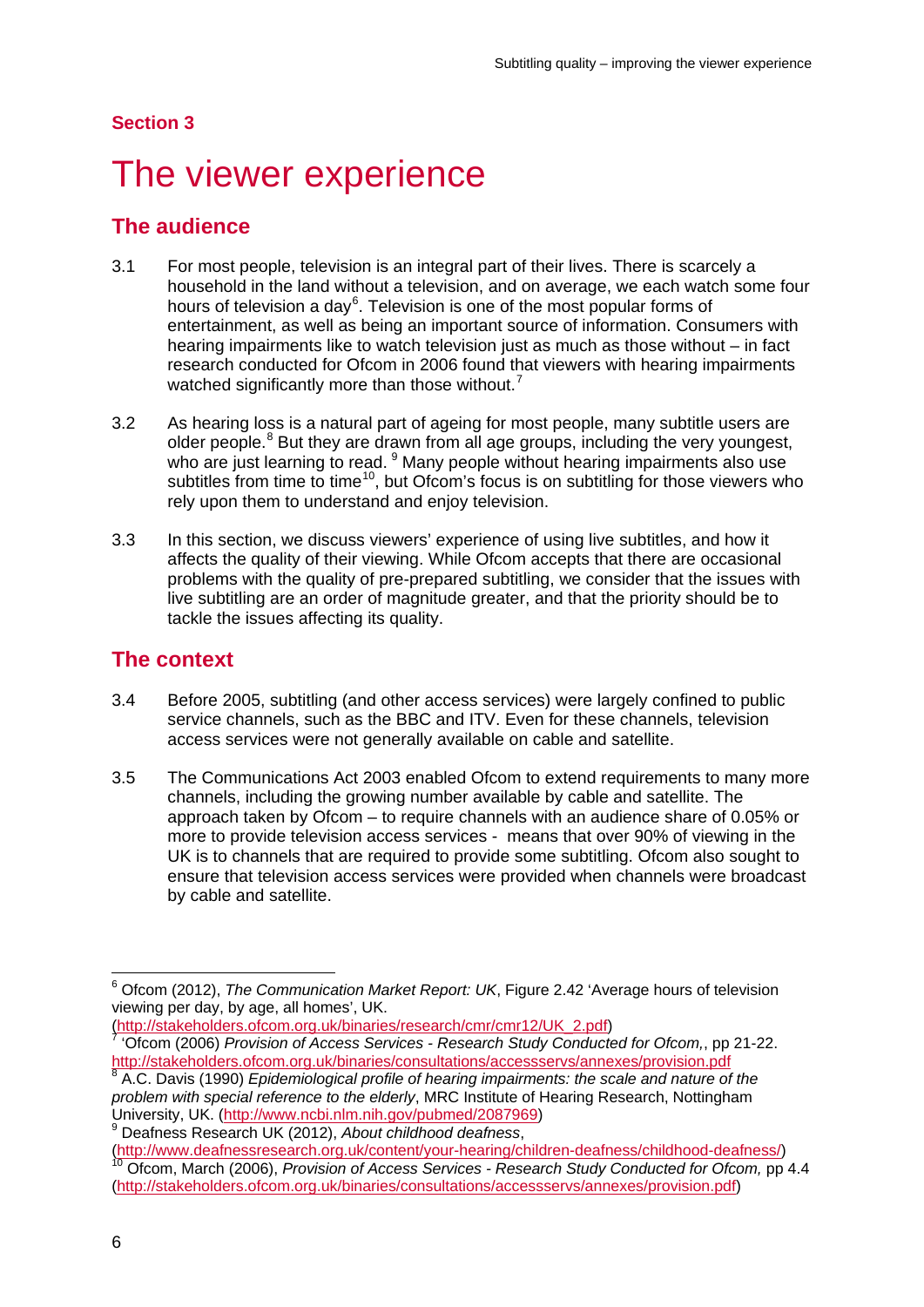- 3.6 Initial targets are low just 10% but they rise progressively to 80%. Those channels that began to provide subtitling in 2005 now have to subtitle at least 70% of their content, and this will rise to the maximum statutory target of 80% in 2014. In fact, as a recently published report shows, many channels already provide more subtitling than they are required to, including several of those operated by the BBC, ITV, Channel 4, Channel 5 and Sky.[11](#page-9-0)
- 3.7 Not all television programmes are subtitled, which is disappointing for hearingimpaired viewers who want to watch them. But the choice of subtitled programming available to hearing-impaired viewers has increased considerably. Since 2005, subtitling has been available on some 70 channels, providing general entertainment programming, news, films, sport, children's programmes, and documentaries among others.
- 3.8 Initially, most of the subtitling was for pre-recorded content, so viewers had little access to live programming. But as targets rose it became necessary for broadcasters to subtitle more live programming in order to meet their obligations. Although Ofcom accepted that subtitling live programmes was more difficult than subtitling pre-recorded programmes, it resisted pressure to exempt live programming altogether. As a result, the amount of live subtitled programming has increased markedly in recent years, and hearing-impaired viewers have come to expect a similar level of access to television as other consumers.

## **The importance of understanding the consumer experience**

- 3.9 People without hearing impairments might be forgiven for believing that, by muting the television and switching on subtitles for a brief period, they can understand the experience of those who rely upon subtitles to understand and enjoy television. A more complex picture emerges when talking to subtitle users, and this is helpful in appreciating which aspects of subtitling most affect the quality of their viewing experience.
- 3.10 But even hearing-impaired viewers may not be aware of the subtleties of how they use subtitles, how much benefit they derive, and how this may impact upon their viewing experience. For this reason, we have also taken account of research in this area, and talked to academics working in the field.
- 3.11 We discuss first what we have learnt from viewers with hearing impairments, before summarising the lessons from research, and drawing out the key dimensions of quality.

### **What we learnt from viewers and others**

- 3.12 In order to understand more about the viewer experience of subtitling, we have:
	- a) reviewed the complaints about subtitling made by viewers to Ofcom in recent years, and talked to broadcasters about the nature of the complaints they receive;

<span id="page-9-0"></span> <sup>11</sup> Ofcom (2013),*Television Access Services: Final Report for 2012*. [\(http://stakeholders.ofcom.org.uk/market-data-research/market-data/tv-sector-data/tv-access](http://stakeholders.ofcom.org.uk/market-data-research/market-data/tv-sector-data/tv-access-services-reports/2012-report)[services-reports/2012-report\)](http://stakeholders.ofcom.org.uk/market-data-research/market-data/tv-sector-data/tv-access-services-reports/2012-report)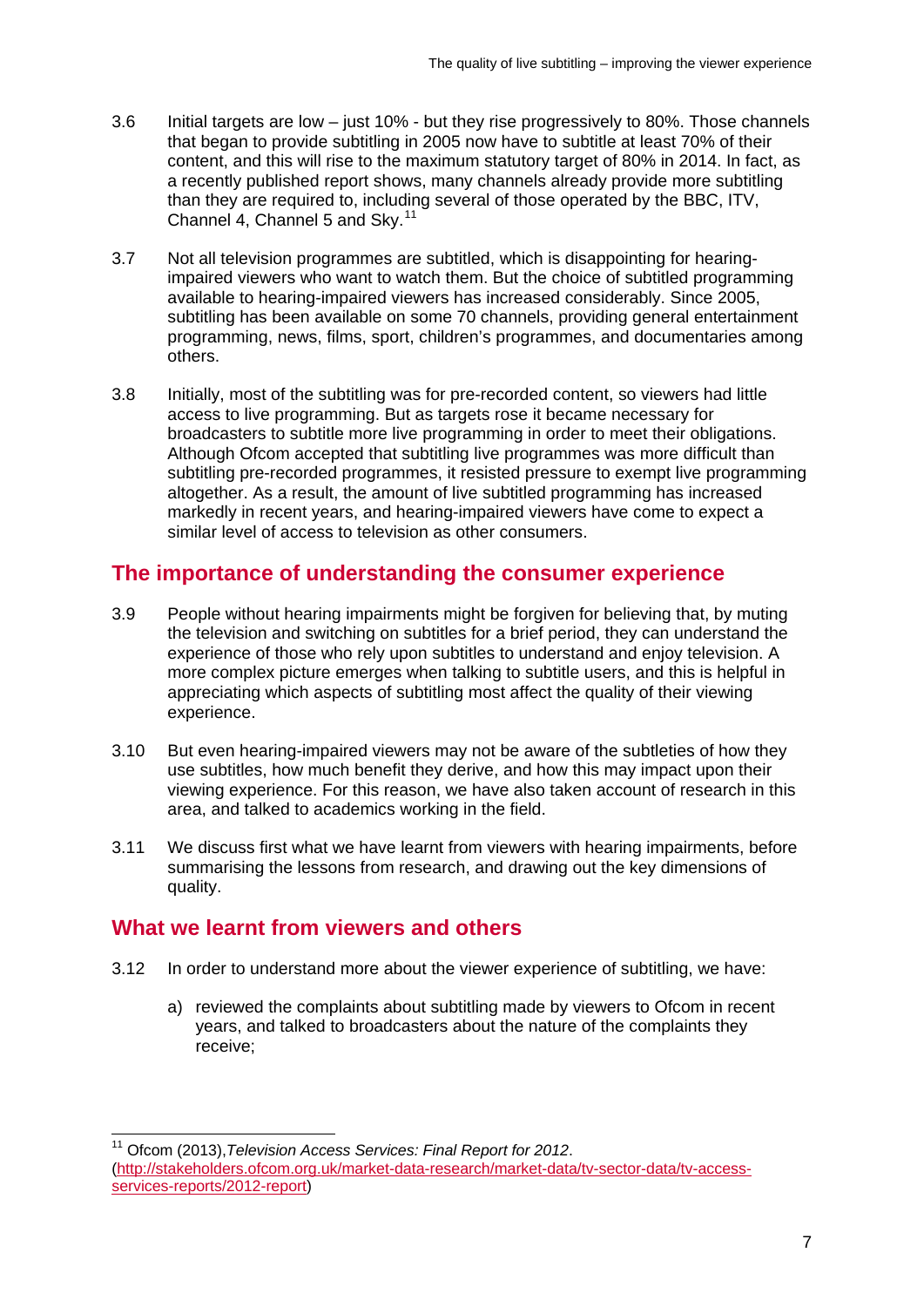- b) talked to bodies representing the interests of people with hearing impairments, such as Action on Hearing Loss (AHL – formerly RNID), the Telecommunications Action Group (TAG) <sup>[12](#page-10-0)</sup>, and the National Association of Deafened People (NADP);
- c) conducted a roundtable with broadcasters, access service providers, representative bodies and subtitle users to discuss the quality of live subtitling; and
- d) taken account of findings from the qualitative survey of hearing-impaired viewers commissioned by AHL in the light of Ofcom's decision to look at the quality of live subtitling.<sup>[13](#page-10-1)</sup> Although the survey was drawn up by AHL (an advocacy body) and is not based on a nationally representative sample of people with hearing impairments, it does help to illustrate the problems that respondents say they encounter when using live subtitling, which reflect those referred to in complaints to Ofcom.
- 3.13 A number of themes have emerged from this feedback.

#### **Delays**

*"Subtitles so far after speech as to be useless and very irritating….the newscaster has gone on to the next item before the subtitles appear in the screen" – respondent to AHL survey*

*"If an obscure word is used by a speaker, there is often a delay of some seconds while the system finds that word for subtitling. The effect is often that the next few seconds of speech is completely missed, and this might be more important than the*  earlier missed word. Please maintain continuity, even at the risk of the occasional *missed word, which can usually be 'worked out' by context in any case." – respondent to AHL survey*

- 3.14 The number one concern of respondents to AHL's survey was the delay between action on screen and subtitling. The 'word cloud' in Figure 1, based on responses to the survey, gives a flavour of this – the word 'delay' is the most prominent, and there are also related references to 'delayed', 'delays', 'lagging', 'lag', 'late', 'match', 'sync', 'synch', 'synchronisation', and 'late'.
- 3.15 Viewers find it difficult and frustrating to have to juggle information from the image on screen and subtitles relating to images which have disappeared. It is easy to appreciate that relying on unsynchronised subtitling will make the viewing experience much less enjoyable than for someone who is able to hear speech and sound effects synchronised with the action on screen. In some cases, viewers say that it becomes intolerable, forcing them to switch off the subtitles (for example, if they are watching a sports event), switch to another programme, or switch off the television altogether.

<span id="page-10-0"></span> $12$  Now the Deaf Access to Communications group of the UK Council on Deafness [\(http://deafcouncil.org.uk/news/2012/10/01/press-release-2/\)](http://deafcouncil.org.uk/news/2012/10/01/press-release-2/) <sup>13</sup> Action on Hearing Loss (2012), *User Experience Survey 2012*.

<span id="page-10-1"></span>[<sup>\(</sup>http://www.actiononhearingloss.org.uk/get-involved/campaign/access-to-tv-and-the-web/tell-ofcom](http://www.actiononhearingloss.org.uk/get-involved/campaign/access-to-tv-and-the-web/tell-ofcom-what-you-think-about-subtitles.aspx)[what-you-think-about-subtitles.aspx\)](http://www.actiononhearingloss.org.uk/get-involved/campaign/access-to-tv-and-the-web/tell-ofcom-what-you-think-about-subtitles.aspx)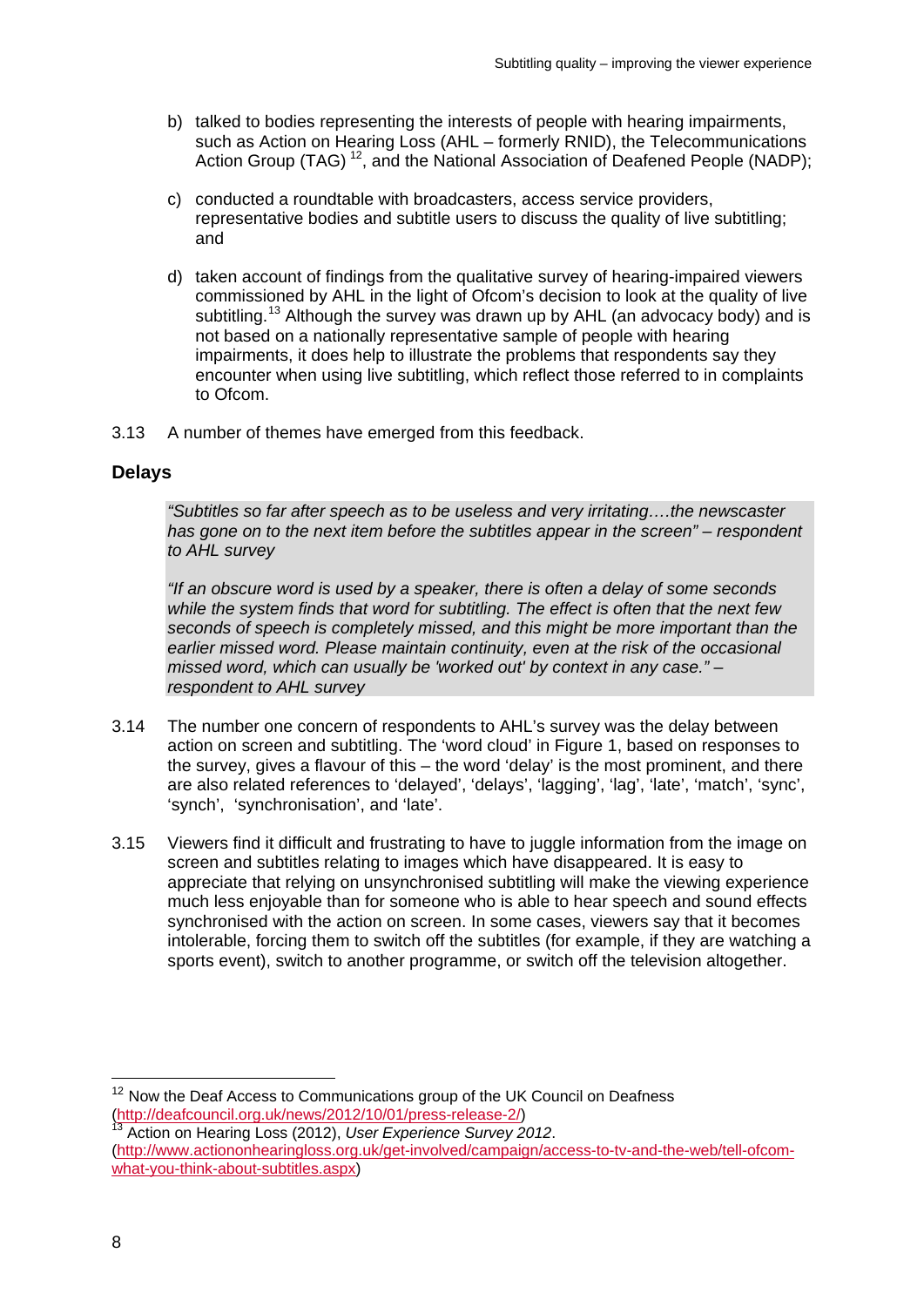#### **Figure 1: word cloud based on responses to AHL's survey**

**frequently** captions reading confusing recorded<br>synchronisation repeated subtitled impossible speaking information Sentence understand ITV meaning delayed many screen broadcast hear iplayer Olympics ь autocue watching sub-titles episode confused synch official synch watching  $\rightarrow$  5 districts opposed nconectry<br>error weather **Sense** HD lipread episodes sound hilarious annoying sync freeze advertised late word slow TV films Virgin quality miss recognition spoken subtitling start program  $\frac{1}{\text{lagging}}$  deaf mistake fast correct difficult bad incomplete amusing Olympic mig Olympic correct difficult bad monitoring<br>mistakes match channels series spelt frustrating correction interpreted errors disappear mıssınd corrections gaps available background repeats watch incorrect time incorre read pre-recorded disappearing hearing delavs delay

#### **Accuracy: errors and omissions**

*"Snippets of info are sometimes left out completely and my husband will often have to fill them in for me when I don't know anything about what has been said."* – respondent to AHL survey

*"The misreporting is continuous. I respect that most is human error but things like 800 people died on news then later news gives 8 people died is a gross misinterpretation of what happened."* – respondent to AHL survey

- 3.16 Almost as many respondents to AHL's survey were concerned about the accuracy of subtitles. In many cases, it is easy (if somewhat wearing) for viewers to guess what is meant. Viewers accept that some mistakes are inevitable, for example when homophones of the right word are mistakenly shown, such as '*their*' in place of '*there*' or '*they're*'.
- 3.17 But in other cases, the subtitles may be so garbled as to be unintelligible. Worse still, in some situations, a plausible error (such as the substitution of '15%' for '50%') may lead the viewer to believe that they understand the meaning, when they are actually being misinformed.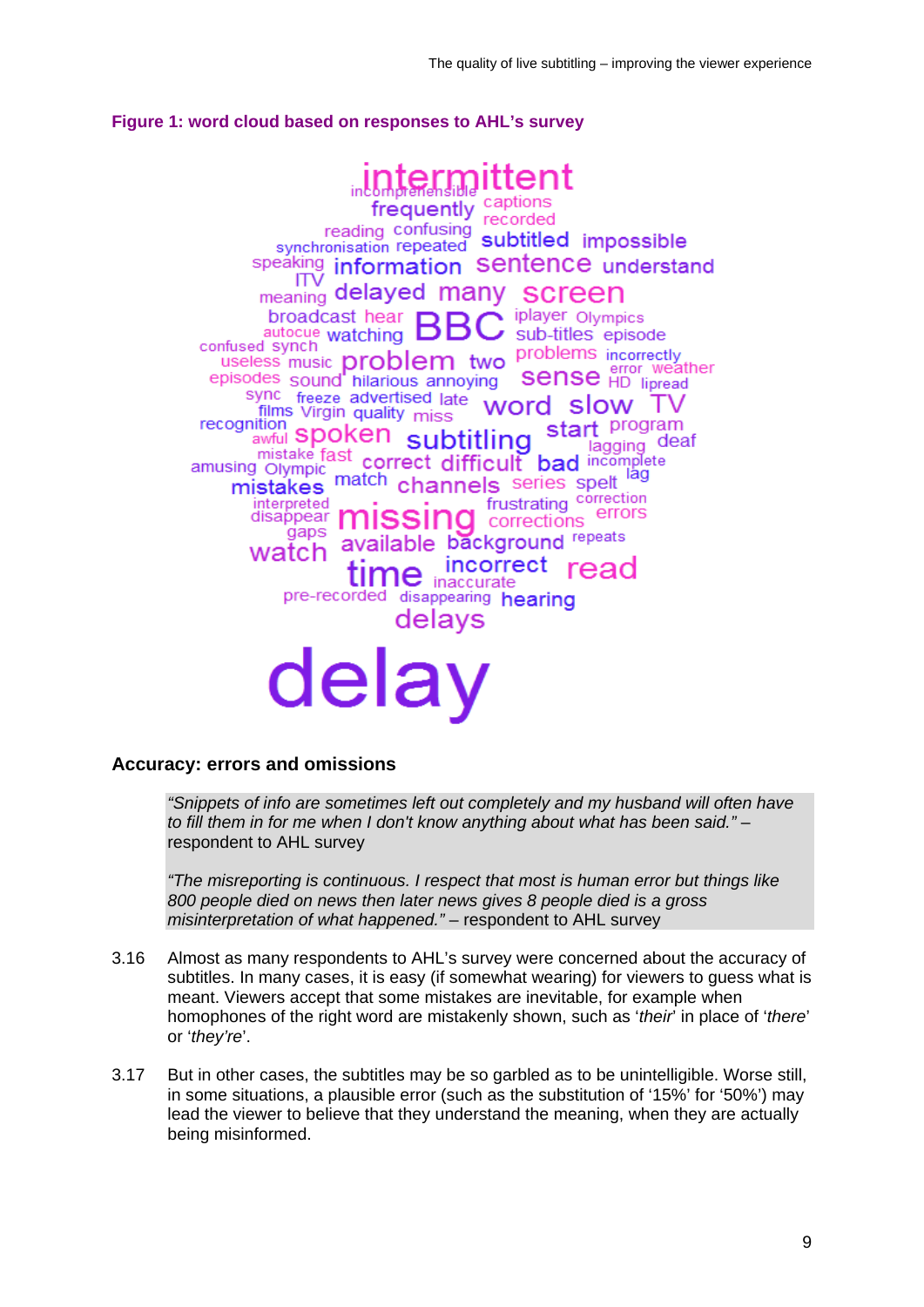## **Temporary loss of subtitling**

3.18 Nearly half of the respondents to AHL said that intermittent subtitling during programmes affected their enjoyment. Technical faults or human error sometimes mean that subtitles cease part way through a programme (for example, failing to return after an advertising break). While broadcasters generally monitor playout, it is not always possible to restore subtitles quickly, leaving the viewer with the dilemma of whether to struggle on, or abandon the attempt. It is easy to understand how frustrating this must be, particularly if the programme in question forms part of series.

### **Availability of subtitling**

3.19 In addition to problems outlined above with the actual subtitling provision, a quarter of the respondents to the survey by Action on Hearing Loss also highlighted a common problem, which was that programmes advertised as 'with subtitles' sometimes did not have subtitles broadcast at all.

# **Lessons from research**

- 3.20 There has been a growing amount of research in recent years on how people use subtitling, and how the way subtitling is produced and presented affects the benefits derived by users.<sup>[14](#page-12-0)</sup> We have looked in particular at research focussing on those issues which feedback from viewers and others suggest have a direct impact on the quality of the viewing experience:
	- a) how different types of error can be categorised, and the effects of different error categories on comprehension;
	- b) how the speed of subtitling can affect recall and the time viewers are able to spend looking at images as well as subtitles;
	- c) how the presentation of subtitles can affect the time viewers are able to spend on looking at images as well as subtitles;
	- d) what research tells us about the actual latency of subtitling.

#### **Inaccuracies: minor versus major errors**

- 3.21 For the time being, it is inevitable that errors will creep into live subtitling. Perfection is not achievable because there is not enough time to carefully edit the text, nor transcribe it and correct any errors.[15](#page-12-1) Some errors have a more significant effect on understanding than others, and researchers have endeavoured to categorise errors by reference to their impact on viewers.
- 3.22 In an attempt to develop an automated subtitle accuracy assessment system, the WGBH National Centre for Accessible Media<sup>[16](#page-12-2)</sup> undertook a subtitle viewer survey, in

<span id="page-12-0"></span> <sup>14</sup> Media for All 3rd international conference (2009), *'Quality Made to Measure'*

[<sup>\(</sup>http://www.mediaforall.eu/all3/\)](http://www.mediaforall.eu/all3/) and Media for All 4<sup>th</sup> international conference (2010) *'Audiovisual* 

<span id="page-12-1"></span><sup>&</sup>lt;sup>15</sup> Andrew Lambourne (2006) *'Subtitle Respeaking: A new skill for a new age', SysMedia Ltd*, UK and. Aline Remael & Bart van der Veer (2006) *'Real-Time Subtitling in Flanders: Needs and Teaching'*, Hoger Instituut voor Vertalers en Tolken, Antwerp.

<span id="page-12-2"></span><sup>16</sup> Tom Apone, Marcia Brooks, Trisha O'Connell (2010), '*Caption accuracy metrics project – Caption viewer survey: Error ranking of real-time captions in live television news programs'* WGBH National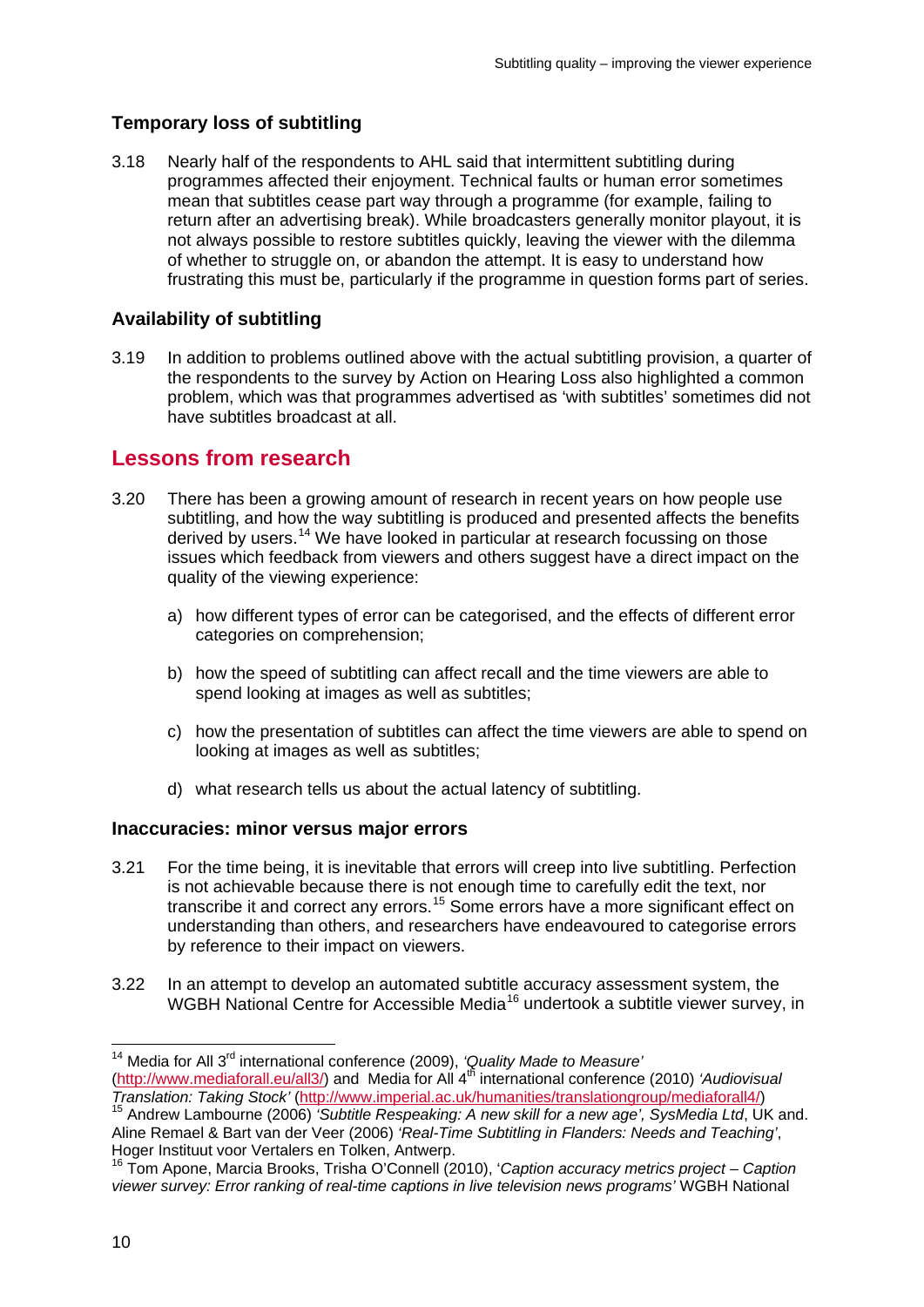which they ranked subtitling errors in television news programmes. Participants were asked to comment on whether or not they noticed the error, whether the error bothered them, and if it did bother them, how much they felt it would impact their understanding.

- 3.23 Four different types of errors were identified: mild substitutions, insertions, deletions and severe substitutions. The responses which were received were then analysed by the project team and advisors, and 17 sub-categories of common caption error types were identified. Some examples of severe errors include garbling caused by transmission problems and major deletions that impact the meaning of a sentence. The least problematic errors included errors in punctuation and simple substitutions such as using the wrong tense. This research has been used in the development of the WWER model which is explained later on in this document.
- 3.24 Pablo Romero-Fresco's work in this area<sup>[17](#page-13-0)</sup> usefully highlights the types of errors that can occur and the degree to which they impact on people's comprehension of the programme. His work suggests that there are broadly three different levels of severity in the errors made:
	- a) minor errors that have a very limited impact on comprehension such as "*what a great goal by a Ryan Giggs*" or "*For people are still missing*";
	- b) standard errors where the impact on comprehension is serious but viewers are aware that there has been an error – "*He's a buy you bull asset*" instead of "*He's a valuable asset*"; and
	- c) serious errors change in the meaning of the text where viewers may not even be aware that there has been an error – "*Funding has been increased by 15%"* when the correct figure is 50%.

#### **Speed of subtitling**

<u>.</u>

*"When the presenter was talking about the USA elections there was a long time before the subtitles came up in relation to the images. Then all the words and sentences came up at once, so fast, it was impossible to read all before the whole item finished. Very frustrated indeed!"* – respondent to AHL survey

- 3.25 Research suggests that the speed of subtitling (as measured in 'words per minute' ("wpm") has an impact both on the levels of comprehension, and on the amount of time viewers are able to watch what is happening on screen, as opposed to reading subtitles. Human beings cannot read as fast as they speak, and Jensema found the most comfortable speed was about 145 wpm. At a rate of more than 180 wpm, deaf, hard-of-hearing and hearing readers found it difficult.<sup>[18](#page-13-1)</sup>
- 3.26 In Australia, a study of proficient readers who were hard of hearing showed that if subtitling speed is increased from 130 wpm to 230 wpm comprehension decreases

Center for Accessible Media, Boston [\(http://ncam.wgbh.org/file\\_download/131\)](http://ncam.wgbh.org/file_download/131). WGBH is the largest of the public service broadcasters in the United States.

<span id="page-13-0"></span><sup>17</sup> Pablo Romero- Fresco and Juan Martínez (2011), *'Accuracy Rate in Live subtitling – the NER Model'*, Roehampton University, UK

<span id="page-13-1"></span>Jensema (1998), cited in Pierre Dumouchel, Gilles Boulianne and Julie Brousseau 'Measures for quality of closed captioning', CRIM, Canada.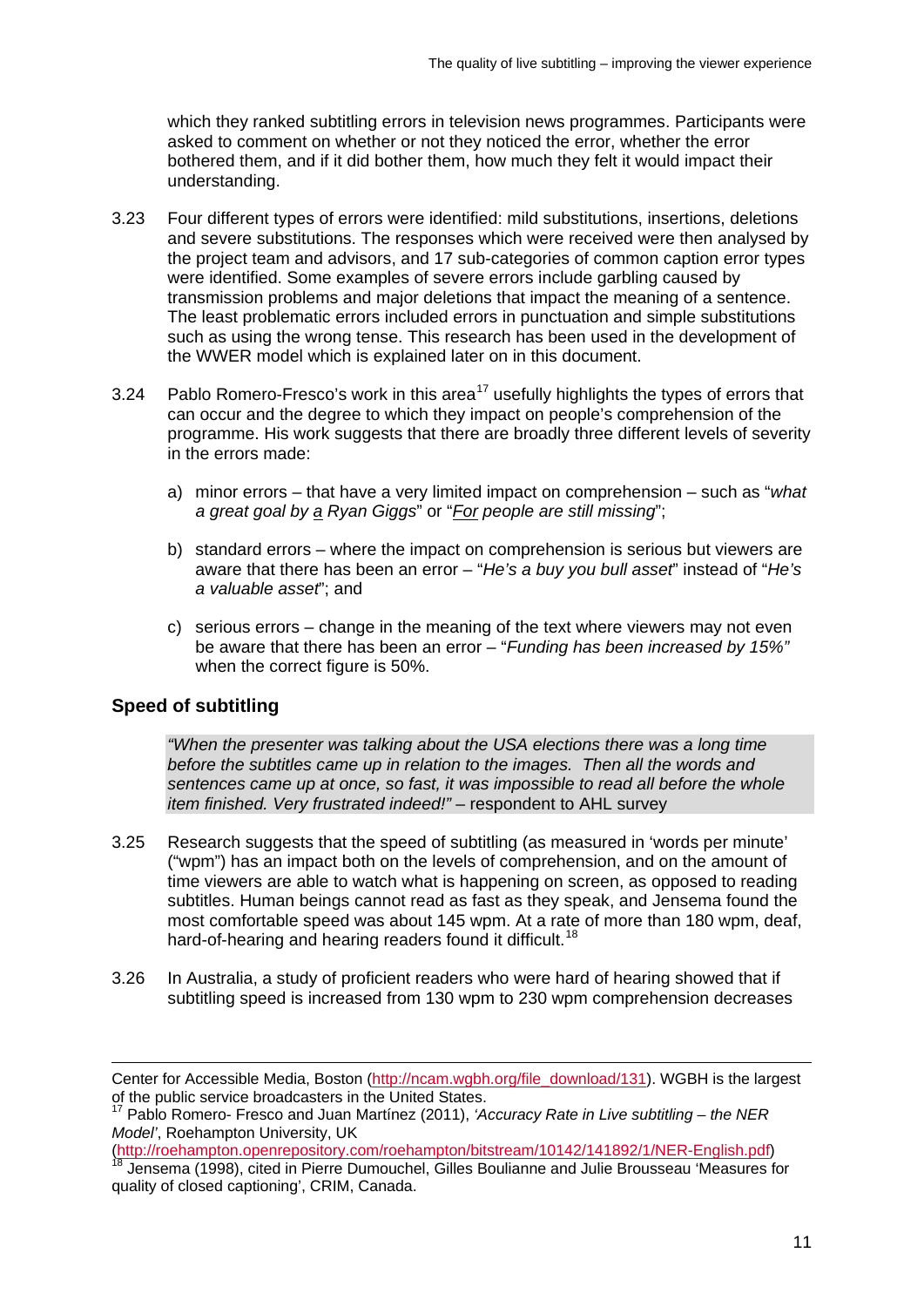from 48% to 31%.<sup>[19](#page-14-0)</sup> This informed the Australian Government's decision to introduce mandatory standards of quality in subtitling,

- 3.27 Work in the UK at Roehampton University<sup>[20](#page-14-1)</sup> suggests that increasing wpm from 180 to 220 results in a marked decrease in people's understanding of the information that is being communicated. Similar findings have been demonstrated in research by Neves  $(2005)^{21}$  $(2005)^{21}$  $(2005)^{21}$  (also in the UK) and Santiago-Araujo  $(2004)^{22}$  $(2004)^{22}$  $(2004)^{22}$  (looking at Brazilian subtitles). Both found that when subtitles were displayed at 180wpm or faster (even those with good synchronisation and line breaks), they presented a great deal of difficulty for deaf viewers, and even some who were hard of hearing.
- 3.28 As Romero-Fresco has pointed out, comprehension is not simply about taking in the words (or sound) associated with the programme. Television for the non-sensory impaired is essentially a visual experience, but increased subtitling speed can turn watching television into a reading experience for subtitle users. The speed of the subtitles has a direct impact on the amount of time viewers can devote to the images.
- 3.29 Looking at eye-tracking data obtained in Poland, the UK and Spain in the DTV4ALL project, and in South Africa<sup>[23](#page-14-4)</sup> by Hefer (2011), Romero-Fresco found that 'a speed of 150 wpm leads to an average distribution of 50% of the time on the subtitles and 50% on the images. A faster speed of 180wpm yields an average of 60-65% of the time on the subtitles and 40%-35% on the images, whereas 200 wpm only allows 20% of the time on the images. $^{24}$  $^{24}$  $^{24}$

#### **Presentation**

- 3.30 Research suggests that the experience of watching television also becomes less visual for subtitle users if broadcasters display subtitles in a scrolling format, where words appear one at a time in rapid order, as opposed to in a solid block, where subtitles are only put up in full sentences or lines of text. According to eye-movement metrics, grouping text (sometimes known as 'text chunking') by phrase or by sentence reduces the amount of time spent on subtitles, and presents the text in a way that is more easily processed.<sup>[25](#page-14-6)</sup>
- 3.31 It has been argued that this is due to the way in which people read: "...our eyes do not sweep continuously across the page (or the screen) when we read. Instead, they

<span id="page-14-0"></span><sup>&</sup>lt;sup>19</sup> Denis Burnham of the University of Western Sydney, Greg Leigh of the University of Newcastle, Australia, William Noble of the University of New England, Australia, Caroline Jones of the University of Western Sydney and the University of Wollongong, Michael Tyler and Leonid Grebennikov of the University of Western Sydney and Alex Varley of Media Access Australia (2008) 'Parameters in Television Captioning for Deaf and Hard-of-Hearing Adults: Effects of Caption Rate Versus Text Reduction on Comprehension', Journal of Deaf Studies and deaf education, Australia<br>(http://www.ncbi.nlm.nih.gov/pubmed/18372297)<br><sup>20</sup> Dr. Boble Bernare Frace: (2010) (2011)

<span id="page-14-1"></span>**Dr Pablo Romero-Fresco (2010)** *'Standing on Quicksand: Viewers' Comprehension and Reading Patterns on Respoken Subtitles for the News,* Roehampton University. <sup>21</sup> Josélia Neves (2005) *'Audiovisual Translation: Subtitling for the Deaf and Hard-of-Hearing'* ,

<span id="page-14-2"></span>Roehampton University.

<span id="page-14-3"></span><sup>22</sup> Vera Lúcia Santiago-Araújo (2004) *'Closed subtitling in Brazil'* , cited in Pilar Orero (ed) *Topics*

<span id="page-14-4"></span><sup>&</sup>lt;sup>23</sup> Este Hefer (2011), *Reading second language subtitles: A case study of Afrikaans viewers reading in Afrikaans and English*, Unpublished MA Dissertation, Vaal Triangle Campus of the North-West.

<span id="page-14-5"></span><sup>24</sup> Dr Pablo Romero-Fresco (2011) *'Accuracy Rate in Live Subtitling – the NER model'*, Roehampton University.

<span id="page-14-6"></span><sup>25</sup> Dhevi Rajendran, Andrew Duchowski, Pilar Orero, Juan Martinex and Pable Romero-Fresco (2012) *'Effects of text chunking on subtitling: A quantitative and qualitative examination'* in Perspectives: Studies in Translatology. Routledge Taylor & Francis Group.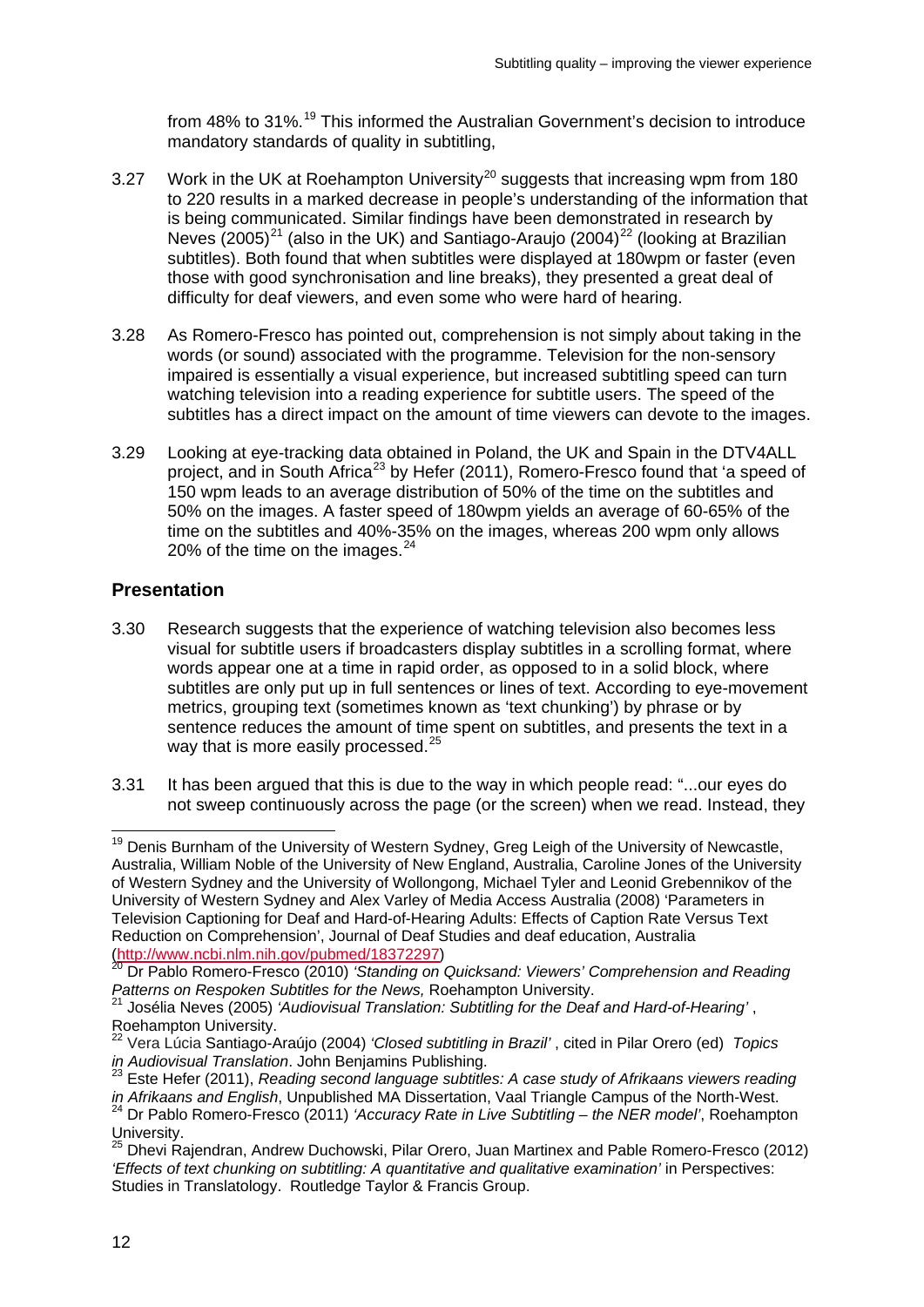pause and rest for short periods of 110ms 500ms, which are called fixations. These are the moments at which we retrieve the visual information that we need."<sup>[26](#page-15-0)</sup>

3.32 Participants in an eye-tracking experiment at Roehampton University were shown two news clips with subtitles displayed first in scrolling mode and then in blocks of two lines, with the aim of understanding the balance of time spent on images versus text, and the number of times that the viewer found it necessary to pause on the text in order to make sense of it. The results were as follows:

| <b>Viewers</b>      | <b>Number of fixations</b> |                  | Time spent on images |                  |
|---------------------|----------------------------|------------------|----------------------|------------------|
|                     | <b>Blocks</b>              | <b>Scrolling</b> | <b>Blocks</b>        | <b>Scrolling</b> |
| Hearing             | 3.75                       | 6.00             | 33.30%               | 11.70%           |
| Hard-of-<br>hearing | 3.75                       | 6.50             | 33.20%               | 11.40%           |

#### **Figure 2: impact on viewers of different modes of subtitle presentation**

3.33 Similar research was carried out by Martinez and Linder  $(2010)^{27}$  $(2010)^{27}$  $(2010)^{27}$  with comparable findings; viewers spent around twice as many fixations to scrolling subtitles as they did to block subtitles, and thus, scrolling viewers spent more time processing the text than they did the visuals on screen.

#### **Latency**

- 3.34 The way in which live subtitling is produced, explored in more depth below, can result in a delay between words being spoken on screen and the subtitles appearing, with delays being "a natural consequence of the way in which live subtitles are made. $^{28}$  $^{28}$  $^{28}$
- 3.35 Some research suggests that the average delay is anywhere between three and ten seconds, and sometimes longer.<sup>[29](#page-15-3)</sup> Research into what viewers consider to be a 'tolerable' delay when watching live subtitles found that a delay of less than five seconds is considered tolerable, but ideally delays should be [no more than] three seconds.<sup>[30](#page-15-4)</sup> In Denmark, a study of TV news with live subtitling found that a delay of typically seven seconds between what was said and the subtitles appearing made TV news very difficult for viewers to follow.<sup>[31](#page-15-5)</sup> Just under half of participants in a UK survey found the current delay of subtitles on UK TV channels unsatisfactory.<sup>[32](#page-15-6)</sup>

<span id="page-15-0"></span> <sup>26</sup> Rayner & Pollatsek (1989), cited by Dr Pablo Romero-Fresco (2011) in *'Quality in Live Subtitling: The Reception of Respoken Subtitles in the UK'*, Roehampton University, (2011) 27 J Martínez and G Linder (2010) '*The reception of a new display mode in live subtitling*' (2010) in M

<span id="page-15-2"></span><span id="page-15-1"></span>Carroll, J Diaz Cintas, Y Gambier and M O'Hagan (Eds.) Eighth languages & the media conference. <sup>28</sup> Anni Rander and Peter Olaf Looms (2010) *'The accessibility of television news with live subtitling* on digital television', Danish Broadcasting Corporation.<br><sup>29</sup> ibid.

<span id="page-15-4"></span><span id="page-15-3"></span><sup>30</sup> Richard McNicoll (2001) *'Les normes stylistiques de sous-titrage'*, cited by Pierre Dumouchel, Gilles Boulianne, Julie Brousseau (2008), in *'Measures for quality of closed captioning'*, Centre to recherche informatique de Montreal.<br><sup>31</sup> Rander and Looms (2010) ibid,

<span id="page-15-6"></span><span id="page-15-5"></span><sup>&</sup>lt;sup>32</sup> Pablo Romero-Fresco (2012) 'Quality in Live Subtitling The Reception of Respoken Subtitles in the *UK',* Roehampton University*.*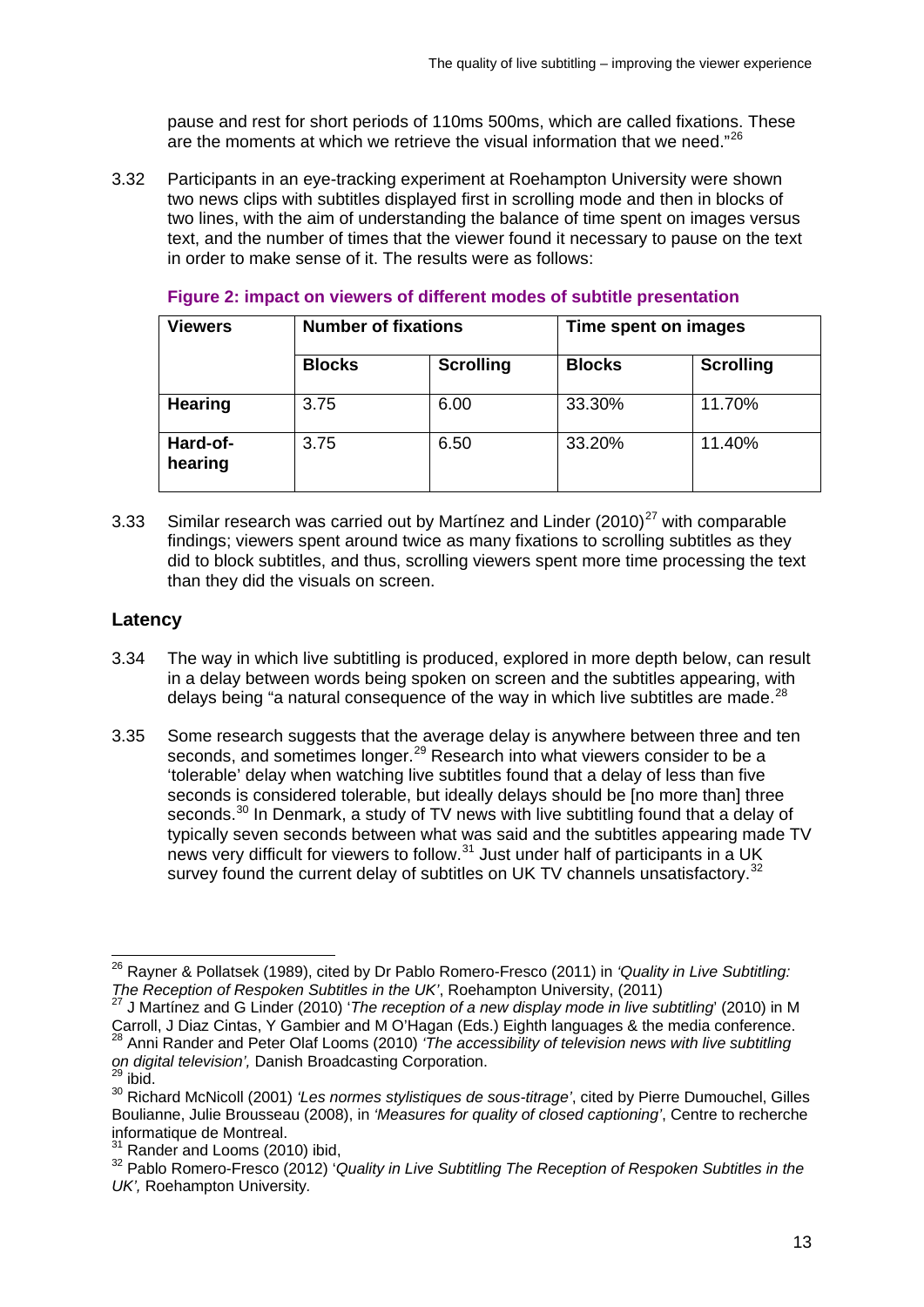# **The key dimensions of subtitling quality**

- 3.36 In summary, feedback from viewers, and evidence from research strongly suggest that the following factors affect the understanding and enjoyment of television viewing by people who rely upon subtitles:
	- a) the speed of subtitling: though reading ability amongst hearing impaired people will vary significantly, as it does for others, the research suggests that speeds above 180 wpm do not promote the understanding and enjoyment of television.<sup>[33](#page-16-0)</sup> Indeed, by forcing viewers to concentrate very hard on the subtitles, faster subtitles detract from the enjoyment of TV viewing;
	- b) the latency of subtitling: the delay between action on screen and associated subtitles make the task of comprehending a programme much more difficult than if subtitles are synchronised, as is possible with pre-prepared subtitles. This is ranked by viewers as more important than the number of errors in texts. Most viewers point out that it is more difficult to relate images to delayed subtitles than to understand what was originally meant in a programme despite the mistakes. $34$
	- c) inaccuracies in subtitling: even minor errors in subtitling require viewers to spend more time working out what was intended, or result in additional delay as the errors are corrected. More significant uncorrected errors may make it difficult for viewers to understand what is being said, or may mislead them. Errors appear relatively common in programmes that are subtitled live; and
	- d) the presentation of subtitles: scrolling subtitles demand significantly more attention from viewers than do block subtitles, reducing the amount of time they are able to watch images, and forcing them to rescan subtitles in case they have missed content.
- 3.37 In addition, subtitles that fail part way through a programme or do not appear as advertised are a source of particular frustration to viewers, who may have planned their viewing around the availability of subtitling, and are thwarted by circumstances apparently beyond their control. Garbling caused by transmission problems was ranked as the most severe error among respondents to the WGBH National Center for Accessible Media subtitle viewer survey of errors in real-time captions in live television news programmes.<sup>[35](#page-16-2)</sup>
- 3.38 Well-edited and synchronised subtitles are no barrier to the enjoyment of television programmes, as the popularity of some foreign language programmes shows. But for people relying on live subtitling, television viewing can be very far from the relaxing and enjoyable occasion that it is for others. Viewing subtitled programmes can be a somewhat disjointed experience, when delays in the display of subtitles, correction of errors, and non-regular patterns of display can all combine, resulting in viewers struggling to relate the subtitles to the action on screen. Viewers with hearing impairments are compelled to concentrate harder than others in order to decipher what is going on, and are even likely to have an impoverished viewing experience.

<span id="page-16-0"></span> <sup>33</sup> Pablo Romero-Fresco (2012) '*Quality in Live Subtitling The Reception of Respoken Subtitles in the UK'*, Roehampton University.<br><sup>34</sup> ibid

<span id="page-16-2"></span><span id="page-16-1"></span><sup>35</sup> Tom Apone, Marcia Brooks, Trisha O'Connell (2010), '*Caption accuracy metrics project – Caption viewer survey: Error ranking of real-time captions in live television news programs'* WGBH National Centre for Accessible Media, Boston [\(http://ncam.wgbh.org/file\\_download/131\)](http://ncam.wgbh.org/file_download/131)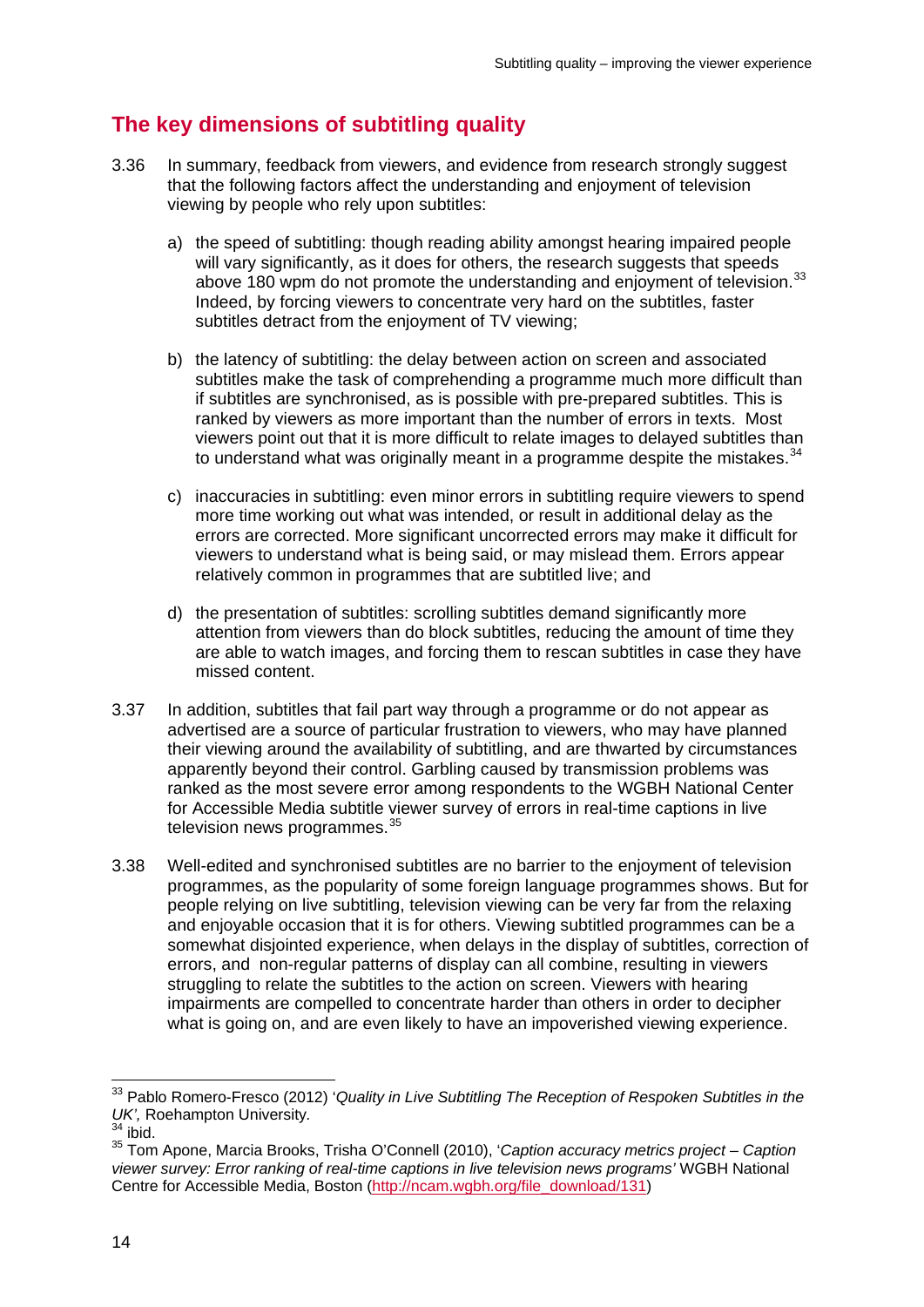#### **Section 4**

# <span id="page-17-0"></span>How subtitles are produced

## **Introduction**

4.1 The large increase both in channels required to provide subtitling and the subtitling targets they must meet has driven change in the way that live subtitling is produced. Initially, stenographers and palantypists (who prepare verbatim transcripts for courts and Hansard) as well as fast typists acting in relays were used to prepare live subtitles. However, as demand for live subtitling increased, it exceeded the capacity of qualified stenographers and palantypists. In response, a new technique, which combined 'respeaking' with automated voice recognition to generate live subtitles, was developed, and this is now in widespread use.

# **Production methods**

#### **Keyboard entry**

4.2 Until relatively recently, most live subtitling was prepared using keyboard operators, including fast typists using conventional QWERTY keyboards, and speech to text reporters using palantype or stenograph keyboards. The latter systems require the operators to press combinations of keys simultaneously to produce whole words.

#### **Figure 3: layout of palantype and stenograph keyboards**



4.3 Stenographers and palantypists are highly skilled professionals, with training lasting anywhere between two and five years. They subtitle at speeds of up to 200 wpm, and can achieve high levels of accuracy. <sup>[36](#page-17-1)</sup> However, though stenographers, palantypists and fast typists are still used from time to time to create subtitles, the pool of skilled operators is now too small to support the number of programmes now being subtitled live.

#### **Voice recognition**

4.4 The shortages and cost of employing specialist keyboard operators, coupled with improvements in voice recognition technology, led to the development of a technique called 'respeaking', which now accounts for the majority of live subtitling, and is often

<span id="page-17-1"></span><sup>&</sup>lt;sup>36</sup> You can find out more about how stenography works at [http://www.redbeemedia.com/blog/how](http://www.redbeemedia.com/blog/how-does-stenography-work)[does-stenography-work.](http://www.redbeemedia.com/blog/how-does-stenography-work)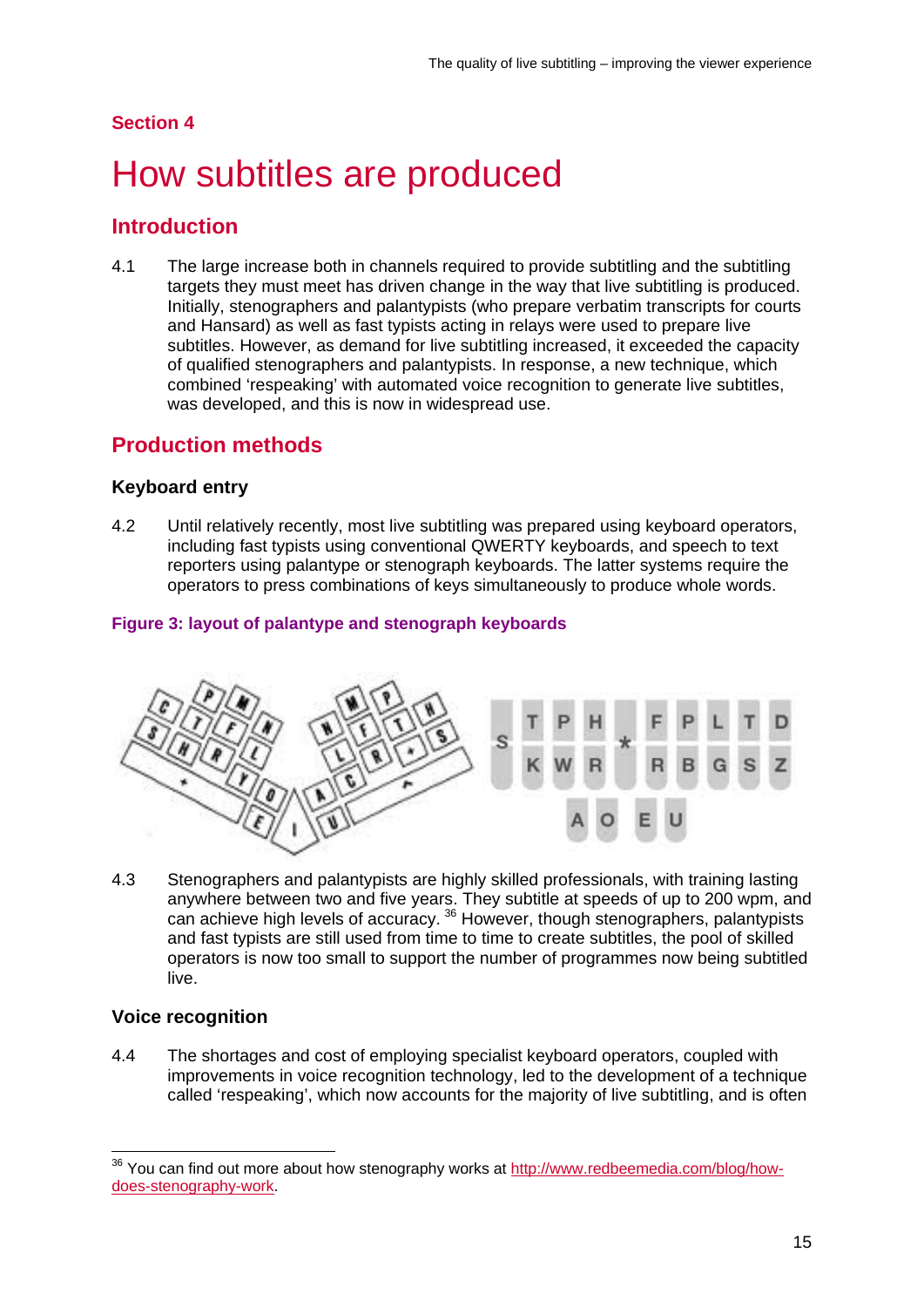used in the production of pre-prepared subtitles. We explain below how respeaking works.

# **Respeaking**

- 4.5 For the purpose of producing subtitles, a respeaker listens on headphones to what is being said on television, and repeats this into a microphone linked to computers equipped with voice recognition software. The speech is then broken down into its individual sound components (phonemes). By comparing the combinations of phonemes recognised by the software with common combinations in its 'library', the software can then predict the likely word or phrase, and produce subtitles. The subtitles are then displayed on screen and can be edited by the operator before they are transmitted.
- 4.6 Voice recognition software is not yet capable of generating reasonably accurate subtitles directly from a television soundtrack - the software cannot cope with a variety of different voices, with two or more voices speaking at once, or with pronounced inflexions.[37](#page-18-0) While considerable efforts have been made to produce subtitles direct from a soundtrack, the results to date have not been satisfactory.

## **Training**

4.7 Respeakers are given in-depth initial training over several months. During this time they build their own voice recognition profile (enabling the software to be attuned to the individual's voice across a wide range of vocabulary) and practise on different genres, developing a variety of skills. Eventually, the respeaker will be assessed as having the necessary skills to start providing live subtitling, initially on less demanding programmes. Following their initial training, respeakers are regularly reassessed, through a combination of self, peer and managerial assessment.

### **Pre-broadcast preparation**

- 4.8 Respeakers generally prepare for around an hour in advance of each broadcast, so that they are familiar with any specialist vocabulary that may be used, and with guidance specific to the nature of a particular programme.
- 4.9 Subtitle producers often have specific editorial guidelines for each genre. For instance, for sports programming, these guidelines would outline how subtitles should dovetail with the on-screen action. This includes the position of subtitles onscreen and the duration they remain up (to avoid blocking the action) and whether to aim for largely verbatim or significantly edited subtitles. For example, guidelines may say that commentary should not be subtitled during a tennis point, or during short sprint races, but should be summarised at the conclusion.
- 4.10 Preparation of vocabulary is also important. In the case of news programmes, this may involve researching topical stories, including unusual place names etc. Subtitlers will often create special lists (or 'dictionaries') associated with particular programmes or types of programme, including macros for key phrases. This can be particularly useful where, for example, a horse's name might not be recognised as a proper name, as in 'Armed and Dangerous', a situation every subtitle user will be familiar with.

<span id="page-18-0"></span><sup>&</sup>lt;sup>37</sup> You can find out more about how respeaking works at [http://www.redbeemedia.com/blog/3-popular](http://www.redbeemedia.com/blog/3-popular-myths-about-subtitling)[myths-about-subtitling.](http://www.redbeemedia.com/blog/3-popular-myths-about-subtitling)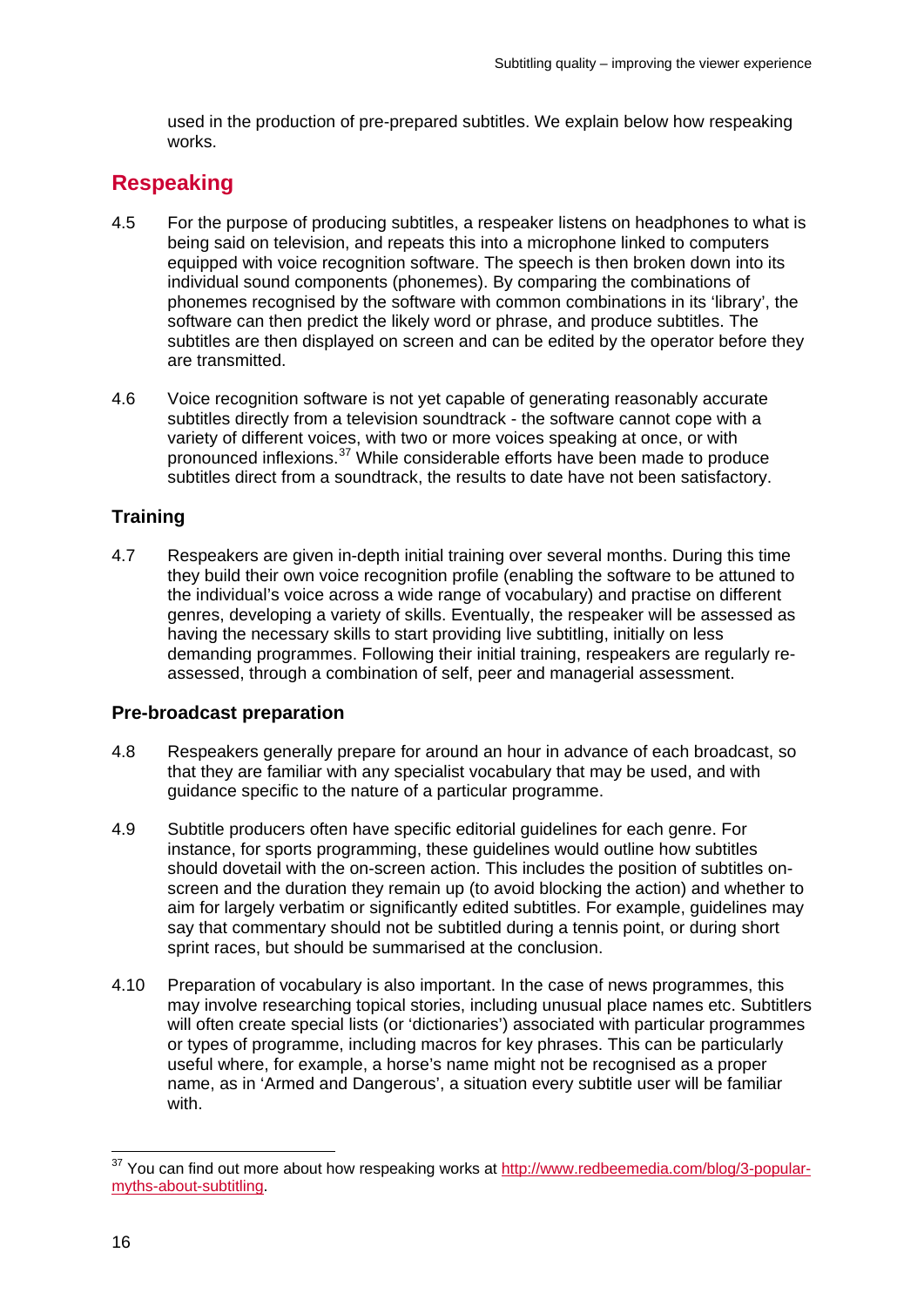- 4.11 In doing so, they may be able to draw on the running order for the programme, as well as some scripted material and pre-prepared inserts. However, the content of live programmes can change at short notice, so subtitlers need to be prepared to respond to unforeseen changes. For example, a live news programme may not be scripted until very close to transmission, and is likely to contain live inserts from correspondents and interviews.
- 4.12 Even in these circumstances, subtitlers will prepare in a number of different ways, such as identifying news stories likely to be covered, using the running orders compiled in news rooms and made available to access service providers, and inserting relevant vocabulary. Where they can obtain 'packages' prepared by correspondents, they will subtitle these in advance so that better quality subtitles can be played out during the programme.

#### **Subtitling live**

- 4.13 Having completed his or her preparations, the respeaker is now ready to produce subtitles. Normally, the respeaker will have a direct feed from the broadcaster, so will be able to hear the output a few seconds earlier than if relying on the broadcast service.
- 4.14 During respeaking, the subtitler has to carry out multiple tasks:
	- editing the text before respeaking if the full text would result in long delays or excessively rapid subtitles;
	- voicing the punctuation that needs to be inserted (e.g. "full stop");
	- voicing any macros that are needed to insert pre-prepared phrases (such as topical place names) or avoid inappropriate homophones;
	- voicing any sound effects that need to be inserted;
	- selecting the position of subtitles on screen (for instance, to avoid covering people's faces and mouths or other on-screen written information);
	- selecting the colour of the subtitles (used to differentiate between multiple onscreen speakers);
	- reading the draft subtitles, assessing them for comprehensibility and accuracy, and correcting or editing them if necessary;
	- releasing the subtitles for transmission. The software then controls the rate at which they appear on screen in order to keep speeds within pre-determined limits; and
	- liaising with the person who will take over from them, who may be based in the same building, or in another part of the country.
- 4.15 To carry out all the tasks described above while minimising mistakes, respeakers must maintain a high level of concentration. Depending on the nature and length of the programme, they may work for 15 to 45 minutes before handing over to a colleague.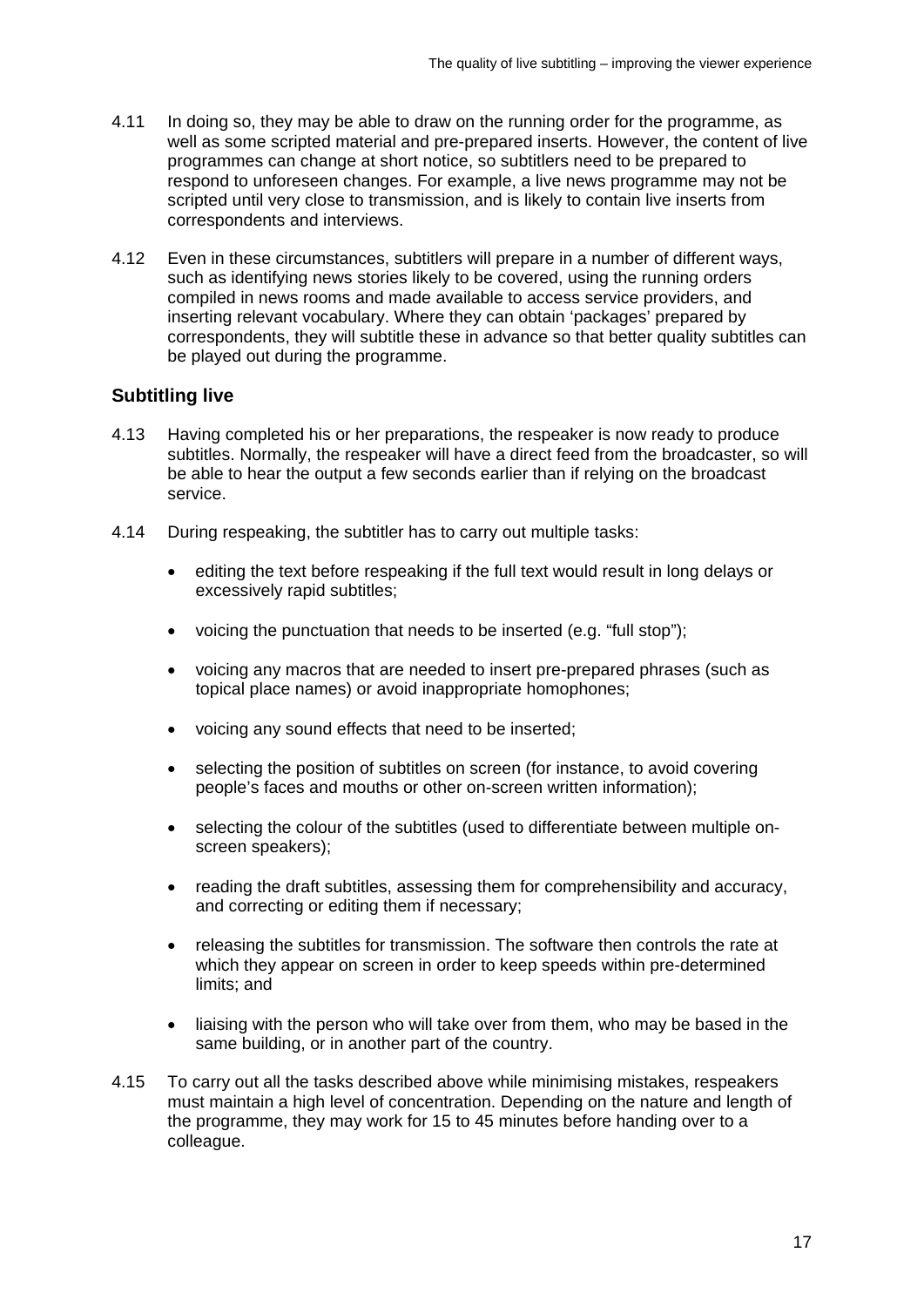# **Potential problems**

#### **Operational errors**

- 4.16 Operational errors (both human and technical) in the subtitling facility can result in subtitling problems. Examples include:
	- a) the loss of sound from the studio, obliging the respeaker to rely on the on-air feed, thus increasing the subtitling delay;
	- b) unexpected technical failures in one of many systems involved in producing the subtitles, or sending them to the playout facility;
	- c) a lapse of attention on the part of the respeaker, leading to content being missed or errors being made; and
	- d) the unplanned absence of a relief respeaker, so that the original respeaker has to carry on for longer than planned, resulting in fatigue and an increased likelihood of errors.

#### **False recognition**

- 4.17 Voice recognition software is not infallible. For example, differences in emphasis may result in a false recognition, such as 'grand parade' being rendered as 'grandpa raid'. In the case of words with many homophones (such as Chile, chilly, or chilli), the software may not recognise the appropriate spelling. Slight changes to the voice of the respeaker (if he or she has a cold, for instance) can also degrade the efficacy of voice recognition.
- 4.18 Although the voice recognition software has access to a large dictionary of words, often updated before the broadcast, there will be occasions when unexpected words crop up, and are not properly recognised. A breaking news story featuring unfamiliar people or place names may well lead to garbled subtitles.

#### **Delays resulting from corrections**

- 4.19 Once subtitles are displayed on screen, respeakers are also required to make decisions on the spot about what should be corrected. They make these decisions at the same time as continuing to listen to the broadcast. Each correction puts extra pressure on the respeaker to catch up with the broadcast – during the time needed to make a correction, the programme will have moved on. The greater the number of corrections made, the greater the likelihood that further errors will occur. This is particularly true for fast-paced broadcasts, such as news, where the word rate per minute is relatively high.
- 4.20 Ultimately the respeaker may have to decide whether to make a correction or omit some speech in order to catch up. Sometimes this can be done without detracting from the integrity of the subtitling, but this is not always the case. For this reason, subtitling providers generally advise their staff not to correct minor errors where the reader can reasonably be expected to deduce the intended meaning.

#### **Editing omissions**

4.21 It is impracticable in many cases to provide verbatim subtitling. Even if it were technically possible for respeakers to produce subtitles in excess of 200 words per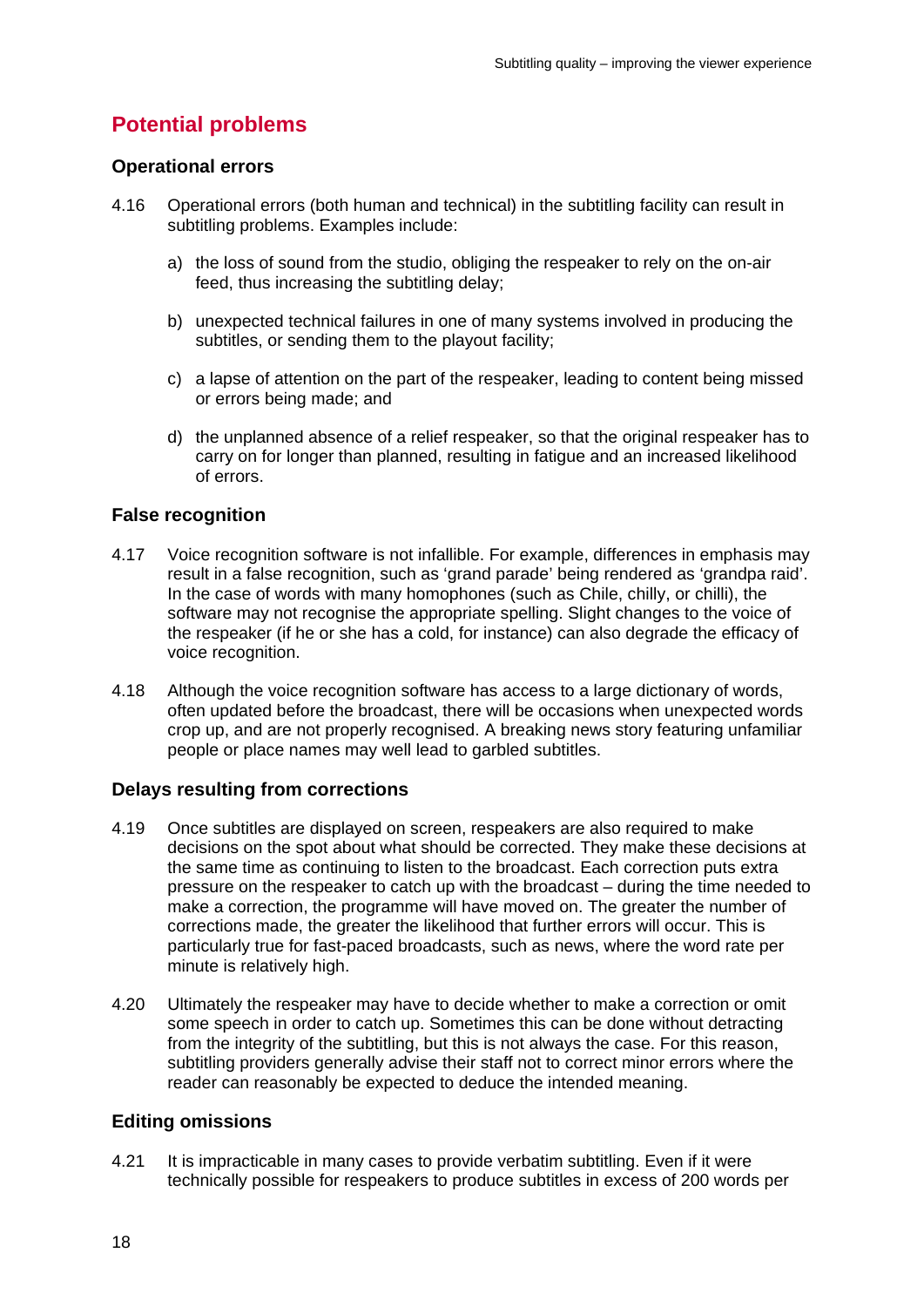minute, the research suggests that the results would be of little value to most users (see paragraph 3.27 above). Verbatim subtitles would also significantly increase the delay between speech and subtitling. So editing is not just necessary for practical reasons, it is also essential to users. Editing also helps to improve the accuracy of what does appear on screen.

4.22 Pre-prepared subtitling is easier to edit, as subtitlers have time to summarise speech without losing the essential meaning. The task is more challenging when producing live subtitles. Research suggests that subtitlers adopt a variety of approaches to editing speech.<sup>[38](#page-21-0)</sup> Editing out redundant speech, such as interjections, repetitions and uncompleted thoughts, can help.<sup>[39](#page-21-1)</sup> But this may not be sufficient in all cases, and there is a risk of sub-optimal editing, including the exclusion of significant content.

# **Potential improvements**

- 4.23 There is scope for improvement. For example, one subtitling provider hopes to improve the accuracy of voice recognition by enabling a larger combination of phonemes to be compared without increasing the delay in recognition. With growing computing power, and the need for other subtitling providers to compete, there are reasonable prospects that innovation and improvement in voice recognition will continue. But progress is likely to be gradual and incremental, rather than rapid and transformational. For that reason, it may not be particularly apparent to viewers.
- 4.24 Some broadcasters are already seeking to reduce the number of pre-recorded programmes that are not delivered in time for the advance preparation of subtitles. Pre-prepared subtitles are usually of much better quality than live subtitles, so this should improve the viewing experience for hearing-impaired consumers.
- 4.25 As will be seen in paragraph 6.44, a much less common and more controversial approach is the delay of live transmissions for a short period in order that better quality subtitles can be produced.

bbc.co.uk - Online Subtitling Editorial Guidelines V1.1

```
(http://www.bbc.co.uk/guidelines/futuremedia/accessibility/subtitling_guides/online_sub_editorial_guid
elines_vs1_1.pdf)<br>http://www.youtube.com/watch?v=u2K9-JPIPig
```
<span id="page-21-0"></span><sup>&</sup>lt;sup>38</sup> Subtitling TV programmes in real-time - From speaker-independent ASR to live editing, Carlo EUGENI, University of Macerata, Antwerp, October 21, 2011 [\(http://www.respeaking-symposium](http://www.respeaking-symposium-antwerp.be/images/Subtitling_RAI_programmes.pdf)[antwerp.be/images/Subtitling\\_RAI\\_programmes.pdf\)](http://www.respeaking-symposium-antwerp.be/images/Subtitling_RAI_programmes.pdf)

<span id="page-21-1"></span><sup>&</sup>lt;sup>39</sup> Live Subtitling with Speech Recognition – Causes and Consequences of Text Reduction, Bieke Luyckx, Tijs De;beke, Luuk Van Waes, Marielle Leijten and Aline Renael, , artesis VT Working paper in Translation Studies, (2010)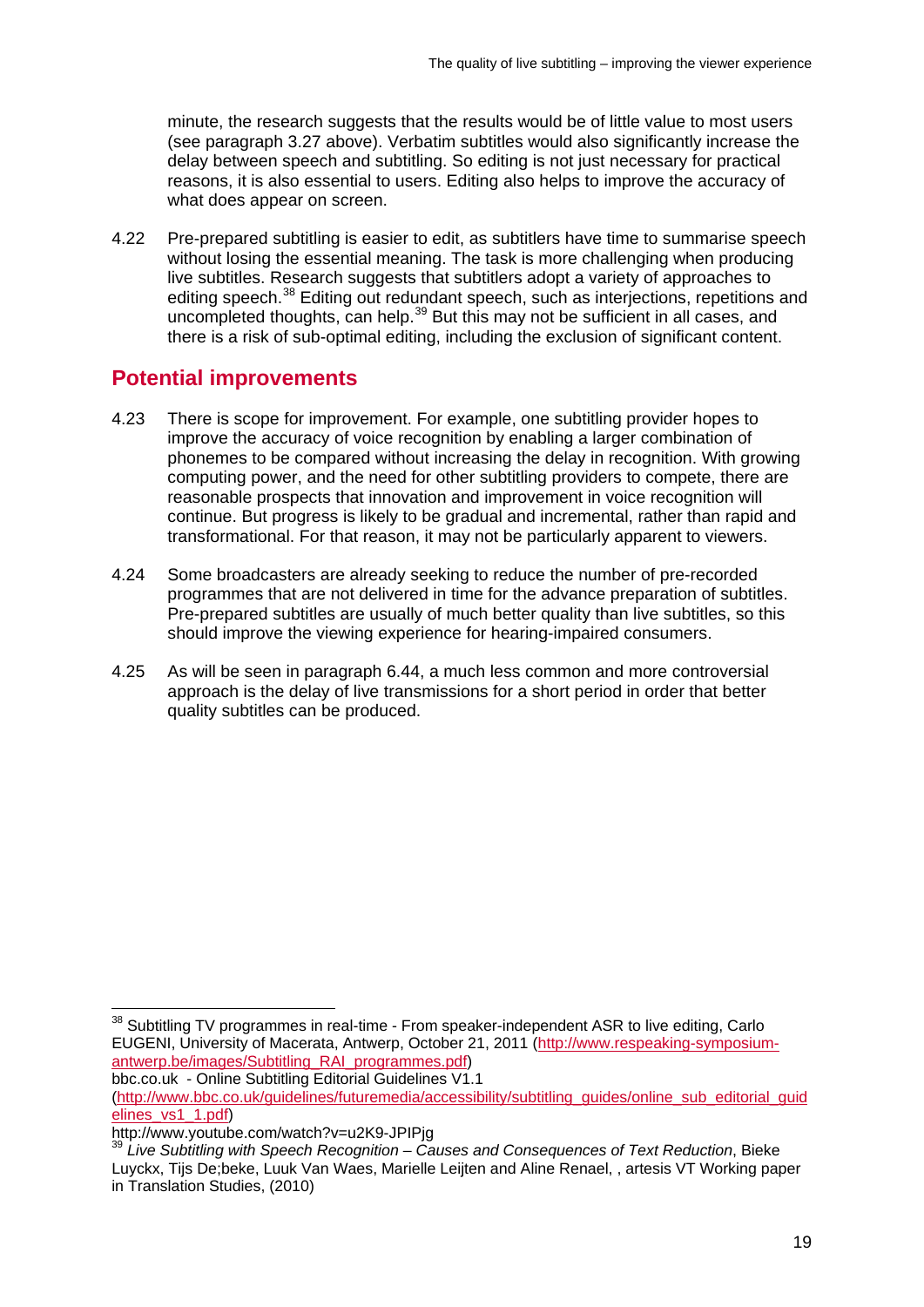#### **Section 5**

# <span id="page-22-0"></span>5 How subtitles are distributed and received

### **Introduction**

- 5.1 In this section, we describe the transmission chain used to deliver subtitles to the viewer's receiver, and the problems that sometimes arise. In order to make it accessible to a broader audience, the transmission chain is described in a generic and simplified conceptual form. [40](#page-22-1)
- 5.2 It will be clear, even from the conceptual diagram of the transmission chain shown in figure 4 below, that the process of getting subtitles to viewers is complex, and has many stages. Four points are worth noting:
	- a) for the most part, the transmission process works very well, and even when there are failures, there are alternative routes that can be used to circumvent malfunctioning points in the transmission path;
	- b) the process is highly automated, which has both advantages and disadvantages – it reduces the scope for human error, but can make diagnosing and rectifying problems quickly difficult (though this is mitigated in most cases by the availability of back-ups to the main system);
	- c) in practice, several of the stages shown in the conceptual diagram may be combined, and one operator may be responsible for several stages of the process; and
	- d) the complexity of the process and the many links between different parts of the chain, some of which involve human intervention, mean that failures which affect subtitling can occur. In the context of the hundreds of thousands of programme hours broadcast each year, they are rare, but in absolute terms, not infrequent.

<span id="page-22-1"></span> <sup>40</sup> Those with an appetite for more detail can begin the exploration process by reading *Media Content Distribution (MCD); Subtitles distribution, situation and perspectives* (ETSI TR 102 989 V1.1.1 (2011- 05) [\(http://www.etsi.org/deliver/etsi\\_tr/102900\\_102999/102989/01.01.01\\_60/tr\\_102989v010101p.pdf\)](http://www.etsi.org/deliver/etsi_tr/102900_102999/102989/01.01.01_60/tr_102989v010101p.pdf)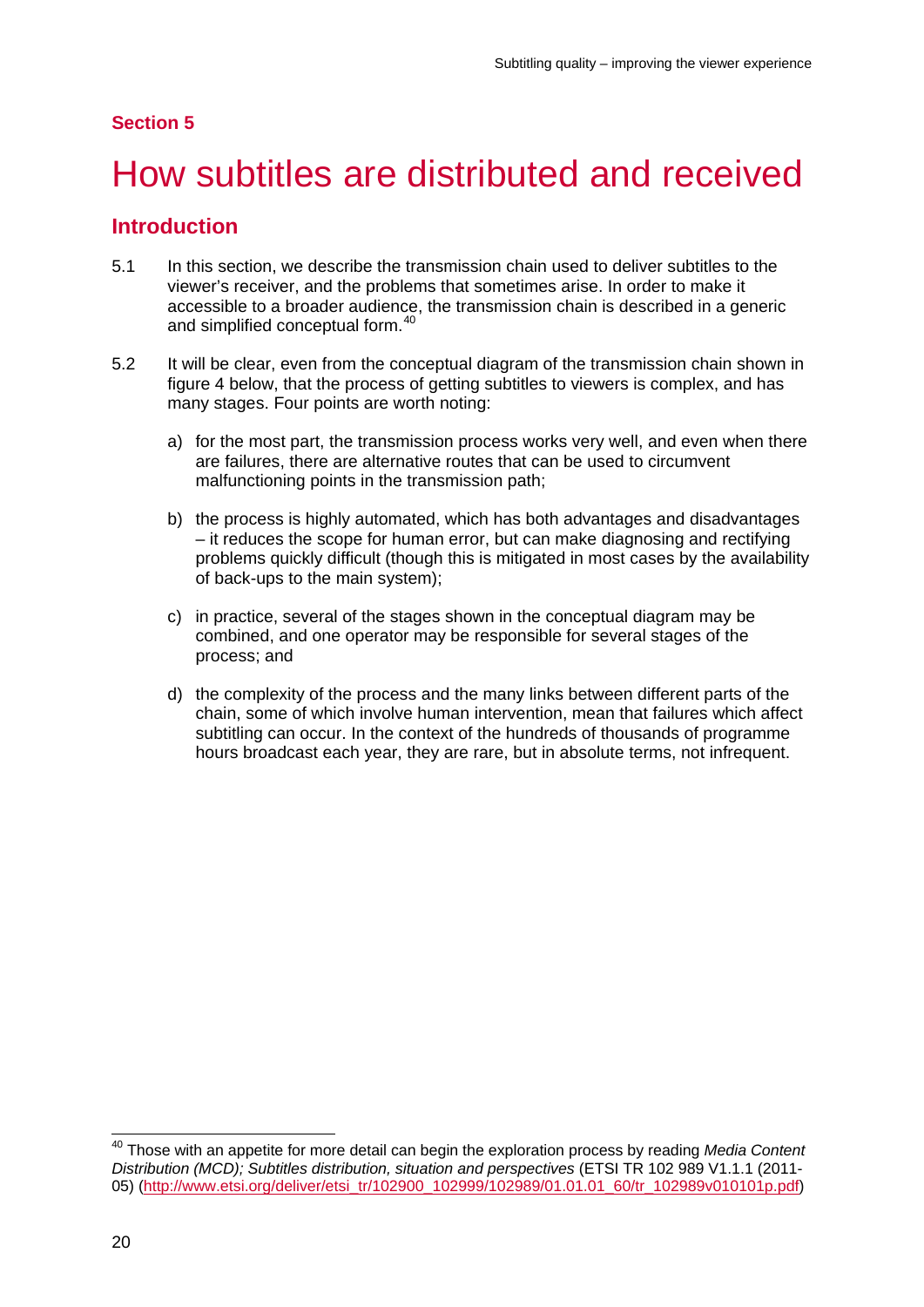

**Figure 4: simplified conceptual diagram of transmission chain**

Source: Ofcom

# **The transmission chain is complex**

#### **Ingestion**

- 5.3 Once a programme has been produced, it will be provided to the broadcaster in digital file format – a combined file for the video and audio tracks – and a separate file for subtitling, where pre-prepared captions are available. These will be ingested into servers, and linked so that the correct subtitling file is associated with the programme file, and the content is synchronised using time codes. The linked files will be placed in a container format, ready for the playout stage. The process of ingesting the programme content for playout may involve:
	- a) combining the audio/video and subtitling files in a container format, comprising streams for video, audio and subtitles, so that it is suitable for the next stage of the transmission;
	- b) including control data (metadata) that describes the programme (genre, title etc). In the case of subtitling files, this will include timecodes controlling when subtitles appear on screen and are removed (corresponding to time codes in the audio/video file), and ensuring that they are correctly formatted (e.g. where they should appear and where each line should end, as well as the colour of the subtitles); and
	- c) compressing the data so that optimum use is made of the available capacity, and that the data is presented in a format that can be decoded and re-encoded for the following stage of the transmission process. This does not normally result in any compression of the subtitling file, which is already very small.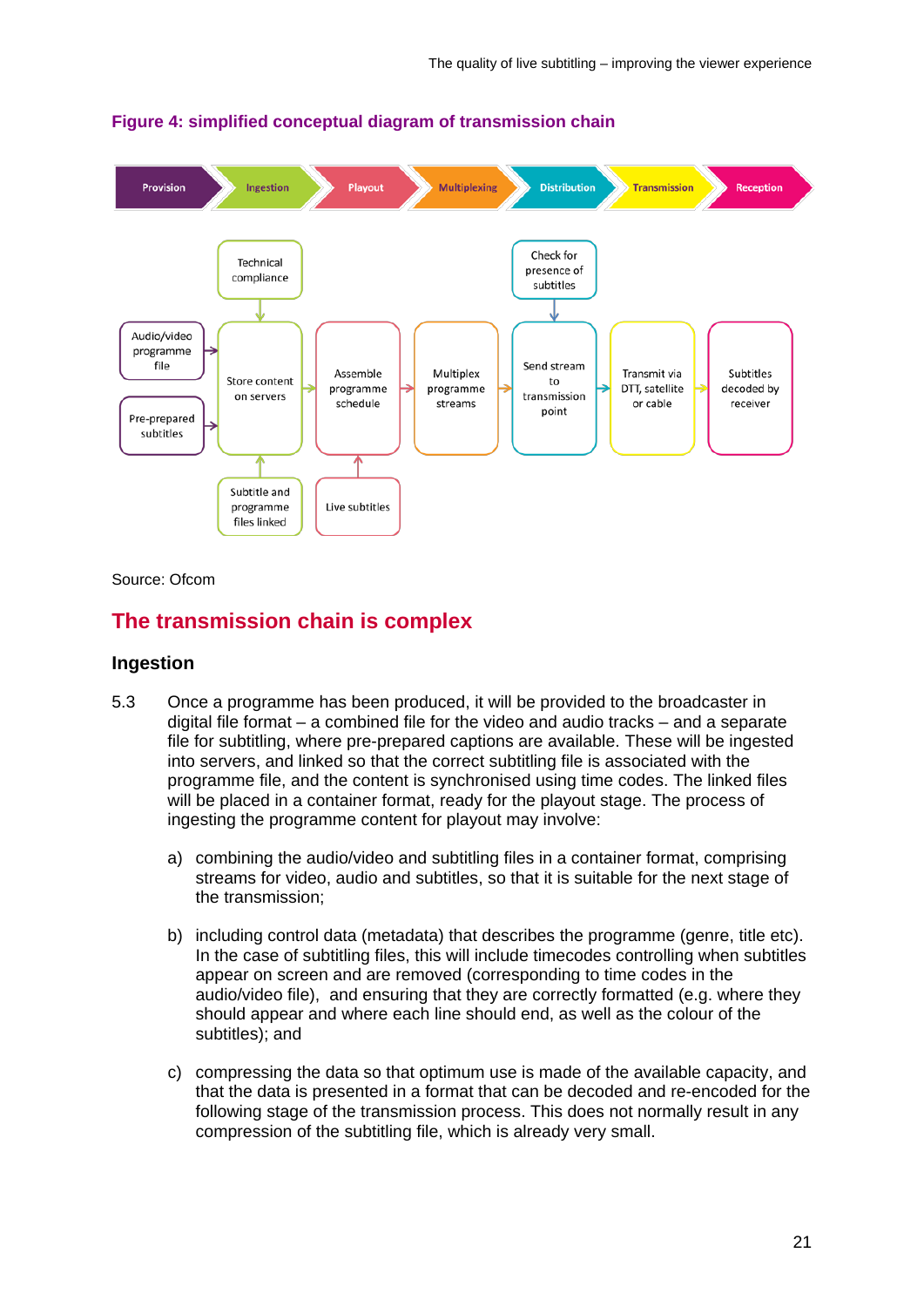#### **Playout**

- 5.4 The playout provider, often a specialist company but sometimes the broadcaster, will extract the programme-related files from the server, and compile a programme stream for each channel, in accordance with the programme schedule.
- 5.5 Where live subtitles are required, they will be inserted at this stage by the subtitling provider.

#### **Multiplexing**

- 5.6 In the next part of the process, the programme streams are encoded and multiplexed (combined) to reduce the capacity required to send them to the transmission point. By multiplexing these streams, the broadcaster or operator can take advantage of the varying bit rates required for different programmes (more for a programme featuring lots of movement, such as sporting events, less for studio-based discussion programmes) to smooth out capacity requirements.
- 5.7 A fixed bit rate will be allocated to or reserved for subtitles, which is adequate for most purposes. However, it may not be sufficient to cope with periods during a programme when there are very large amounts of subtitling (see 'Potential Problems' below).
- 5.8 At the end of this stage, a multiplexed programme stream is sent to the transmission provider (often another specialist provider), in the form of a 'transport stream' comprising all the programme streams that are intended for broadcast in the relevant multiplex or equivalent transmission format.

#### **Transmission**

- 5.9 The transmission provider or broadcaster will be responsible for arranging the distribution of the transport stream via a high quality communications circuit (e.g. an optical fibre or communications satellite link) to one of the following:
	- a) in the case of digital terrestrial television, the transmitter, from where it will be broadcast to homes and businesses;
	- b) in the case of satellite television, to an earth station, from where the signal can be uplinked to a satellite, and thence downlinked to viewers' domestic satellite dishes; and
	- c) in the case of cable television, the local or national distribution point (known as the 'headend'), and thence by conventional cable or broadband to the home.
- 5.10 It is normal for these circuits to be duplicated, so that if one fails, the transmission provider can switch to the back-up circuit, minimising disruption to viewers. Complete failure is rare, but not unprecedented.

#### **Reception**

5.11 The final link in the transmission chain is the receiver – either a television with an integrated digital tuner, or a set top box, which may also act as a PVR (personal video recorder) or DVD recorder. With the completion of digital switchover, all UK viewers now use some form of digital receiver to watch television. This is true regardless of whether the services are delivered by digital terrestrial television (DTT),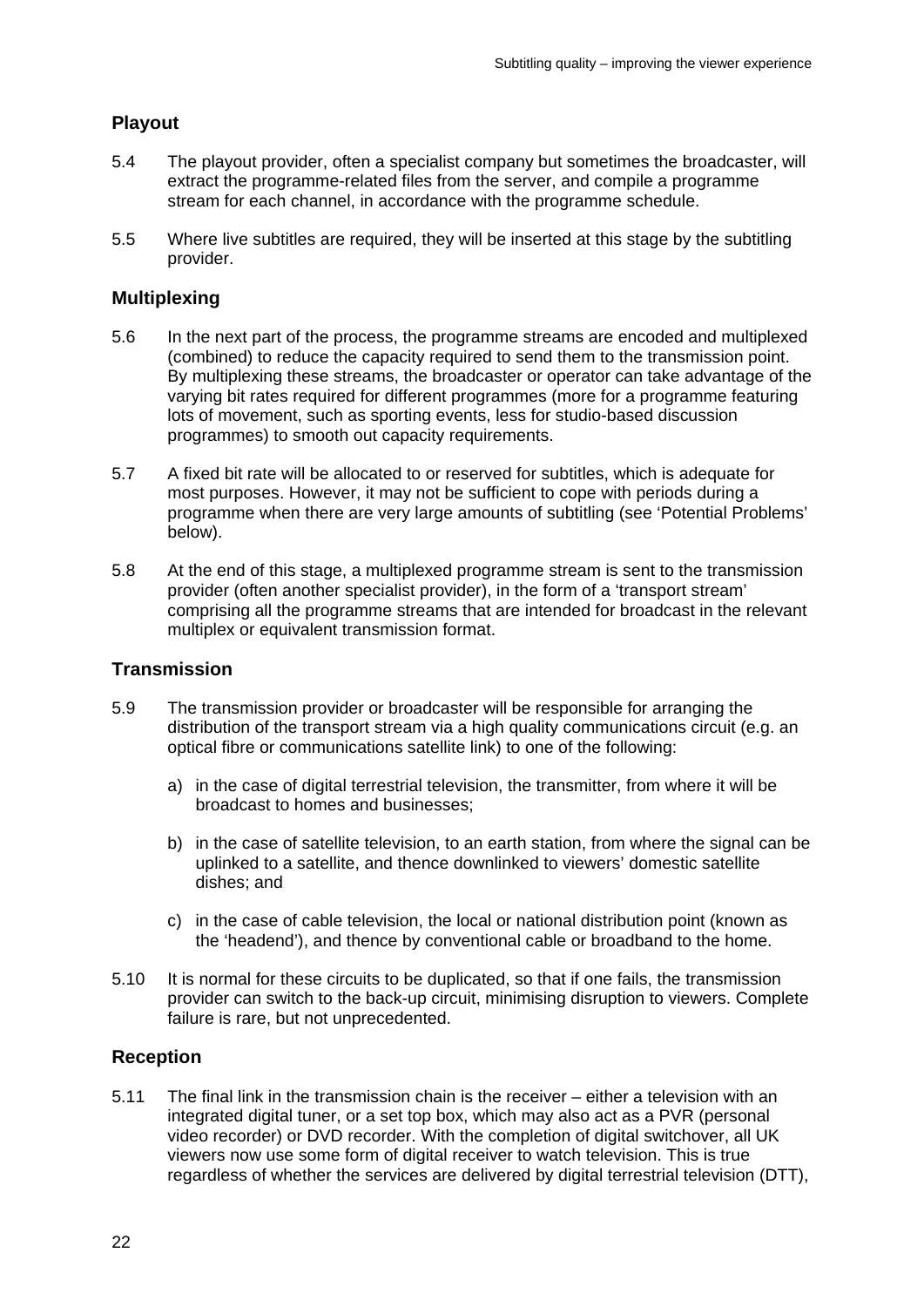satellite or cable. The receiver decodes the digital data that is transmitted, including subtitles if required.

5.12 Whereas broadcasters and their suppliers are ultimately responsible for the integrity of the transmission chain from the studio to the transmitter, the final link depends on the digital receiver.<sup>[41](#page-25-0)</sup> While problems can and do occur in other parts of the transmission chain, digital receivers are arguably the most vulnerable part.

# **Potential problems**

- 5.13 All parties involved in the transmission chain go to considerable lengths to prevent and, if necessary, rectify subtitling problems:
	- a) where pre-prepared subtitle files are available, programme schedules are checked, often twice a day, by broadcasters to ensure that the correct subtitle files are associated with the relevant programme files. Subtitle producers have access to the same playout systems and so are also able to perform their own checks;
	- b) for live subtitling, a pre-broadcast check for connectivity is normally carried out between the respeaker and the playout system. This should ensure that the data will be transmitted with the broadcast;
	- c) both broadcasters and subtitle producers monitor live on-screen output and so are able to see problems with transmission as they occur (although it will not always be possible to correct such errors during broadcast even if identified); and
	- d) there are engineering-level quality control systems that monitor whether data is being received and distributed, and highlight omissions.

#### **Transmission problems**

- 5.14 Where problems do occur, these are recorded in transmission logs so that the causes can be identified and corrective action taken to prevent a recurrence. As the following examples taken from broadcasters' logs illustrate, there can be many causes:
	- a) changes to software and/or hardware can result in unexpected conflicts that prevent subtitles from being transmitted;
	- b) technical faults may occur with equipment, including the connections between the broadcast studio and the subtitler, or the subtitler and the playout provider;
	- c) pre-recorded subtitles may be linked incorrectly to the video and audio files, resulting in an 'offset' or lack of synchronisation;
	- d) the wrong version of the subtitle file may be transmitted (there can be several different versions depending on how the programme is edited) but fail to go to air, as it does not link properly to the programme;

<span id="page-25-0"></span> $41$  Pay TV providers such as BSkyB, Virgin Media, BT Vision and Talk Talk provide the digital receivers that their customers use, and are therefore responsible for ensuring that they process and display subtitling correctly.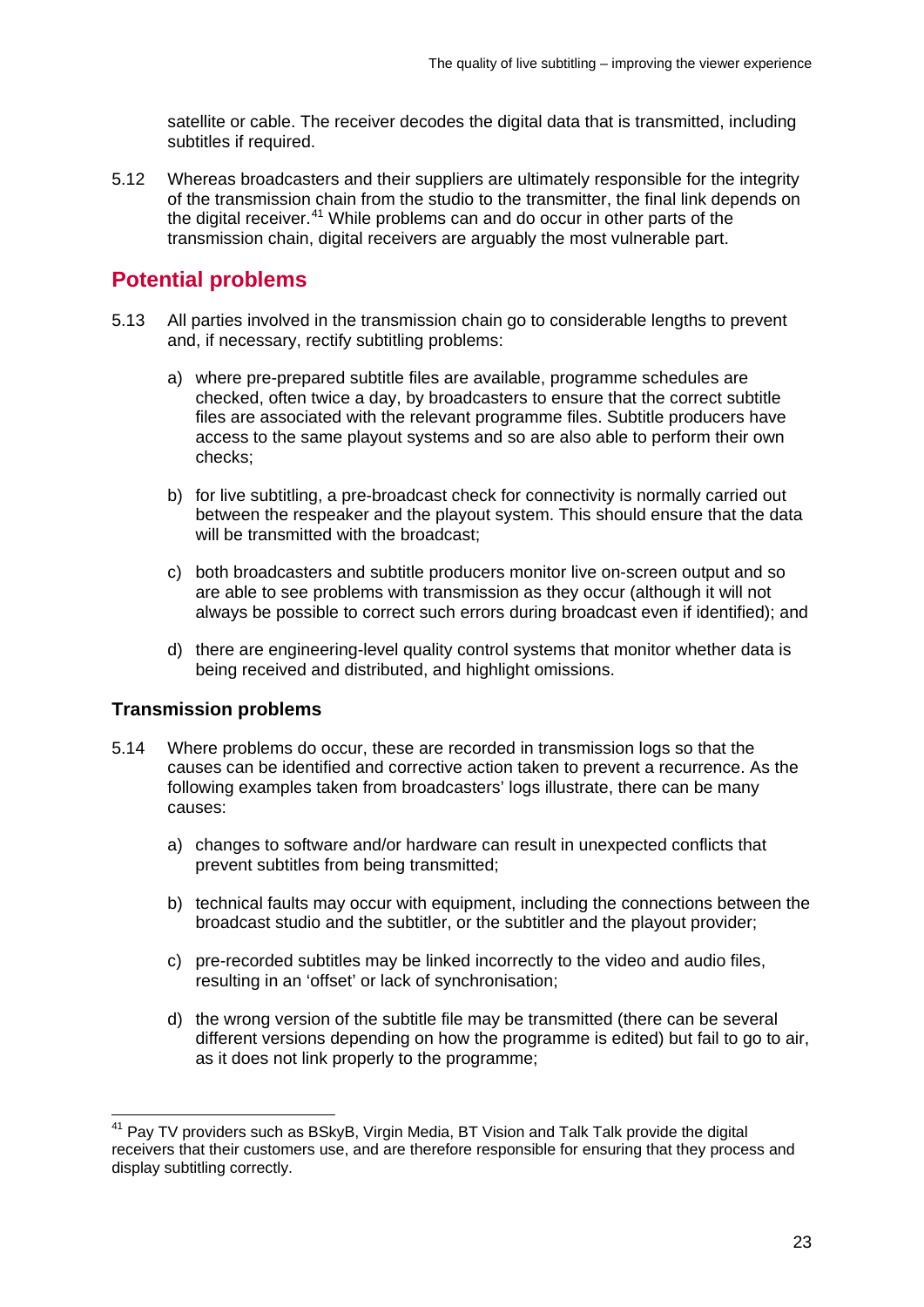- e) subtitle files may be corrupted, so fail to work;
- f) subtitles may have the wrong timecodes, so fail to playout at the right time;
- g) a server on which the subtitling files are stored may crash;
- h) as a result of human error, the electronic programme guide (EPG) may show that a programme is accompanied by subtitling when in fact it is not; and
- i) the bit rate allocated to subtitles may be insufficient to accommodate peaks in the volume of subtitling for a programme. In this case there may be delays in the subtitling appearing on screen as the data buffers. In rare cases this could result in the subtitling appearing and disappearing very quickly as the television receiver responds to control data instructing it to clear subtitles from the screen at a given point in the programme, so that they can be replaced by the next set of subtitles.

#### **Performance problems with receivers**

- 5.15 Receivers are the final and cheapest link in the transmission chain. As with other parts of the transmission chain, they are not primarily designed with subtitling in mind. Industry sources suggest that, whether or not a receiver is capable of delivering the best possible subtitling experience is unlikely to affect sales significantly. In other words, there is little or no commercial advantage in spending money optimising the subtitling output of a receiver.
- 5.16 By comparison with analogue televisions, digital receivers are relatively complex computers – capable of doing much more, but susceptible to the bugs that affect most computers from time to time. A variety of industry sources have told Ofcom that just as new computers are sometimes released on to the market with known (and unknown) bugs in their software, the same is true of television receivers. Known bugs may be risk-assessed in terms of the costs to the business that they will drive (for example, in terms of product recalls and customer support), and prioritised for attention. High priority issues may be resolved through subsequent software patches, while lower priority issues may not be tackled at all.
- 5.17 How, then, can consumers best decide on the receiver most likely to meet their needs for subtitling? Receiver models change frequently, and there is no single source of advice for consumers on which receivers are most suitable for subtitle users. At the time of writing, Ricability's website provided advice on a range of digital receivers, but this has not been updated since 2011.<sup>[42](#page-26-0)</sup>
- 5.18 In the absence of up-to-date consumer advice, it may be thought that buying an expensive receiver, or one that had been tested for subtitling capability, would improve the consumer's chances of getting suitable equipment. Unfortunately, this is not necessarily the case.
- 5.19 For example, the design and testing of expensive receivers may focus upon innovative functions that have commercial appeal, rather than subtitling capabilities that may not drive sales. Changes in manufacturing processes or locations that result in different configurations of components can lead to unforeseen problems.

<span id="page-26-0"></span> <sup>42</sup> *Digital TV Consumer Test Reports*, Ricability [\(http://www.ricability-digitaltv.org.uk/test-reports.htm\)](http://www.ricability-digitaltv.org.uk/test-reports.htm)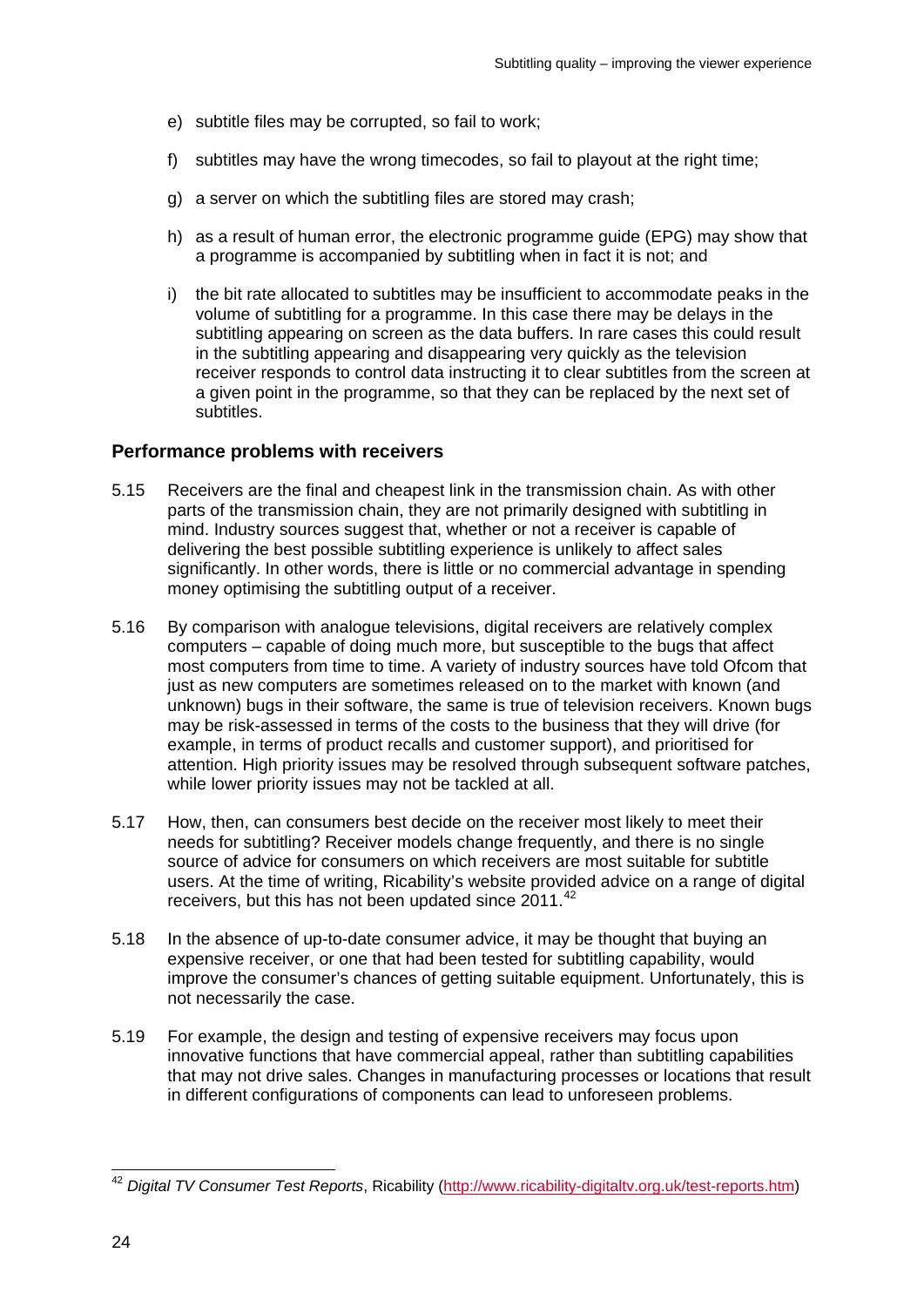- 5.20 Many of the receivers in the market are tested to see if they conform with basic specifications, including the ability to render subtitling in the right place with the right colours and at the right time.<sup>[43](#page-27-0)</sup> However, this does not normally involve testing to see how receivers perform under operational conditions.
- 5.21 For example, receivers will periodically or continually receive over-the-air downloads of EPG data or software. Processing this data may, in some circumstances, cause conflicts with subtitling display processes within the receiver, leading to apparently random problems. For example, a digital receiver may be configured to prioritise the processing of incoming EPG updates before dealing with subtitling. If a receiver has been switched on, particularly to the same channel, for a long time, it may in effect be running multiple processes. As a result, the efficiency and effectiveness of the processes – including subtitling – may be prejudiced.
- 5.22 In receivers with less powerful processors, or where processor and memory resources are not allocated in the most efficient manner, a 'backlog' of subtitles can build up in the receiver. This can result in a greater than usual delay between speech and the appearance of subtitles, the rapid removal of subtitles once displayed, or the non-display of some or all subtitles. Such problems can become progressively worse if the receiver is switched to the same channel for a long time.
- 5.23 Where receivers are operating incorrectly or close to their performance limits, even identical boxes might react differently to certain situations, depending on how long they have been turned on, the length of time that a channel has been selected, and whether the software has been updated, all of which can influence the way in which the internal computer processes the data it is receiving.
- 5.24 Performance problems may be exacerbated by live subtitling. While pre-prepared subtitles are delivered in regular packets of data, the scrolling nature of live subtitles require more frequent updates and a different allocation of receiver processing resources than the designer may have catered for, so can result in more problems.
- 5.25 In many cases, these problems may be resolved by changing to a different channel, and (if desired) changing back again. If that doesn't work, it is worth powering down the set top box altogether in order that all the potentially conflicting software processes are stopped. When switched 'off', many digital receivers go into standby mode, which may not clear all conflicting software processes. For this reason, it may be better to switch off the power at the wall socket, then wait 10-20 seconds before switching the receiver back on.

<span id="page-27-0"></span><sup>&</sup>lt;sup>43</sup> This includes all receivers carrving the Freeview+, Freeview HD and Freesat trademarks, which are tested by DTG Testing (http://www.dtgtesting.com/home). Manufacturers of standard definition Freeview receivers must self-declare whether their receivers conform with relevant standards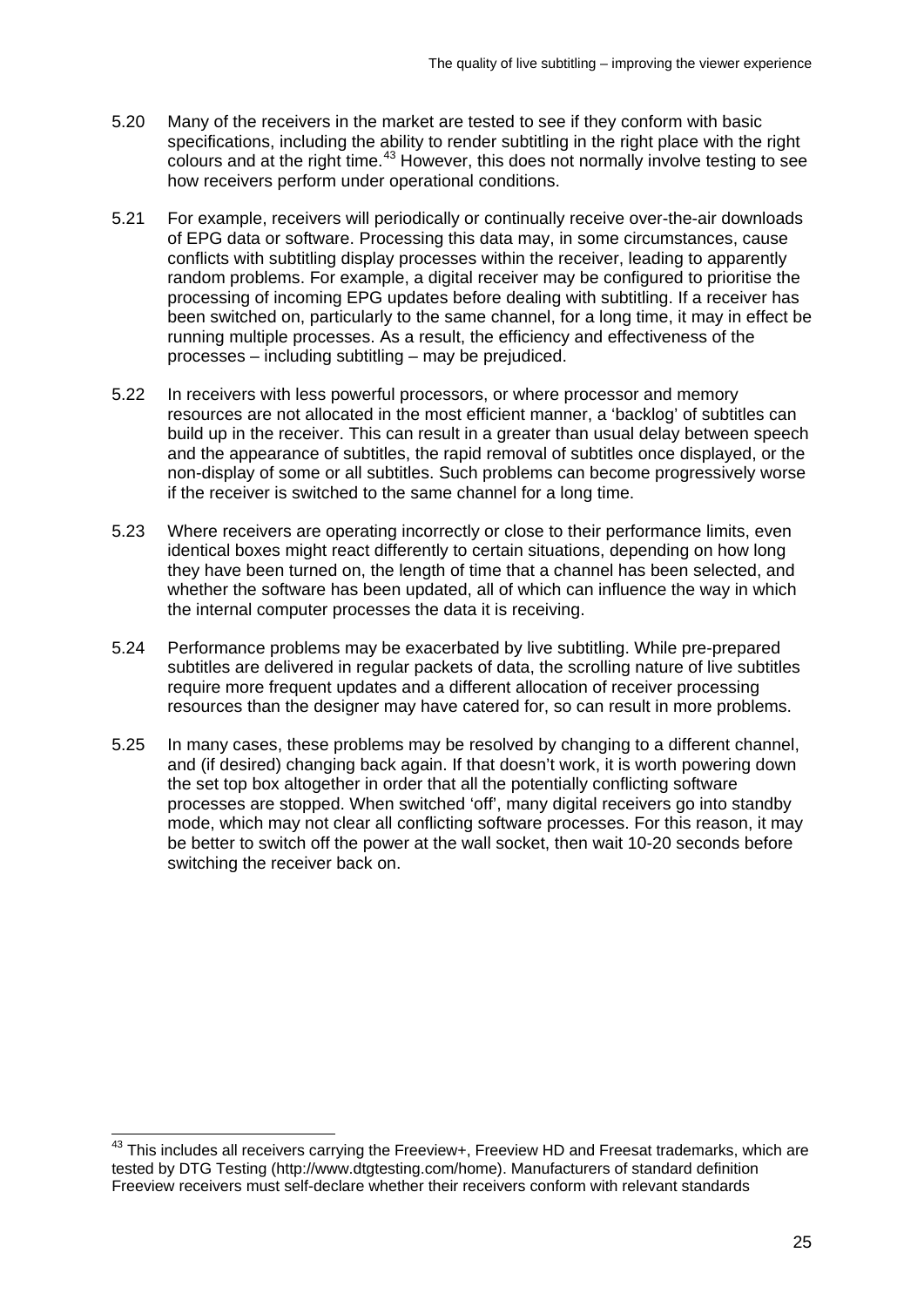#### **Section 6**

# <span id="page-28-0"></span>Incentivising better quality subtitles

### **Introduction**

- 6.1 Ofcom considers that, in order to see appreciable progress, it will be necessary to seek improvements in several different areas. In this section, we set out proposals for incentivising broadcasters and access service providers to identify and act upon areas for improvement, in several ways.
- 6.2 First, by requiring broadcasters to measure and report upon:
	- a) key dimensions of quality that will make areas for improvement evident, we would hope to encourage them to focus on ways of improving performance to the benefit of viewers who rely upon subtitling; and
	- b) the number of pre-recorded programmes that are accepted later than the intended 'delivery date', we would hope that broadcasters will strive to reduce the quantity of pre-recorded programming which has to be transmitted with live subtitling, which is necessarily of lower quality than pre-prepared subtitles.

We would assess the impact of these actions and their effectiveness in the light of experience.

- 6.3 Second, we will be asking broadcasters to provide information on the causes of technical failures in the provision of subtitling, in order that we can understand whether there are particular aspects of the production or transmission processes that require attention. We believe that it would be in the public interest to encourage broadcasters to be as frank as possible in providing information, and we recognise that as the processes often involve multiple parties, there may be issues of commercial confidentiality. For this reason, we propose to publish the information collected in a form that will preserve that confidentiality.
- 6.4 Finally, as we explain later in this section, we are also asking respondents, particularly broadcasters, for their views on the scope for delaying the transmission of some 'live' programmes slightly, which subtitling providers say would allow sufficient time to make an appreciable difference to the quality of subtitling provided. We will ask broadcasters to let us have their views on this proposition in a form that can be published.

### **Current measures of quality**

6.5 In framing the proposed measures, we have looked at the existing methods used by broadcasters and access service providers in the UK, as well as approaches adopted or considered elsewhere. As we explain in this section, we have identified merits and drawbacks in each of these approaches. Within this context we invite views on the proposals set out below.

#### **Measures used by UK broadcasters**

6.6 Major UK broadcasters monitor the adequacy of subtitling provision in a variety of ways: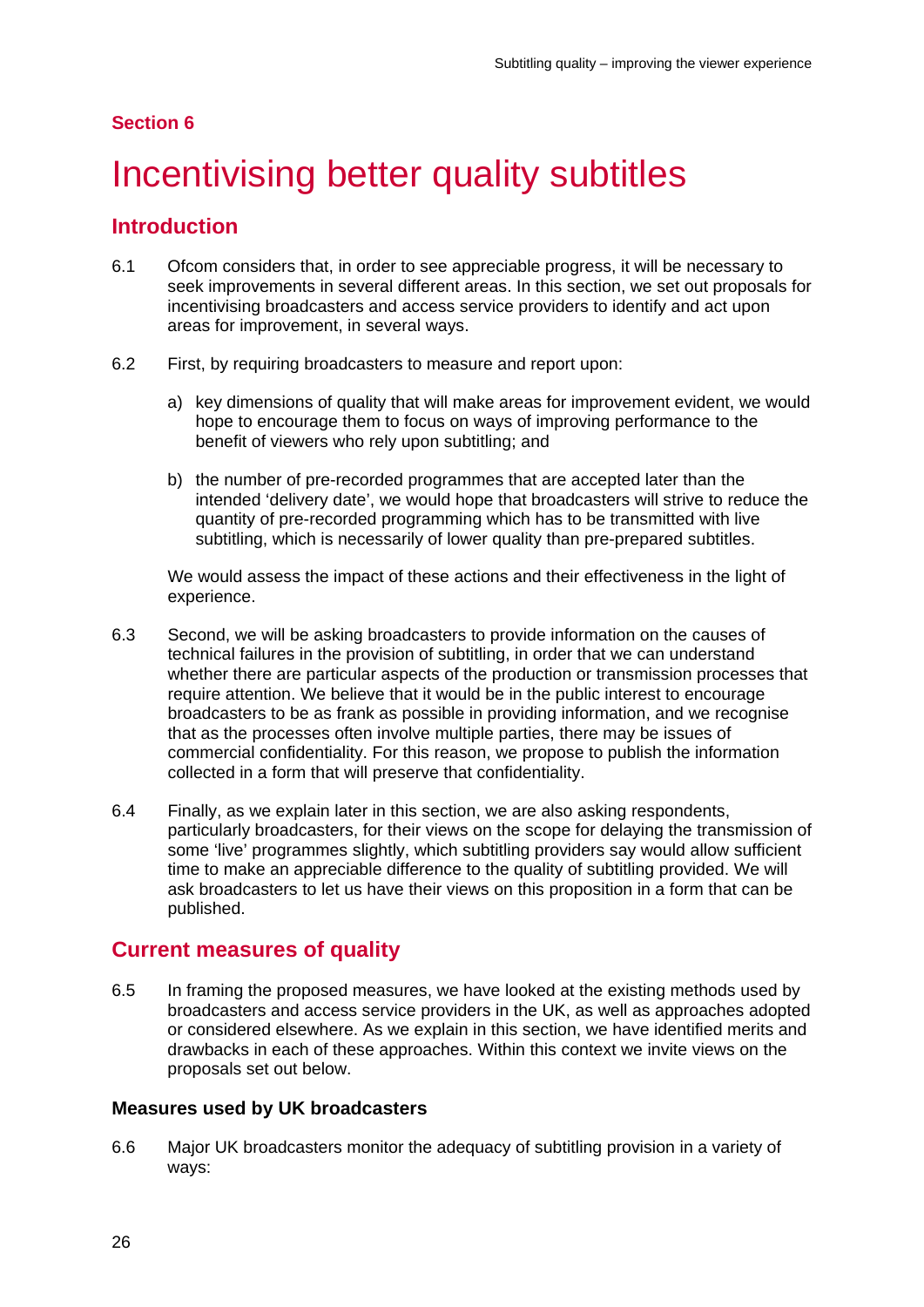- a) some broadcasters have adopted quality measures against which their access service providers report, sometimes as a contractual obligation. These measures of quality vary in sophistication, but are often associated with a single accuracy target of, say, 97% to 99%. They are based on a sample of programming, sometimes selected by the access service provider;
- b) some carry out spot checks of performance on a sample of programming. They have, though, highlighted that such checks are detailed and time-consuming. They are often therefore focused on the most high-profile output, which would be expected to deliver most audience impact;
- c) broadcasters and access service providers often receive feedback from viewers which they share. Some broadcasters analyse this feedback to understand whether there are common problems or patterns which they and their access service providers can then address; and
- d) broadcasters normally keep a log of transmission problems, in order to identify and resolve problem areas.
- 6.7 In addition, access service providers periodically review the performance of subtitlers based on a sample of work, through a combination of peer-assessment, manager assessment and self-assessment.
- 6.8 While the combination of these approaches may help to give broadcasters a general appreciation of the adequacy of their subtitle provision, Ofcom considers that they suffer from a number of drawbacks:
	- a) quality measures based on the accuracy of on-screen subtitles, rather than the original sound track, do not measure the extent to which important content has been missed out, or misrepresented. Nor do they capture the effects of the speed of subtitling, or latency. Finally, although targets appear high (e.g. 99%), this does not make clear that this would still allow more than one mistake a minute on average;
	- b) some assessments are carried out by access service providers, who may have a contractual obligation to achieve a certain target. The potential conflict of interest is clear;
	- c) some measures mix assessments of both live and pre-prepared subtitling, which makes it difficult to see how either is performing; and
	- d) some measures mix assessments for more than one client, making it difficult for any of the clients to see the quality of the service they are being provided.

#### **Measures used outside the UK**

- 6.9 A number of other countries have adopted quality measurement models, or are in the process of putting them in place.
- 6.10 In Spain, Red Bee Media's subsidiary Mundovisión has adopted the so-called Net Error Rate (NER) Model to assess the accuracy of subtitling, which has been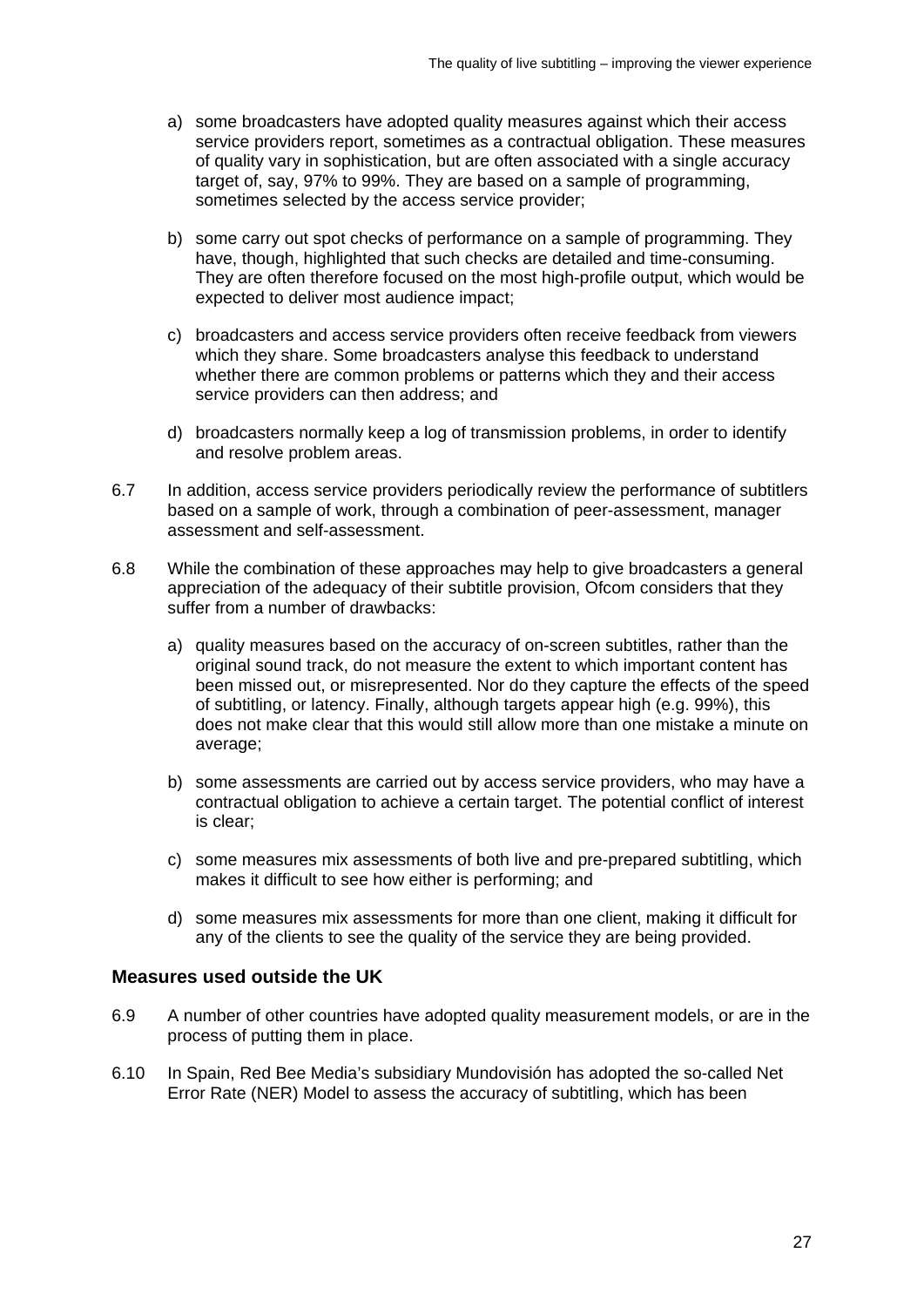included in the Spanish guidelines on subtitling for the deaf and hard of hearing.<sup>[44](#page-30-0)</sup> The NER model has also been tested and validated by the Italian company Televideo Sottotitoli (RAI), and is used by the Swiss subtitling company Swiss TXT to assess the accuracy of subtitling in German, Italian and French. Moreover, the model will be used as part of the training of respeakers in Bavaria (Germany).<sup>[45](#page-30-1)</sup>

- 6.11 A different approach is used by the Canadian Radio-television and Telecommunications Commission (CRTC), which regulates the quality of both live and pre-recorded subtitling. For live English-language subtitles, broadcasters must reach an accuracy rate of at least 95% averaged across the programme; the corresponding target for French language subtitles is 85%.<sup>[46](#page-30-2)</sup> The accuracy rate is measured by considering the number of words spoken, and then the number of errors (this includes word substitutions, omissions and insertions). Pre-recorded subtitles use the same calculation method, but broadcasters must target an accuracy rate of 100%, including spelling. Alongside these measurements, the timing of subtitles is also monitored. Live English-language programming subtitles must not exceed a six second delay, and subtitles for live French-language programming must not exceed a 5 second delay (both averaged over the duration of the programmes).
- 6.12 In Australia, the Australian Communications and Media Authority (ACMA) is developing new standards for TV subtitling quality, ACMA views quality as the cumulative effect of readability, accuracy and comprehensibility. It is proposed that, for both live and pre-recorded subtitles, broadcasters would have to take account of these factors. Each factor is further broken down in to components. For example, readability includes the use of colour and fonts in ways that make captions legible, standard punctuation, positioning of captions to avoid obscuring important visuals or on-screen text, and captions being no more than three lines long.<sup>[47](#page-30-3)</sup>

# **Ofcom's proposed measures**

- 6.13 Ofcom notes:
	- a) the interesting approaches to measuring the accuracy of subtitling that seek to take account of the varying significance of errors;
	- b) the measurement of the latency of subtitling in Canada;
	- c) ACMA's views that a wide variety of factors contribute to the quality of subtitling.
- 6.14 In section 3, we observed that the key dimensions of the quality of subtitling are speed, latency, accuracy, inaccuracies, presentation and the presence or absence of subtitling as advertised. We set out proposals below for measures in relation to the speed, latency and accuracy of subtitling.
- 6.15 Under the heading 'Other issues for consideration', we set out our thinking on presentation, technical difficulties that result in the absence of subtitling, the late

<span id="page-30-0"></span><sup>&</sup>lt;sup>44</sup> AENOR is the Spanish Association for Standardization and Certification [check whether the guidelines have been certified – not clear from English website] (http://www.en.aenor.es/aenor/inicio/home/home.asp)

<span id="page-30-1"></span><sup>45</sup> Dr Pablo Romero-Fresco (2011) '*Accuracy Rate in Live Subtitling – the NER model'*, Roehampton

<span id="page-30-2"></span>University.<br><sup>46</sup> Canadian Radio-television and Telecommunications Commission (2012) *Broadcasting Regulatory*<br>Policy CRTC 2012-362.(http://www.crtc.gc.ca/eng/archive/2012/2012-362.htm)

<span id="page-30-3"></span><sup>&</sup>lt;sup>47</sup> Australian Communications and Media Authority (2013) *Draft Captioning Quality Standard*. [\(http://www.acma.gov.au/WEB/STANDARD/pc=PC\\_410407\)](http://www.acma.gov.au/WEB/STANDARD/pc=PC_410407)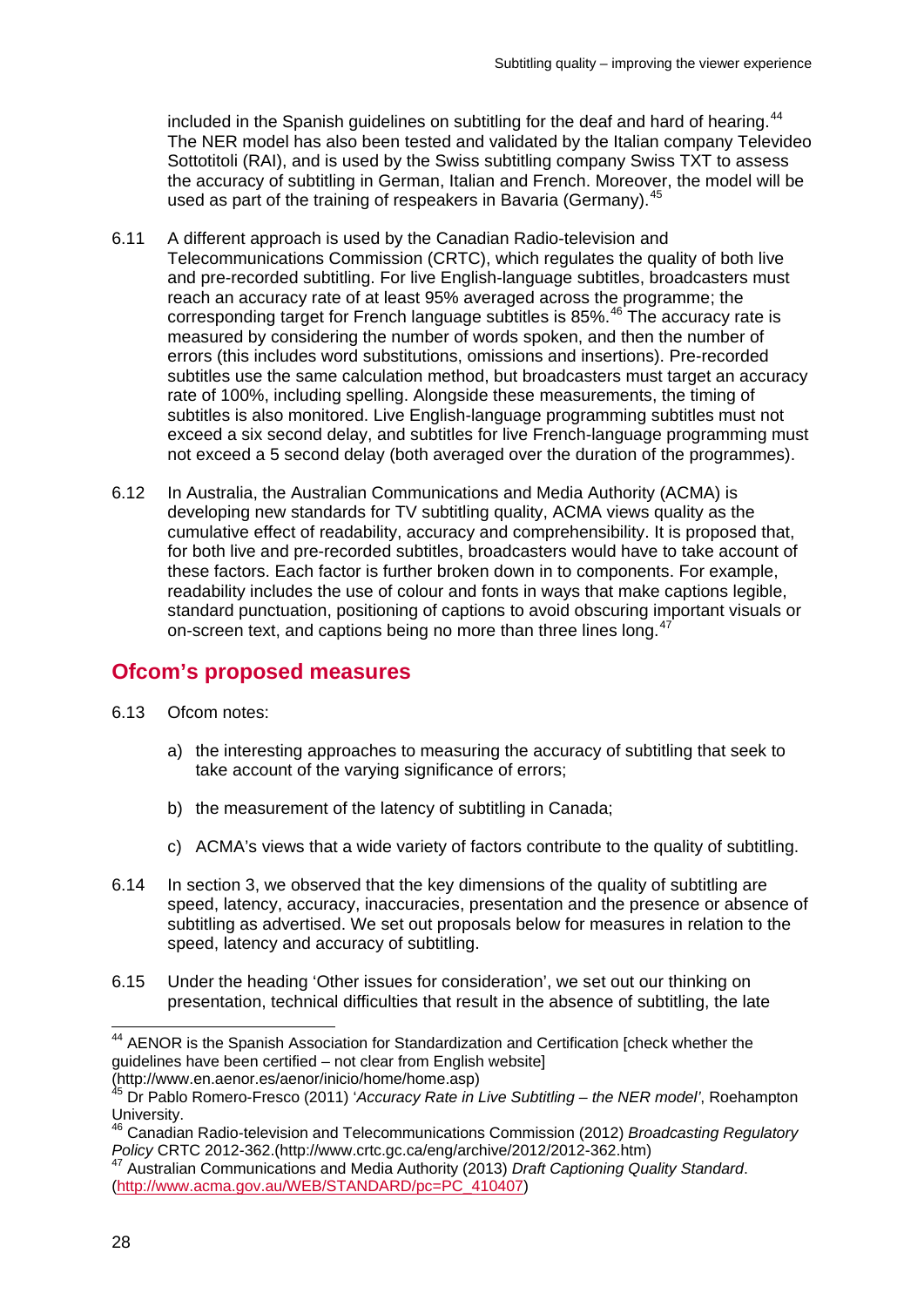delivery of programmes, and the scope for inserting short delays in the transmission of 'live' programmes, in order to improve the quality of live subtitling.

#### **Speed of subtitling**

- 6.16 Ofcom proposes that broadcasters should be required to measure and report on the average speed of subtitling based on a number of short samples of programmes recorded off-air every six months that Ofcom would select from news and other programmes. Broadcasters would be required to make available recordings of these segments to Ofcom in order that spot checks could be carried out.
- 6.17 One broadcaster suggested that it would be helpful to distinguish between different types of programmes, for which different speeds might be appropriate or necessary, such as news programmes, discussion-based current affairs programmes (e.g. Question Time), and entertainment programmes.
- 6.18 Our initial view is that it may indeed be helpful to distinguish between the speed of subtitling in news programmes and others, both because of the relative importance of news programming, and because it often contains a significant element of prescripted speech by the newscasters, as well as pre-prepared segments, which is very different from, say, a magazine programme. This often enables block subtitles to be prepared in advance (e.g. for correspondents' reports) which may make it easier to read at faster speeds.
- 6.19 On grounds of proportionality, we see merit in limiting the sampling to two or three categories of programme, at least initially. These could include live news programmes taken from the same part of the schedule (e.g. evening news bulletins), chat shows, and entertainment programmes.

*Q1. Do consultees agree with the proposal to require broadcasters to measure*  and report every six months on the average speed of live subtitling in a variety of *programmes, based on a sample of segments selected by Ofcom?* 

*Q2. Do consultees consider that broadcasters should be asked to report separately on different types of live programming? If so, do they agree with the suggestions in paragraph 6.19, or would they suggest different categorisations, and if so, why?*

- 6.20 At this stage, we do not think that it would be appropriate to set a maximum target for the speed of subtitling, as there may be a limited number of situations when higher speeds would be appropriate, even at the cost of a loss of comprehensibility for some hearing-impaired viewers.
- 6.21 However, we would welcome views on this, and on whether it would be appropriate to review the guidance in Annex 4 to the Code on Television Access Services<sup>48</sup>, which suggests that subtitling speeds 'should not normally exceed 160 to 180 words per minutes for pre-recorded programmes' and that, for live programmes, commissioning editors and producers should be aware that 'dialogue which would require subtitles faster than 200 wpm would be difficult for many viewers to follow'.

<span id="page-31-0"></span> 48 Ofcom (2012) *Ofcom's Code on Television Access Services*. [\(http://stakeholders.ofcom.org.uk/broadcasting/broadcast-codes/tv-access-services/code-tv-access](http://stakeholders.ofcom.org.uk/broadcasting/broadcast-codes/tv-access-services/code-tv-access-services-2013/)[services-2013/\)](http://stakeholders.ofcom.org.uk/broadcasting/broadcast-codes/tv-access-services/code-tv-access-services-2013/)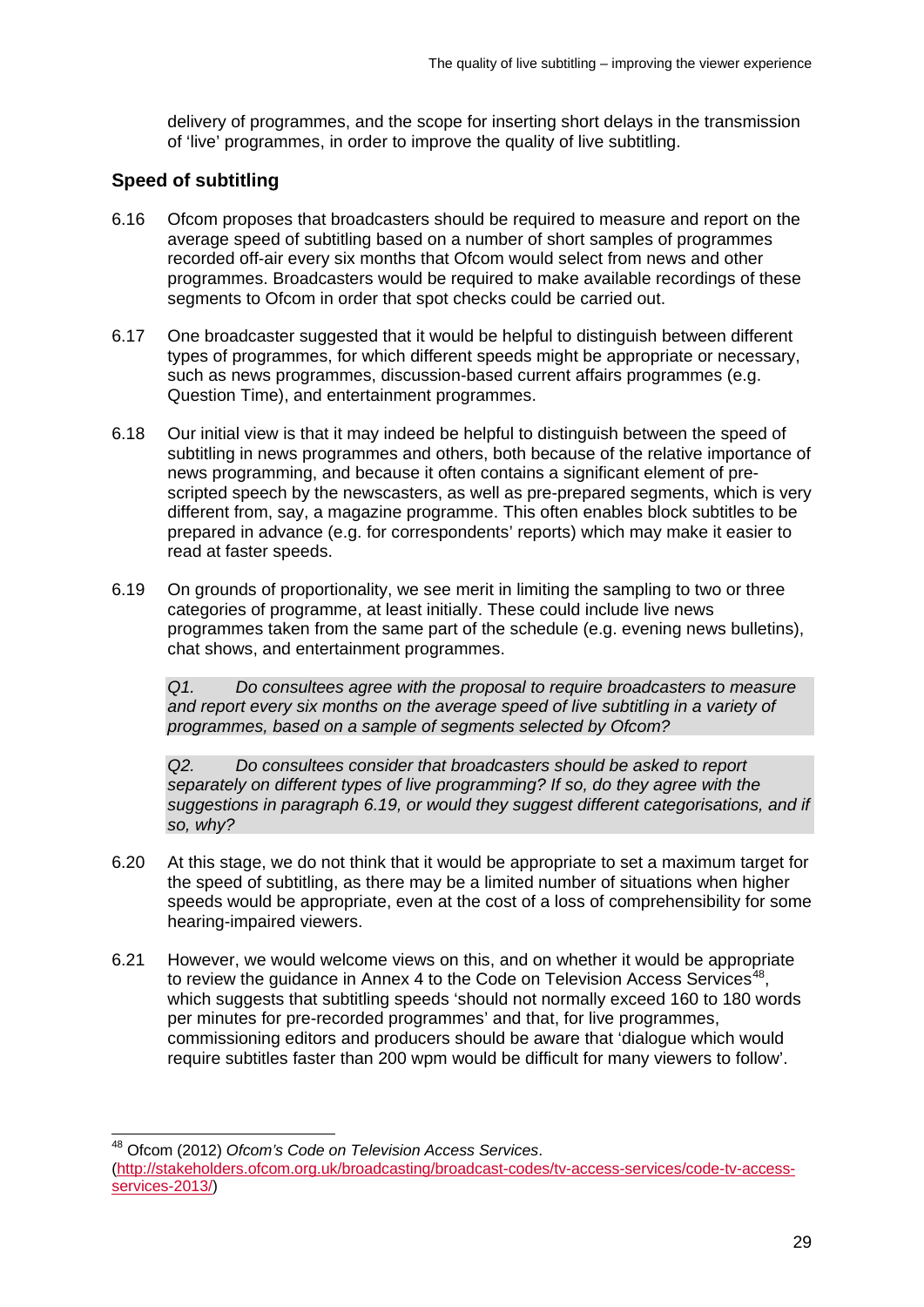*Q3. Do consultees consider that the guidance on subtitling speeds should be reviewed? Do consultees agree that, for the time being, it would not be appropriate to set a maximum target for the speed of live subtitling? If not, please explain why.*

#### **Latency**

- 6.22 Ofcom proposes that broadcasters should be required to measure both the average latency of subtitling and the range of latencies, based on a number of short samples of programmes recorded off-air that we would select from news and other programmes.
- 6.23 For the same reasons as outlined above in relation to subtitling speed, Ofcom's initial view is that it would be helpful to distinguish between the speed of subtitling in news programmes and other programmess, though we would welcome views on this.
- 6.24 At this stage, we do not think that it would be appropriate to consider possible targets for latency, as we need to find out more about what is actually possible. In the light of the information obtained from broadcasters, it may be appropriate to review the guidance in Annex 4 to the Code on Television Access Services<sup>49</sup>, which suggests that 'the aim should be to keep the inevitable delay in subtitle presentation to the minimum (no more than 3 seconds) consistent with accurate presentation of what is being said'.

*Q4. Do consultees agree that it would not be appropriate at this stage to set a maximum target for latency? If not, please explain why.*

#### **Accuracy**

- 6.25 In routine assessments of the performance of individual subtitlers, access service providers often include measures of all inaccuracies resulting from misspelt words, garbled language, incorrect words and names (including place names), and more serious errors. These may include misattributed quotations, omissions of words such as 'not' and 'no' which reversed meanings (e.g. not guilty), wrong conclusions, false but credible names of people and places, and false but credible facts and figures (e.g. 'million' instead of 'billion').
- 6.26 We propose that broadcasters should be asked to report upon both gross error rates and the number of more serious errors to be found in excerpts selected by Ofcom from a range of programmes.

*Q5.. Do consultees agree with the proposal to require broadcasters to measure and report every six months on error rates, on the basis of excerpts selected by Ofcom from a range of programmes?* 

# **Other issues for consideration**

6.27 Not all aspects of quality lend themselves to measurement, but there other steps that might help to improve the quality of subtitling. We set out some issues for consideration below.

<span id="page-32-0"></span> $49$  ibid.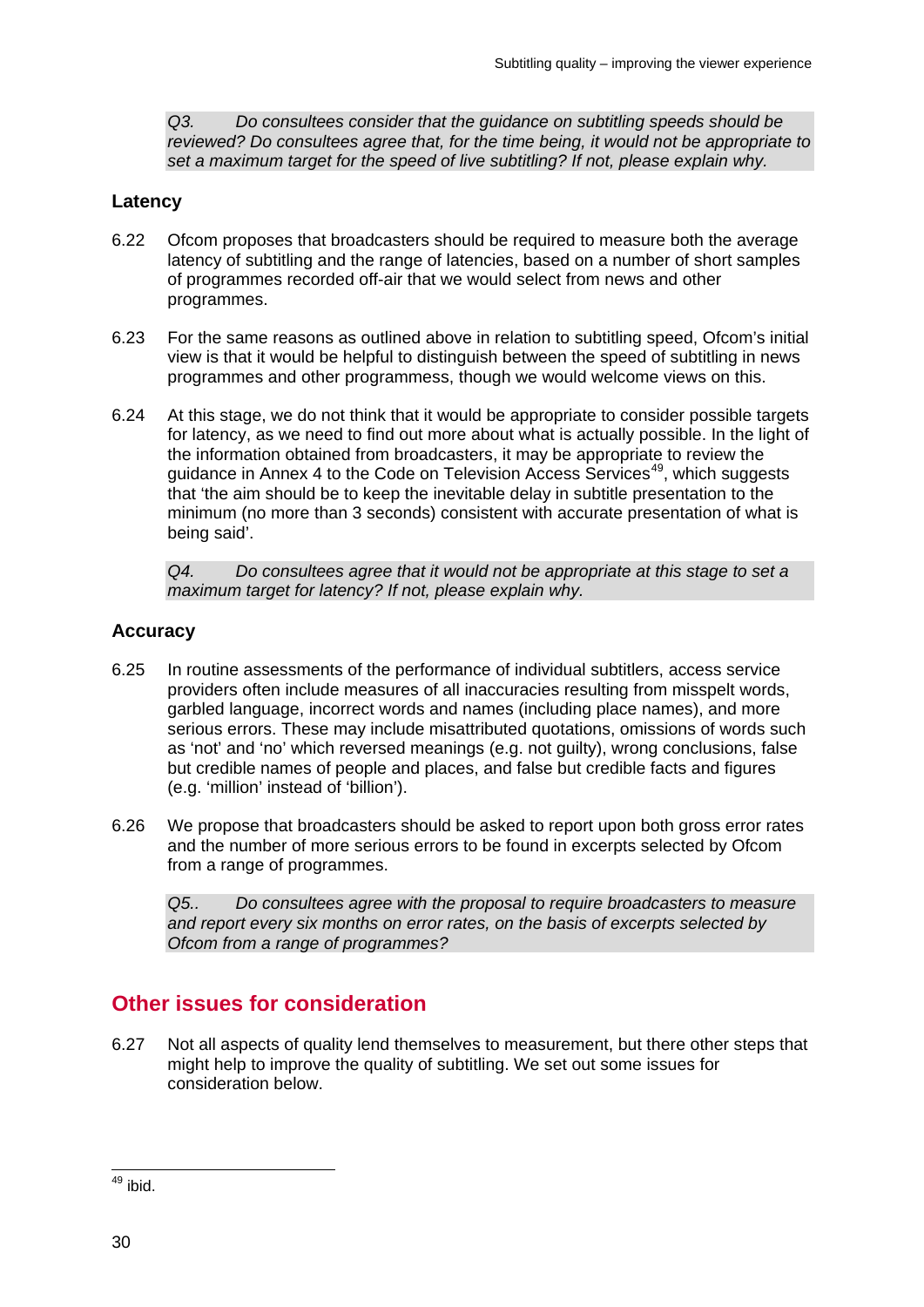### **Presentation**

- 6.28 Ofcom notes that viewers find it easier to read subtitling that is presented in blocks rather than in scrolling form. Access service providers have told us that both approaches are possible, though it is likely that the delay would be increased if subtitles had to be prepared in blocks before being released for transmission.
- 6.29 We would be interested to hear the views of subtitle users on whether they, for programmes subtitled live, they would prefer scrolling subtitles that reach the screen more quickly than block subtitles, that may be easier to read. To facilitate this, Ofcom asked the two main access service providers – Red Bee Media and De Luxe (formerly ITFC) to prepare examples of both approaches, which they have kindly done. These can be found on Vimeo at [http://vimeo.com/ofcom.](http://vimeo.com/ofcom) We would welcome feedback from viewers about the different approaches, which they prefer, and why. We will consider this carefully in deciding whether or not to make changes to our guidance.

*Q6. Do consultees have any views on the advantages and disadvantages of scrolling versus block subtitles for live-subtitled programmes? Taking account of both the advantages and disadvantages, which approach would consultees prefer, and why?*

#### **Late delivery of programmes**

- 6.30 A few programmes have topical content and cannot be produced until shortly before transmission. A joint protocol agreed between the public service broadcasters sets out the required delivery dates for 'week topical' programmes (five days before transmission), 'day before topical programmes' (24 hours before transmission) and 'on the day topical programmes' (2 hours before transmission).[50](#page-33-0) Once delivered, all such programmes then have to go through a technical review, to make sure that they comply with necessary broadcast standards.
- 6.31 Clearly, in the case of 'on the day topical programmes', the production of preprepared subtitles would be very difficult, though it is not unprecedented. Given the relatively short lead times quoted to us by access service providers, we see no reason why 'week topical' and day before topical programmes' should require live subtitling.

| <b>Topicality Status</b>                          | Programme Types                                                                                            | Delivering to:                                                  |
|---------------------------------------------------|------------------------------------------------------------------------------------------------------------|-----------------------------------------------------------------|
| <b>Week Topical</b><br><b>Programmes</b>          | - a programme with<br>'week specific' elements<br>within its content<br>- people of the week<br>chat shows | A specified date 5 days before<br>transmission                  |
| Day Before<br><b>Topical</b><br><b>Programmes</b> | - a programme with a<br>'news' element within it<br>- weekly review                                        | A specified date and time up to<br>24 hours before transmission |

#### **Figure 5: extract from BBC guidance for producers**

<span id="page-33-0"></span> <sup>50</sup> *Production Delivery – Transmission Essentials*, BBC

[<sup>\(</sup>http://www.bbc.co.uk/commissioning/tv/production/delivery/what-where-when-and-who.shtml\)](http://www.bbc.co.uk/commissioning/tv/production/delivery/what-where-when-and-who.shtml)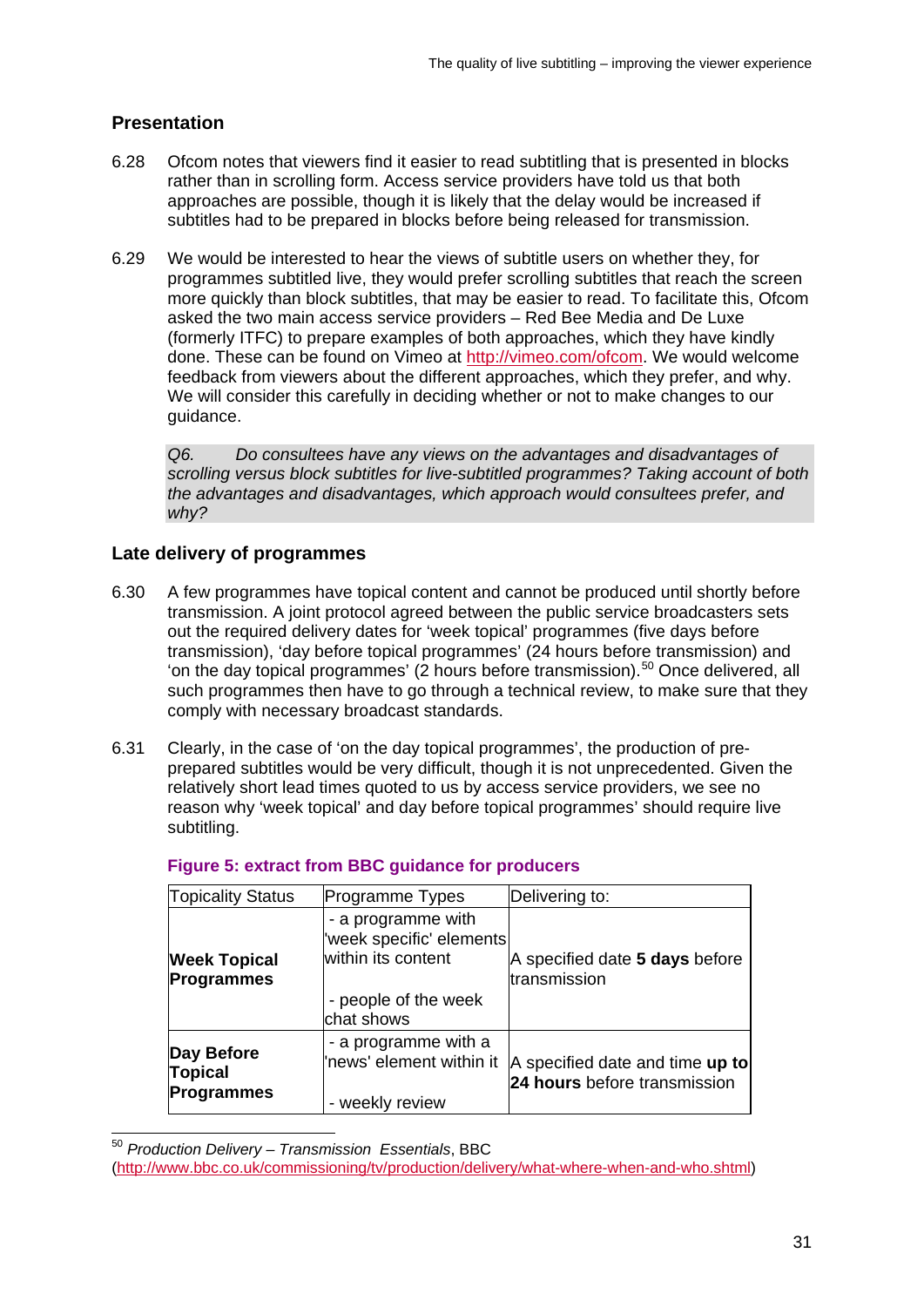|                                     | programmes<br>- spin-offs linked to live<br><b>Ishows</b>                                                 |                                                                |
|-------------------------------------|-----------------------------------------------------------------------------------------------------------|----------------------------------------------------------------|
| On Day Topical<br><b>Programmes</b> | - a news programme<br>(but not other factual<br>documentary series<br>unless another criterion<br>is met) | A specified date and time up to<br>2 hours before transmission |
|                                     | highlights programmes<br>connected to earlier<br>sport or other live event                                |                                                                |

- 6.32 Despite this, Ofcom understands that, notwithstanding contractual obligations requiring producers to deliver most topical programming in good time for the preparation of pre-recorded subtitling, it is not unusual for these dates to be missed, necessitating the preparation of live subtitles. These are necessarily of lower quality, particularly in the case of topical panel programmes that feature overlapping banter between presenters and panellists. We also understand that it is rare for contract compliance action to be taken in the case of late delivery.
- 6.33 Reasons for late availability cited by broadcasters include:
	- a) the need to ensure that content (particularly in the case of topical programmes on controversial issues) is, where necessary, edited to avoid legal repercussions;
	- b) the desire on the part of both commissioners and producers to ensure that topical entertainment programming is as up to date as possible; and
	- c) the desire on the part of producers to fine-tune aspects of the programme to improve the final result.
- 6.34 We were told by access service providers that, in some cases, they would seek to provide a late-delivered programme with pre-recorded subtitles, for example, by breaking down the programme into segments that can be tackled by several subtitlers simultaneously. However, this is expensive, and the additional costs may not be remunerated by the broadcaster.
- 6.35 On occasion, even when programmes are delivered late, there may be time for access service providers to prepare subtitling in advance, but not enough time for a time-coded subtitle file to be prepared for broadcast alongside the sound and pictures. In this case, the subtitler will monitor the programme, and 'cue' (or transmit) the subtitles manually at the appropriate time. While this may not result in the same quality of editing that it is possible when there are not the same time pressures, it does allow for subtitles to be prepared in blocks (which is easier to read) and better synchronised with speech.
- 6.36 In discussion with broadcasters, it became clear that some of them were looking at how the number of late delivered programmes could be reduced. We welcome this. While the number of late-delivered programmes may be small, they are often amongst the most popular. The effect of decisions not to make pre-recorded subtitling possible (e.g. by permitting or tolerating late delivery of programmes) is that the final result for hearing-impaired viewers is worse.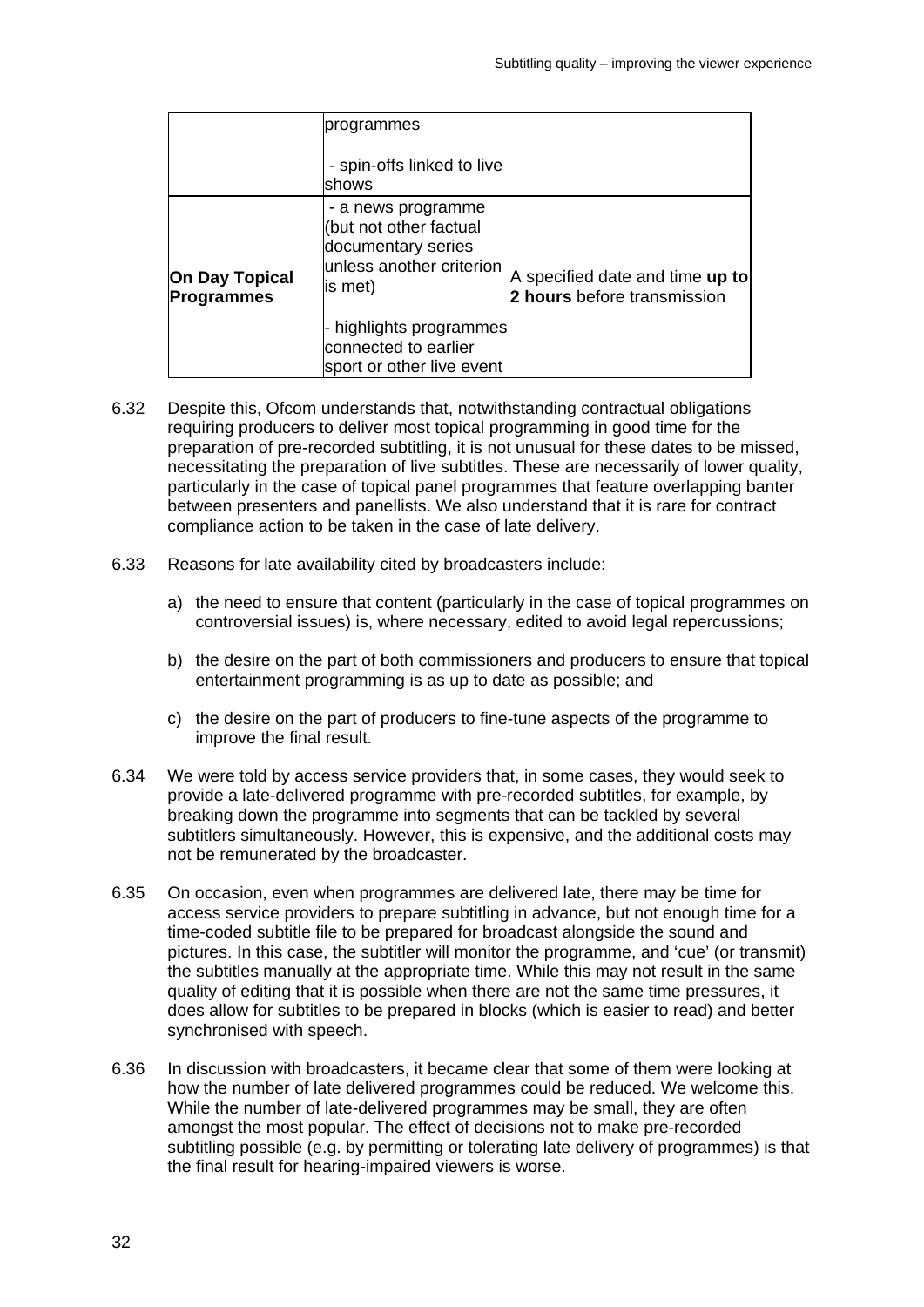- 6.37 As editorial control for programming rests with the broadcaster, Ofcom does not currently consider that it would be appropriate to require that pre-recorded subtitles be produced for pre-recorded programming. Nonetheless, there may be a case for Ofcom providing guidance in relation to such cases on how broadcasters 'should promote the understanding and enjoyment by … persons who are deaf or hard of hearing … of the programmes included in [their] services' - for example, requiring broadcasters to take account of the impact upon people with hearing impairments of accepting the late delivery of programmes in cases where this would result in live subtitling.
- 6.38 To help us understand whether guidance would be warranted in this area, Ofcom considers that it should gather information on the scale and circumstances of cases involving programmes that are delivered late and subtitled live. Accordingly, we shall ask the major broadcasters (BBC, ITV, Channel 4, Channel 5 and Sky) to provide a report by 15 January 2014, covering the period from 1 July 2013 to 31 December 2013, on:
	- a) the number of programmes delivered to the broadcaster after the time and date stipulated in the contract, where live subtitling was necessary; and
	- b) the circumstances which led to late delivery.
- 6.39 We shall consider in the light of those reports whether further information may be required, and whether further action would be warranted.

#### **Technical and other issues**

- 6.40 It is clear to Ofcom that there are technical and other issues that lead to the loss of or interruption of subtitling, for a variety of different reasons. In order that we can understand whether there are particular aspects of the production or transmission processes that require attention, we propose to ask broadcasters to provide information on the incidence, severity and causes of failures in the provision of subtitling.
- 6.41 We believe that it would be in the public interest to encourage broadcasters to be as frank as possible in providing information, and we recognise that, as the processes often involve multiple parties, there may be issues of commercial confidentiality. For this reason, we propose to publish the information collected in a form that will preserve that confidentiality.

#### **Scope for delaying live transmissions to improve subtitle quality**

- 6.42 Broadcasters and access service providers recognise the frustration caused by the delay between speech and subtitling. Before digital switchover, they were able to make use of the slight delay between the analogue and digital signals to begin preparing the digital subtitles slightly ahead of time. With the end of analogue broadcasting last year, access service providers tend to use a live studio feed, which bypasses the normal distribution system, and arrives slightly before the off-air signal. But the gap is very short, so doesn't allow for much advance preparation.
- 6.43 UK broadcasters do delay live transmissions from time to time, in order to allow offensive language to be 'bleeped' out before it goes to air, so that viewers can be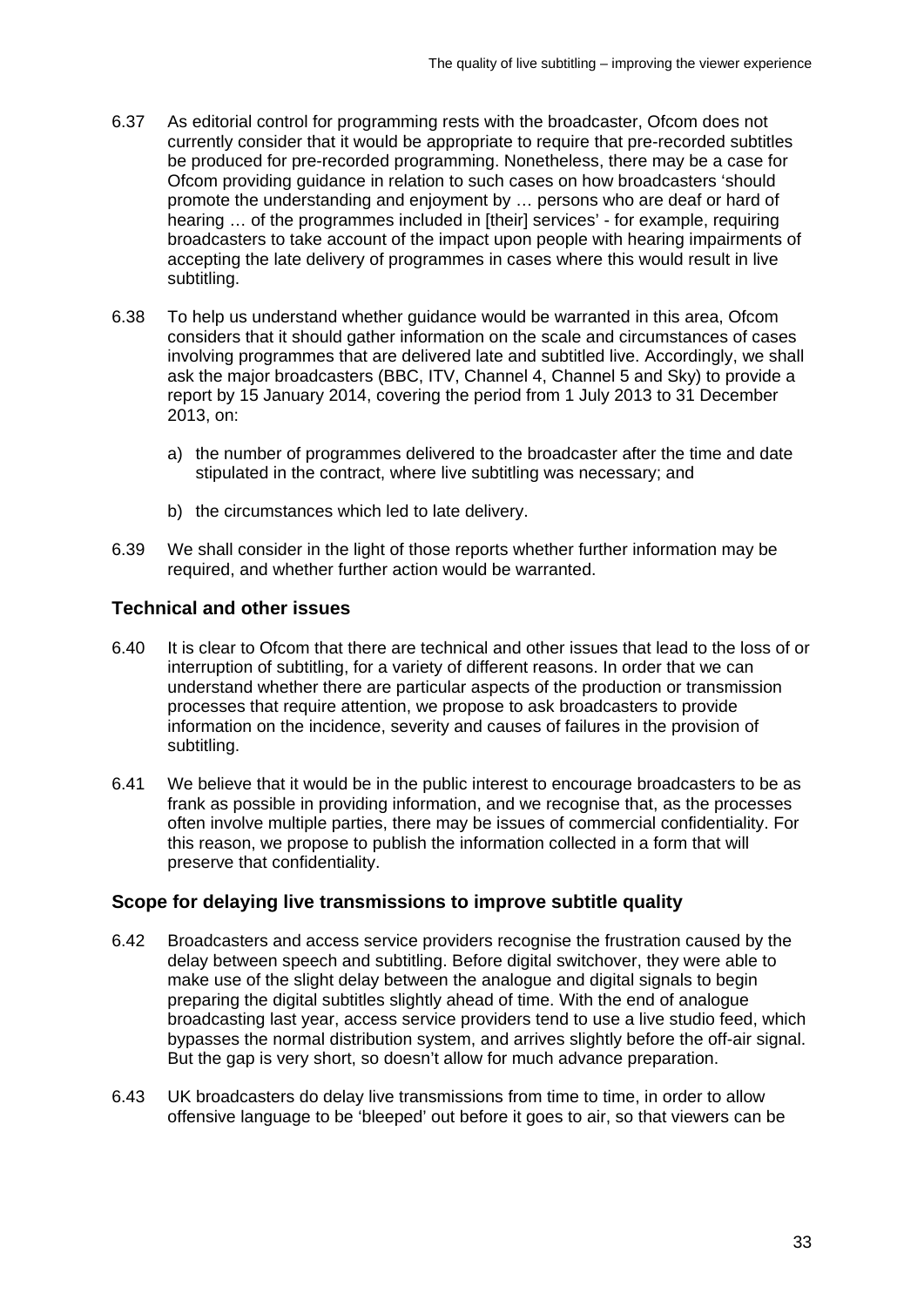protected from inappropriate content, particularly before the watershed.<sup>[51](#page-36-0)</sup> For example, there is a delay of up to a minute in 'live' transmissions of *Big Brother*.

- 6.44 In this context, Ofcom notes that a Dutch broadcaster decided to delay the broadcast of 'live' programmes by about 20 seconds in order to give subtitlers the opportunity to prepare materially better subtitling than would otherwise be possible.<sup>[52](#page-36-1)</sup> Access service providers have suggested that a delay of 15-20 seconds could help to improve the quality of subtitling – for example, by allowing for better edited subtitles to be prepared and presented in blocks, making them easier to read and comprehend. Clearly, the longer the delay, the more aspects of quality could be addressed; the shorter the delay, the more choices would have to be made between different dimensions of quality – for instance, would viewers benefit more from more closely synchronised subtitles than better edited subtitles, or subtitles presented in a more readable form?
- 6.45 While Ofcom recognises that delays to live transmissions could have repercussions for the editorial process, we would welcome the views of interested parties, and from broadcasters in particular, on the pros and cons of this idea.

*Q7. What are the factors that might facilitate or hinder the insertion of a delay in live transmissions sufficient to improve the quality of subtitling? Ofcom would particularly welcome the views of broadcasters on this question.*

<span id="page-36-0"></span> <sup>51</sup> See, for example, the report from *Broadcast Now* [\(http://www.broadcastnow.co.uk/a-bleeping](http://www.broadcastnow.co.uk/a-bleeping-success/1094607.article)[success/1094607.article\)](http://www.broadcastnow.co.uk/a-bleeping-success/1094607.article)

<span id="page-36-1"></span><sup>52</sup> *Live inter-lingual subtitling in the Netherlands – Historical background and current practice,* Thijs de Korte, NOB Cross Media Facilities (NL), 2006) [\(http://www.intralinea.org/specials/article/Live\\_inter](http://www.intralinea.org/specials/article/Live_inter-lingual_subtitling_in_the_Netherlands)[lingual\\_subtitling\\_in\\_the\\_Netherlands\)](http://www.intralinea.org/specials/article/Live_inter-lingual_subtitling_in_the_Netherlands)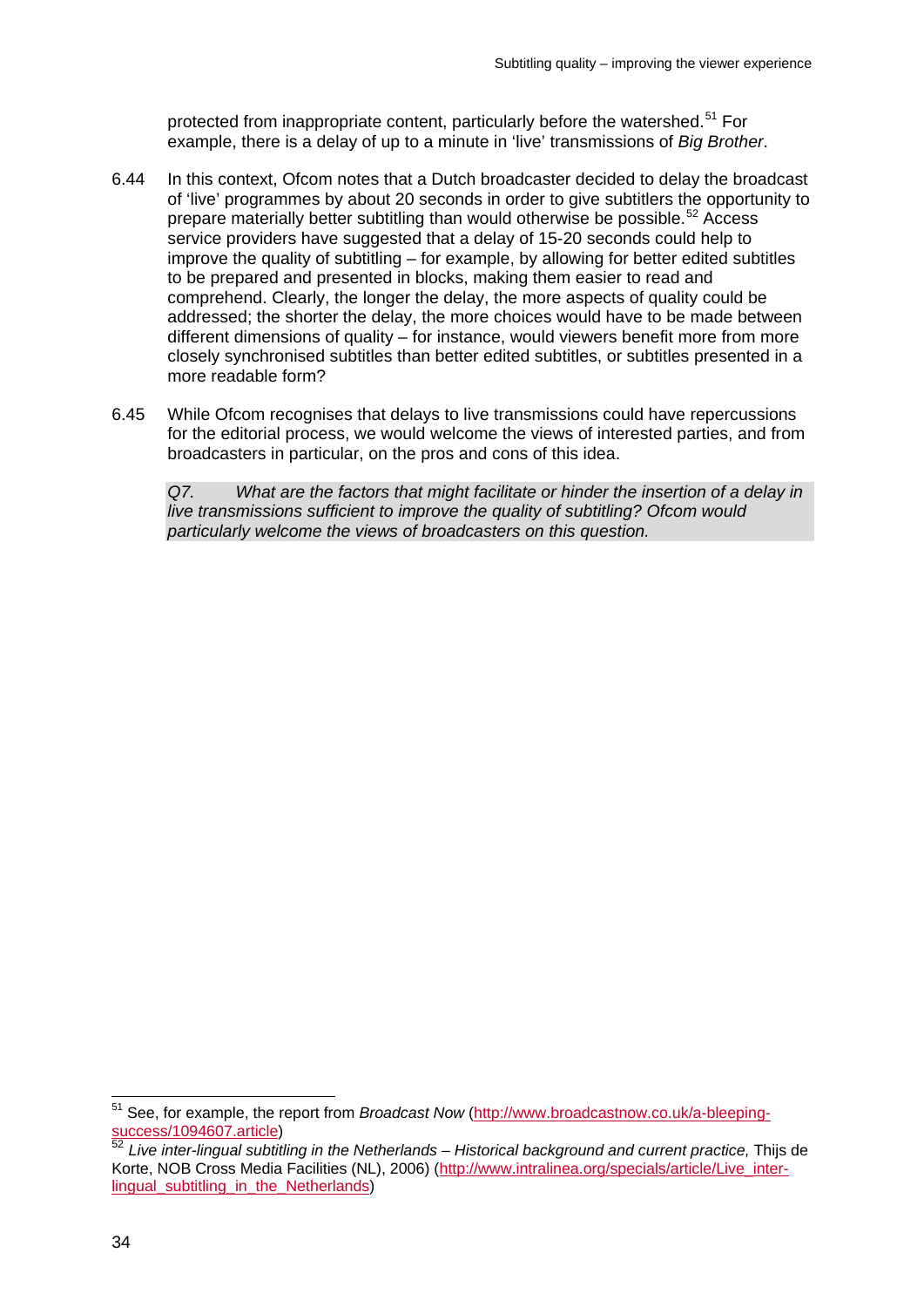#### **Annex 1**

# <span id="page-37-0"></span>**Responding to this consultation**

## **The issues**

A1.1 Ofcom invites written views and comments on the issues raised in this document, to be made **by 5pm on 26 July 2013**. It would be helpful if your response could include direct answers to the questions asked in this document, which are listed below. It would also help if you can explain why you hold your views and how Ofcom's proposals would impact on you.

*Q1. Do consultees agree with the proposal to require broadcasters to measure*  and report every six months on the average speed of live subtitling in a variety of *programmes, based on a sample of segments selected by Ofcom?* 

*Q2. Do consultees consider that broadcasters should be asked to report separately on different types of live programming? If so, do they agree with the suggestions in paragraph 6.19, or would they suggest different categorisations, and if so, why?*

*Q3. Do consultees consider that the guidance on subtitling speeds should be reviewed? Do consultees agree that, for the time being, it would not be appropriate to set a maximum target for the speed of live subtitling? If not, please explain why.*

*Q4. Do consultees agree that it would not be appropriate at this stage to set a maximum target for latency? If not, please explain why.*

*Q5.. Do consultees agree with the proposal to require broadcasters to measure and report every six months on error rates, on the basis of excerpts selected by Ofcom from a range of programmes?* 

*Q6. Do consultees have any views on the advantages and disadvantages of scrolling versus block subtitles for live-subtitled programmes? Taking account of both the advantages and disadvantages, which approach would consultees prefer, and why?*

*Q7. What are the factors that might facilitate or hinder the insertion of a delay in live transmissions sufficient to improve the quality of subtitling? Ofcom would particularly welcome the views of broadcasters on this question.* 

A1.2 If you want to discuss the issues and questions raised in this consultation, or need advice on the appropriate form of response, please contact Rowan Armstrong on 020 7981 3621.

### **How to respond**

A1.3 We strongly prefer to receive responses via the online web form which incorporates the coversheet shown at the end of this Annex. If you are responding via email, post or fax you can download an electronic copy of the coversheet in Word or RTF format from the 'Consultations' section of our website at [www.ofcom.org.uk/consult/.](http://www.ofcom.org.uk/consult/)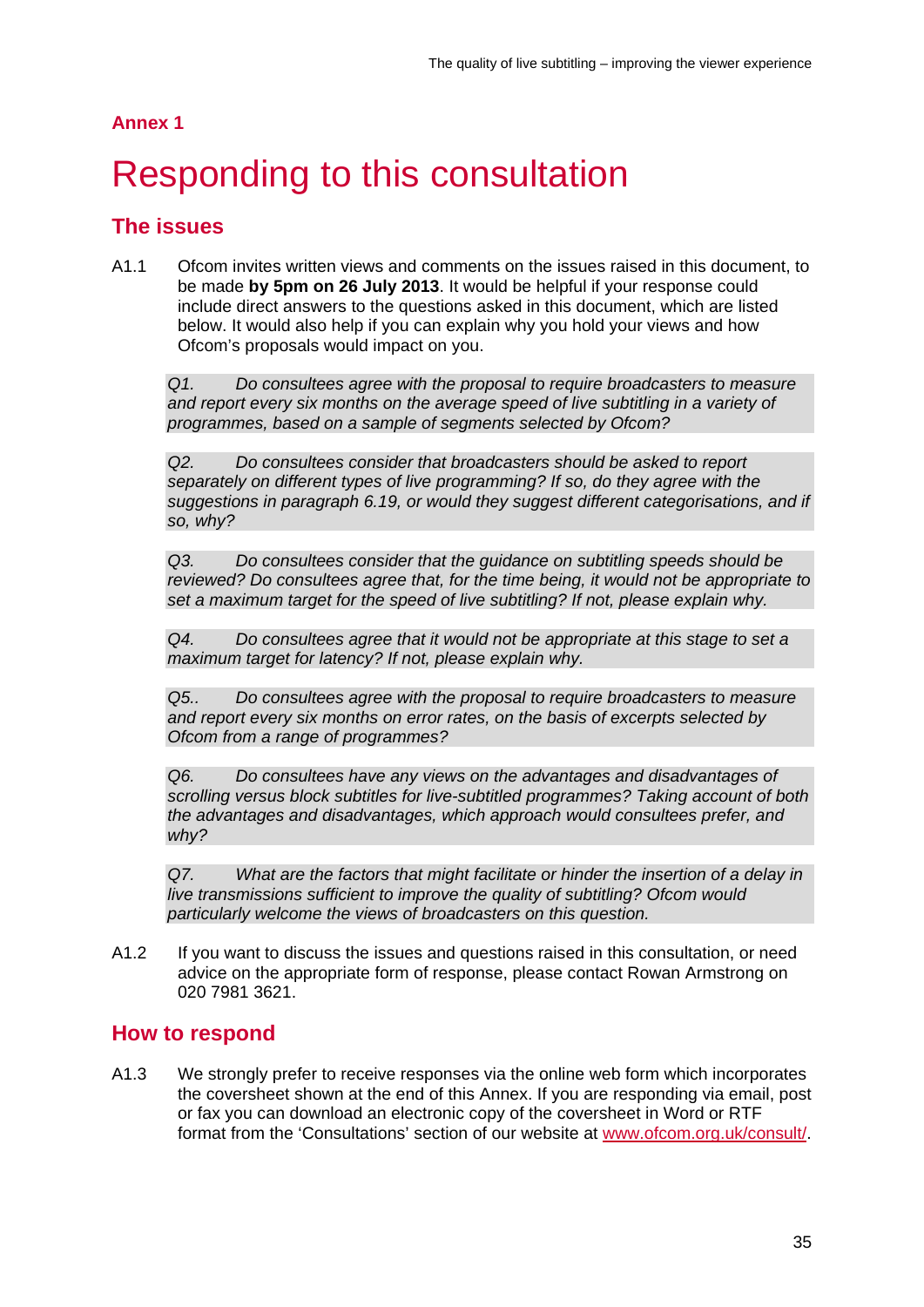- A1.4 We have produced a coversheet for responses (see below) and would be very grateful if you could send one with your response (this is incorporated into the online web form if you respond in this way). This will speed up our processing of responses, and help to maintain confidentiality where appropriate.
- A1.5 For larger consultation responses particularly those with supporting charts, tables or other data - please email [rowan.armstrong@ofcom.org.uk](mailto:rowan.armstrong@ofcom.org.uk) attaching your response in Microsoft Word format, together with the coversheet.
- A1.6 Please put any parts of your response you consider should be kept confidential in a separate annex to your response and include your reasons why this part of your response should not be published. This can include information such as your personal background and experience. If you want your name, address, other contact details, or job title to remain confidential, please provide them in your cover sheet only, so that we don't have to edit your response.
- A1.7 Responses may alternatively be posted or faxed to the address below, marked with the title of the consultation.

Rowan Armstrong  $5<sup>th</sup>$  Floor Riverside House 2A Southwark Bridge Road London SE1 9HA

Fax: 020 7981 3806

- A1.8 The quality of consultation can be enhanced by publishing responses before the consultation period closes. In particular, this can help those individuals and organisations with limited resources or familiarity with the issues to respond in a more informed way. Therefore Ofcom would encourage respondents to complete their coversheet in a way that allows Ofcom to publish their responses upon receipt, rather than waiting until the consultation period has ended.
- A1.9 Note that we do not need a hard copy in addition to an electronic version. Ofcom will acknowledge receipt of responses if they are submitted using the online web form but not otherwise.

### **Publication of responses**

- A1.10 We believe it is important for everyone interested in an issue to see the views expressed by consultation respondents. We will therefore usually publish all responses on our website, [www.ofcom.org.uk,](http://www.ofcom.org.uk/) ideally on receipt. If you think your response should be kept confidential, can you please specify what part or whether all of your response should be kept confidential, and specify why. Please also place such parts in a separate annex.
- A1.11 If someone asks us to keep part or all of a response confidential, we will treat this request seriously and will try to respect this. But sometimes we will need to publish all responses, including those that are marked as confidential, in order to meet legal obligations.
- A1.12 Please also note that copyright and all other intellectual property in responses will be assumed to be licensed to Ofcom to use. Ofcom's approach on intellectual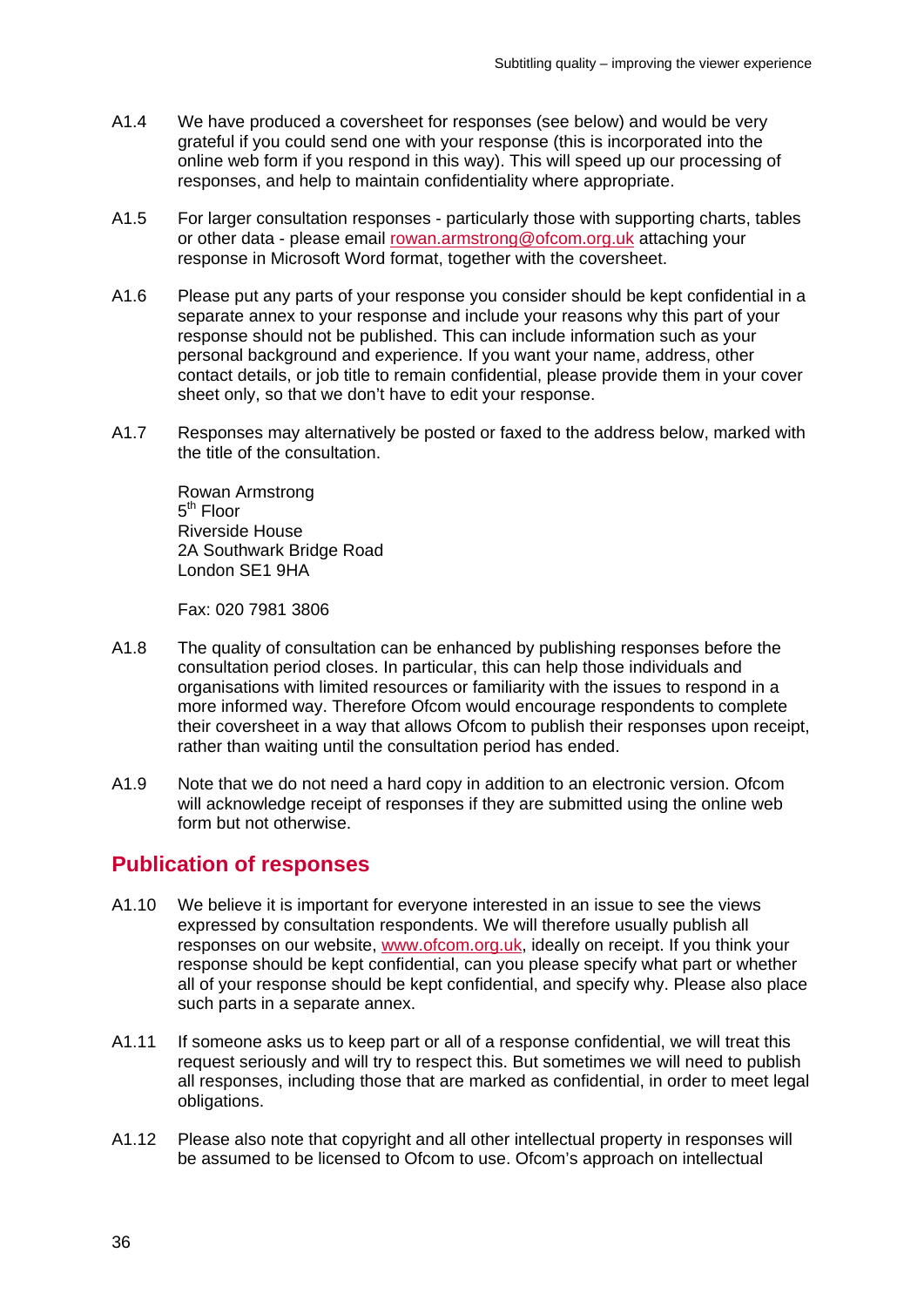property rights is explained further on its website at <http://www.ofcom.org.uk/about/accoun/disclaimer/>

## **Next steps**

A1.13 Following the end of the consultation period, Ofcom intends to publish a statement in late 2013 or early 2014. You can register to receive free mail Updates alerting you to the publications of relevant Ofcom documents. For more details please see: [http://www.ofcom.org.uk/static/subscribe/select\\_list.htm](http://www.ofcom.org.uk/static/subscribe/select_list.htm)

### **Ofcom's consultation process**

A1.14 Ofcom has published the following seven principles that it will follow for each public written consultation:

#### **Before the consultation**

A1.15 Where possible, we will hold informal talks with people and organisations before announcing a big consultation to find out whether we are thinking in the right direction. If we do not have enough time to do this, we will hold an open meeting to explain our proposals shortly after announcing the consultation.

#### **During the consultation**

- A1.16 We will be clear about who we are consulting, why, on what questions and for how long.
- A1.17 We will make the consultation document as short and simple as possible with a summary of no more than two pages. We will try to make it as easy as possible to give us a written response. If the consultation is complicated, we may provide a shortened Plain English Guide for smaller organisations or individuals who would otherwise not be able to spare the time to share their views.
- A1.18 We will consult for up to 10 weeks depending on the potential impact of our proposals.
- A1.19 A person within Ofcom will be in charge of making sure we follow our own guidelines and reach out to the largest number of people and organisations interested in the outcome of our decisions. Ofcom's 'Consultation Champion' will also be the main person to contact with views on the way we run our consultations.
- A1.20 If we are not able to follow one of these principles, we will explain why.

### **After the consultation**

- A1.21 We think it is important for everyone interested in an issue to see the views of others during a consultation. We would usually publish all the responses we have received on our website. In our statement, we will give reasons for our decisions and will give an account of how the views of those concerned helped shape those decisions.
- A1.22 Ofcom seeks to ensure that responding to a consultation is easy as possible. If you have any comments or suggestions on how Ofcom conducts its consultations, please call our consultation helpdesk on 020 7981 3003 or e-mail us at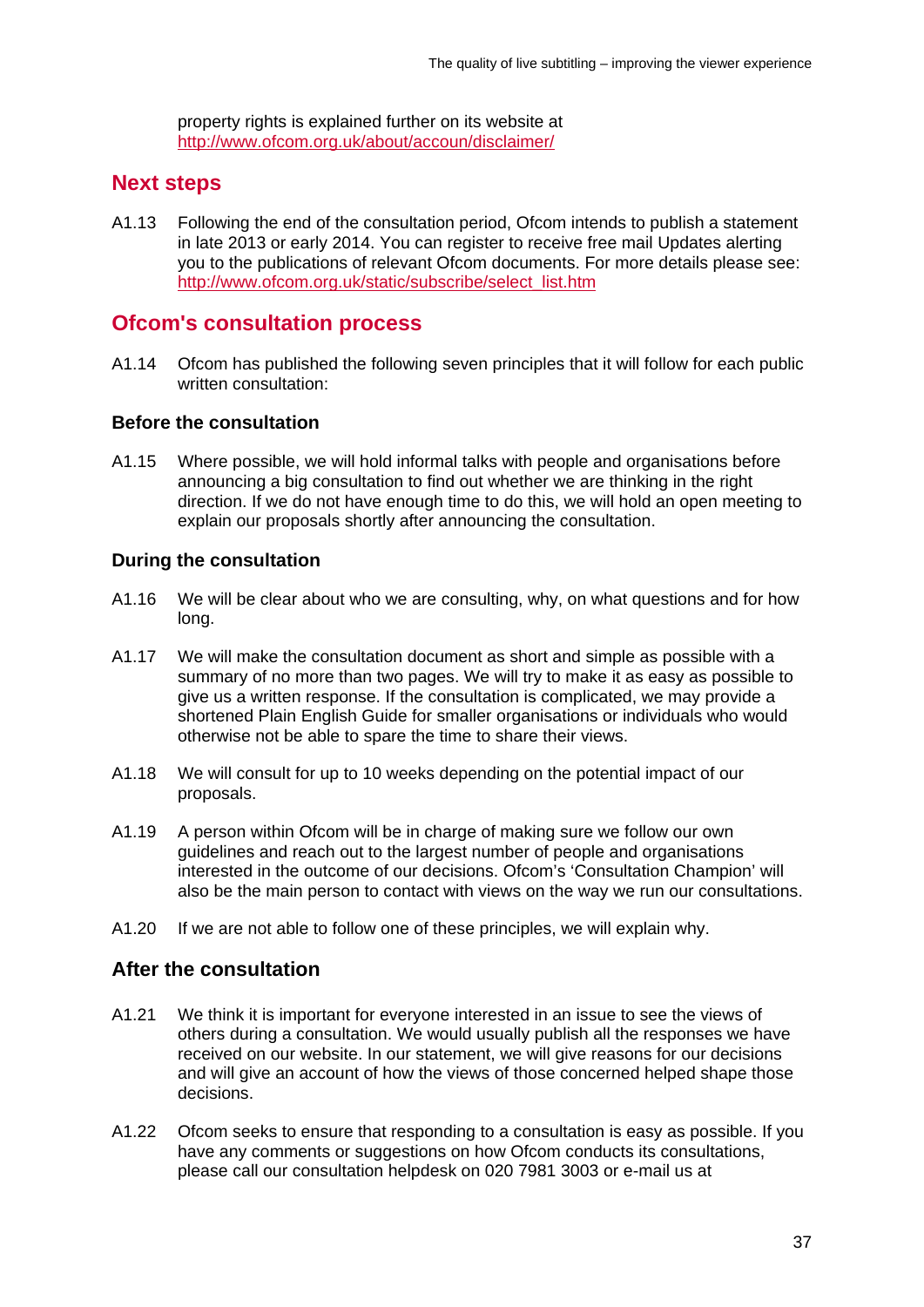[consult@ofcom.org.uk](mailto:consult@ofcom.org.uk) . We would particularly welcome thoughts on how Ofcom could more effectively seek the views of those groups or individuals, such as small businesses or particular types of residential consumers, who are less likely to give their opinions through a formal consultation.

A1.23 If you would like to discuss these issues or Ofcom's consultation processes more generally you can alternatively contact Graham Howell, Secretary to the Corporation, who is Ofcom's consultation champion:

Graham Howell **Ofcom** Riverside House 2a Southwark Bridge Road London SE1 9HA

Tel: 020 7981 3601

Email [Graham.Howell@ofcom.org.uk](mailto:Graham.Howell@ofcom.org.uk)